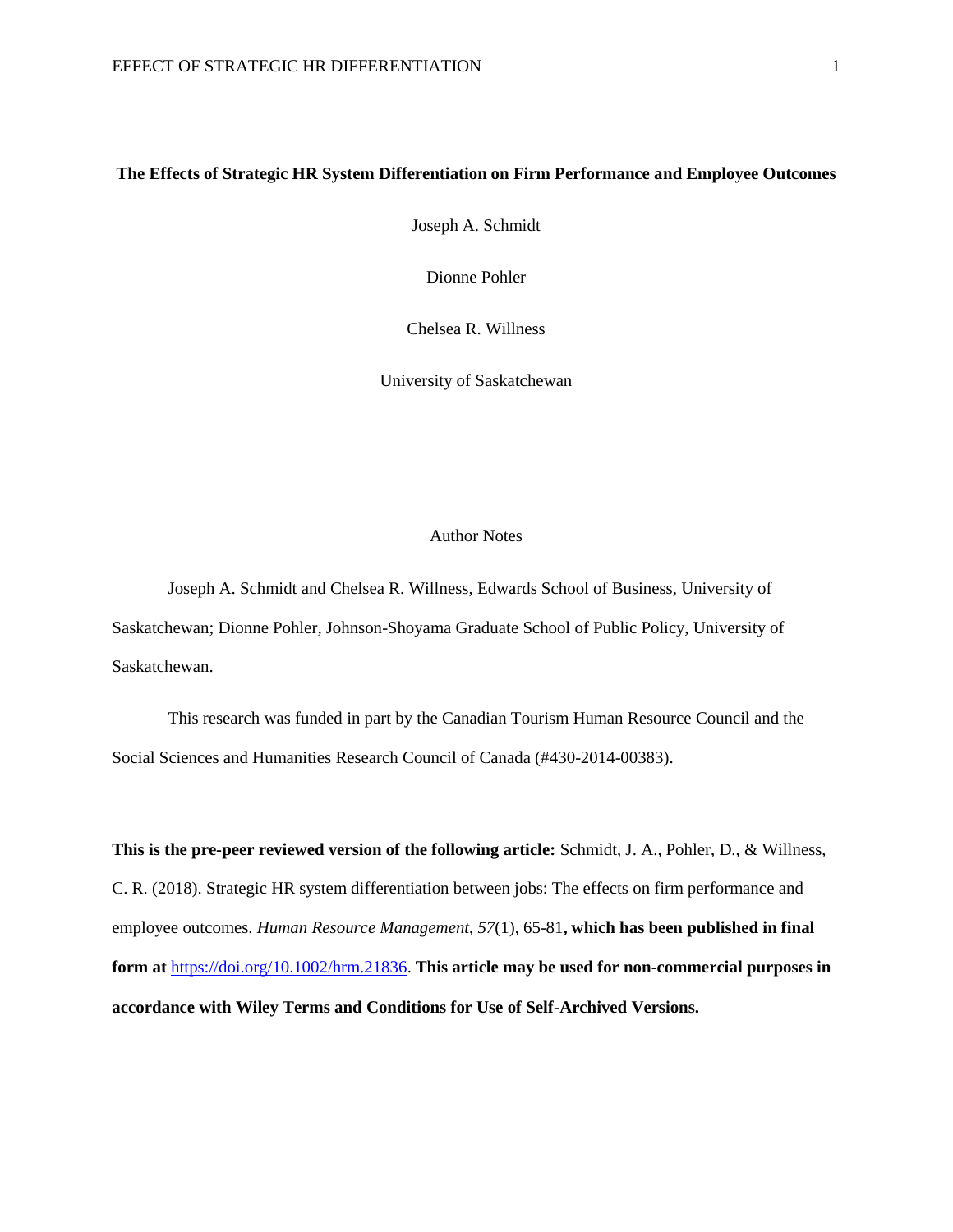## **Abstract**

The purpose of this research was to understand the extent to which firms apply different human resource management systems to different occupations within the same organization (HR differentiation), and how this influences both firm and employee outcomes. We conducted two studies pertaining to these questions. The first study was based on data collected from managers and the results showed that firms differentiate their HR investments based on the strategic value of occupations, which was further associated with the human capital of those occupations; differentiation in human capital was also associated with firm performance. The second study was based on data obtained from non-management employees. The findings of this study indicated that employees who were recipients of less HR system investment had lower fairness perceptions, which were further associated with turnover intentions and organizational citizenship behavior. Although the evidence from these studies suggests that firms may realize benefits from HR differentiation, managers should carefully consider how to balance the effects of differentiation on firm performance and employee well-being before implementing such systems.

**Keywords:** human resource management; high performance work systems; human capital; turnover; fairness perceptions; organizational citizenship behavior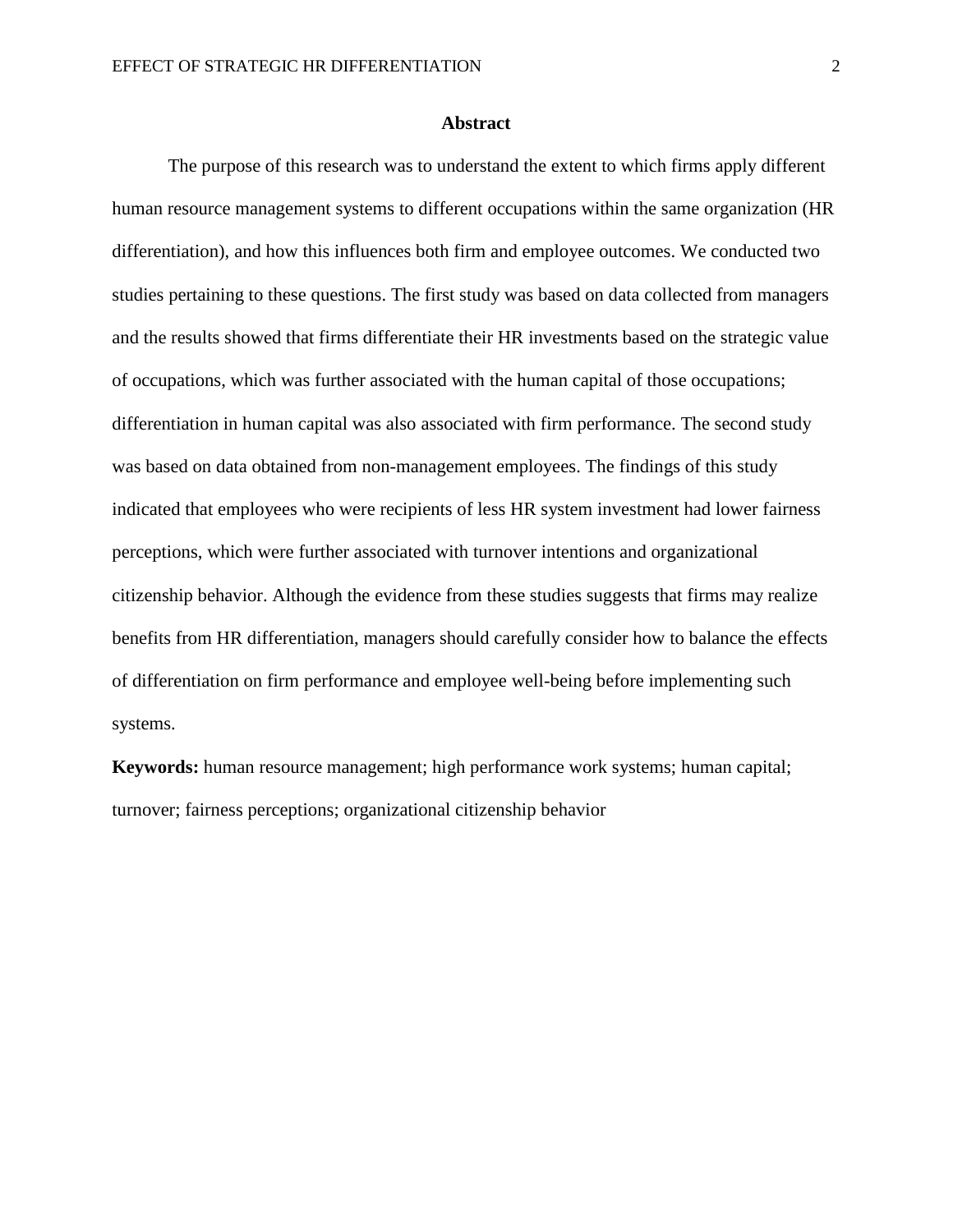# **The Effects of Strategic HR System Differentiation on Firm Performance and Employee Outcomes**

A core objective of strategic human resource (HR) management research is to understand how firm investment in HR systems and practices affects organizational performance (Delery & Doty, 1996). However, one area that has received relatively little theoretical and empirical attention is the extent to which firms make differential investments across occupation groups within the same organization, and what impact this has on employee attitudes, behavioral intentions, and on firm performance. One of the earliest perspectives in strategic HR management, the *universal approach,* proposed that greater organizational investment in HR would unilaterally improve firm performance by increasing the ability and motivation of all employees in the organization (Huselid, 1995). In contrast, scholars emphasizing a *contingency approach* have shown that an important factor for understanding the HR-performance linkage is the alignment between the type and amount of HR investment with the firm's competitive environment and operational strategies (e.g., Datta, Guthrie, & Wright, 2005; Delery & Doty, 1996; Youndt, Snell, Dean, & Lepak, 1996). Theory in this latter tradition, as well as limited empirical research, has more recently focused on the application of different HR systems across different occupations within the same firm based on the strategic value of the occupational skill set required for each occupation, the firm-specific nature of the required skill sets, and the availability of the occupational skills in the labor market (Lepak & Snell, 1999; 2002; Lepak, Taylor, Tekleab, Marrone, & Cohen, 2007).

Researchers often apply human capital and cost-benefit arguments to explain why organizational decision-makers differentiate HR investments between occupation groups within the same organization. Lepak and Snell (1999) posited that managers explicitly consider both the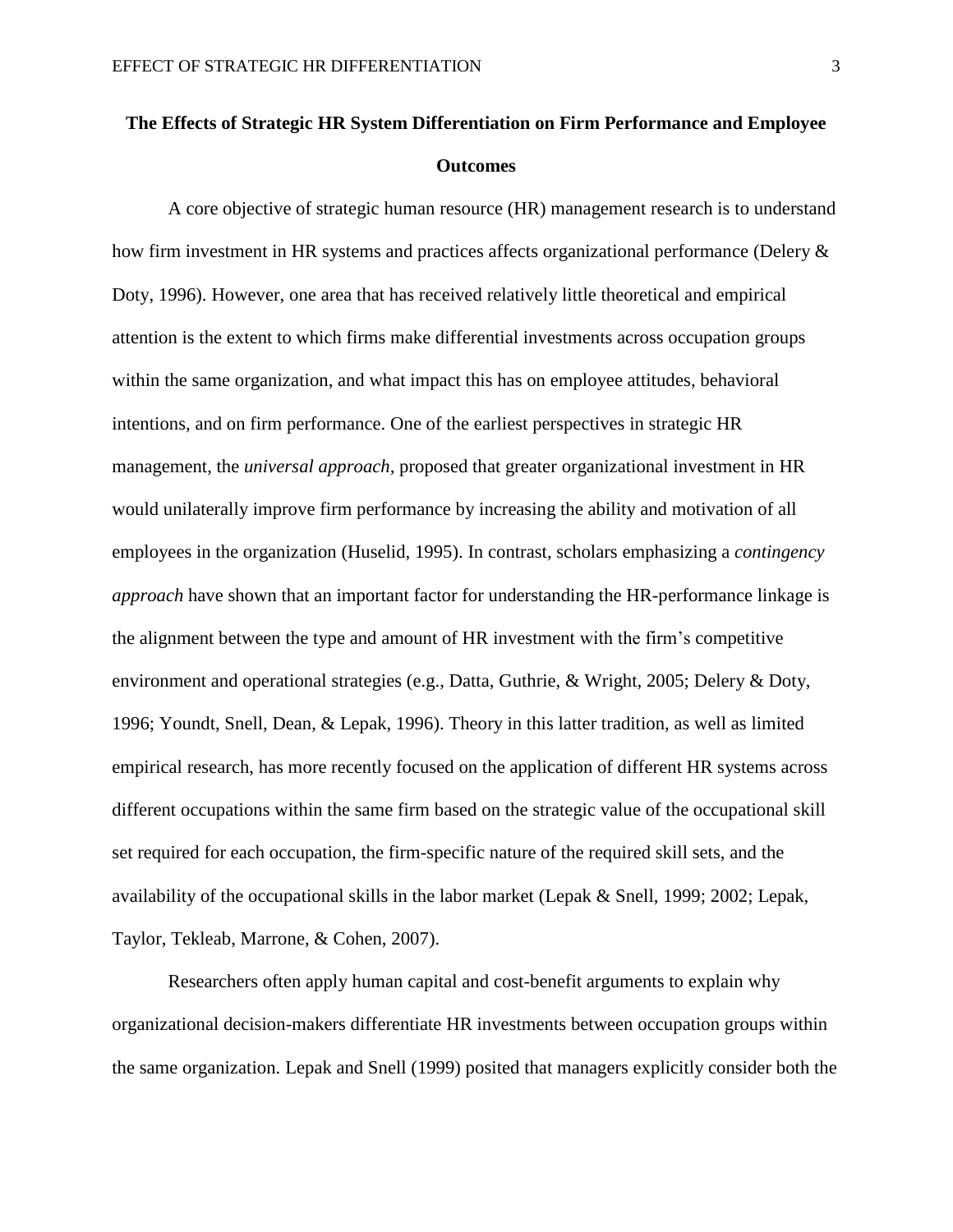transaction and labor costs associated with different types of HR systems to determine if HR investments will produce the desired returns. They suggest that occupations that have a greater impact on accomplishing the firm's strategic objectives, or that require unique skill sets, receive potentially greater HR investments, either because they have a disproportionate impact on creating value for the firm, or because it is more difficult to find employees with the relevant skills. Others have applied similar logic to explain why the firm's pivotal talent (Cascio & Boudreau, 2008) or "A positions" (Huselid, Beatty, & Becker, 2005) require greater HR investments. Most recently, Kaufman (2015) highlighted the importance of using economicsbased models that precisely explain how the adoption of HR systems is based on considerations of the marginal costs versus the expected marginal returns of the system.

To date, some empirical research has supported these arguments, in that firms differentiate HR systems between occupation groups, with strategically valuable occupations receiving greater investment (Lepak & Snell, 2002; Lepak et al., 2007). However, the extent to which within-firm HR system differentiation across occupations influences organizational performance has received relatively little attention. Further research is required to develop theory that explicates the consequences of within-firm HR differentiation, both in terms of its effects on firm performance and its influence on employee attitudes and behaviors (Becker & Huselid, 2006; Huselid & Becker, 2011; Jackson, Schuler, & Jiang, 2014).

This is an important line of inquiry because HR system differentiation has the potential to reduce perceptions of fairness (Lepak et al., 2007) and organizational commitment (Marescaux, De Winne, & Sels, 2013) among employee who receive less favorable outcomes. Human capital and cost-benefit models based on transaction and labor costs, and/or the marginal productivity of employees, do not take into account such potential psychological and behavioral costs associated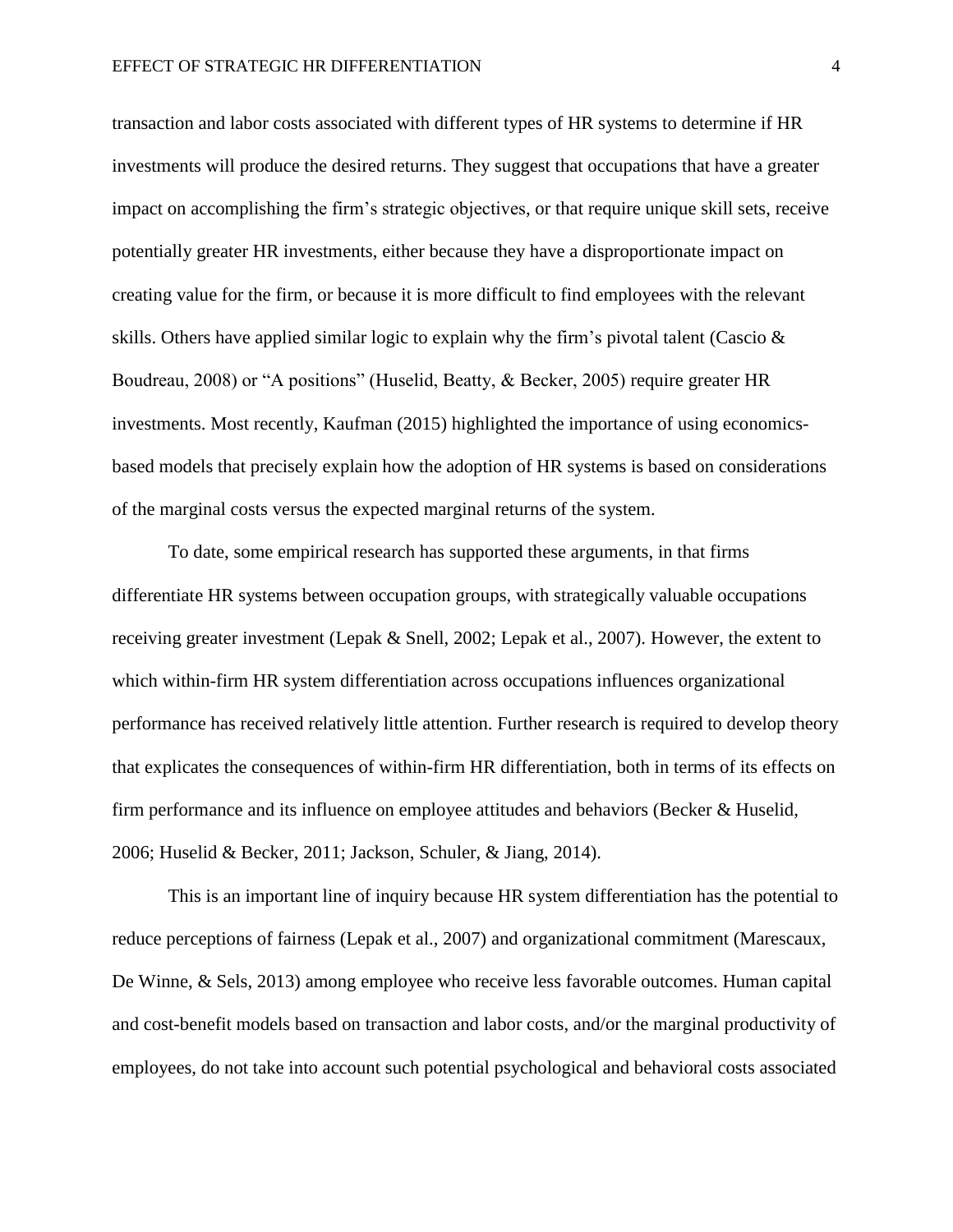with the adoption of a differentiated HR architecture within the organization. If employees perceive HR differentiation to be unfair, these costs may include lower performance, job withdrawal, decreased citizenship behaviors, and negative reactions including theft and other retaliatory behaviors (Colquitt, Conlon, Wesson, Porter, & Ng, 2001). Such costs often do not factor in to HR investment decisions because they can be difficult for managers to quantify (Kaufman, 2015). Notwithstanding the potential for these additional psychological and behavioral costs, particularly among those employees who receive fewer investments, the costs that arise from this strategy may still be insufficient to offset the gains that come from higher investments in occupations that make a more valuable contribution to the firm. To date, however, we know little about how employees perceive and respond to this strategic occupation-based differentiation.

We address these gaps in the literature through a two-study approach. In Study 1, we collected data from senior-level managers to test theoretically-grounded hypotheses about the extent to which organizations differentiate HR investments based on the strategic value of occupations, and the association between such HR differentiation and human capital and voluntary turnover (i.e., quit rates). We also examine the extent to which differentiation based on the strategic value of occupations within an organization is associated with overall firm performance. That is, we examined whether or not organizations actually engage in these practices, as the strategic HR literature would suggest they should, and we test whether such differentiation is associated with positive outcomes for the firm.

Looking at the link between HR differentiation and firm performance is only part of the story; employees are a critical linchpin in determining the relative effectiveness of an organization's HR practices. Thus, employee perceptions of HR practices are an important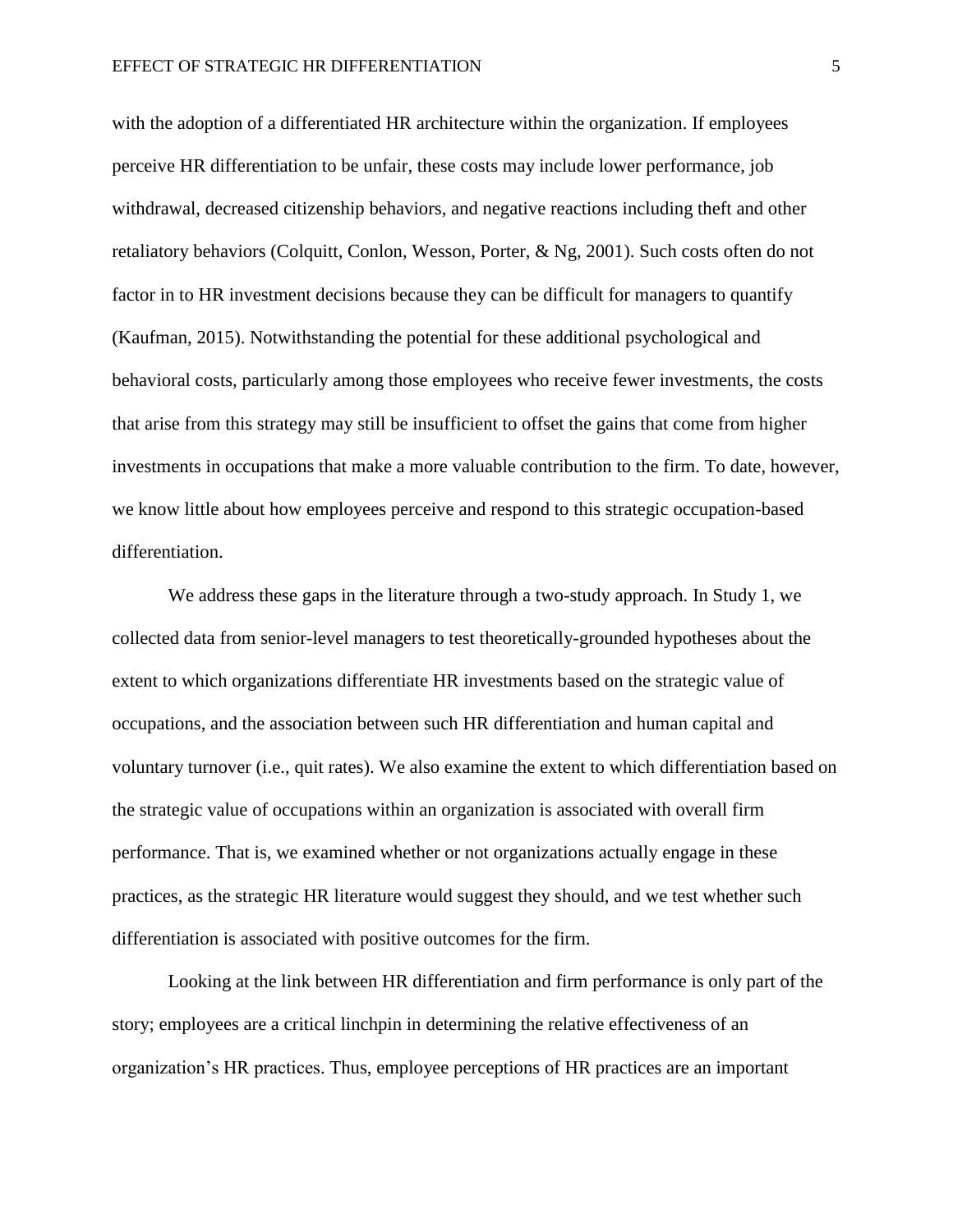mechanism that can explain *why* HR differentiation and organizational outcomes are connected (or not). In Study 2, we gathered data from front-line employees to test hypotheses derived from the group value model (e.g., Lind, 1995; Tyler, 1989) and the group engagement model (Tyler & Blader, 2003) about how employees' perceptions of HR differentiation within their organization influences their turnover intentions and willingness to engage in organizational citizenship behaviors, as mediated by their perceptions of fairness. We further tested a moderation effect to determine if the association between HR differentiation and fairness perceptions was contingent on the amount of HR investment in the respondents' own occupation groups.

This research makes three primary contributions. As one of the first studies to test the associations between within-firm occupation-based HR differentiation and human capital, quit rates, perceived financial performance, and employee attitudes and behavioral intentions, this study has the potential to develop theory about how the HR system architecture influences employee- and firm-level outcomes. Second, this research helps bridge the micro/macro divide in the HR literature (Becker & Huselid, 2006; Paauwe, 2009) by collecting data from both senior managers and front-line employees. The approach allows us to determine the extent to which the two groups have similar perspectives about HR differentiation within firms, and if front-line employee perceptions about HR differentiation are consistent with the association between differentiation and firm performance reported by managers.

Finally, the study has practical implications by clarifying the types of costs that need to be considered by organizational decision-makers when determining how to allocate HR investments – for instance, whether or not managers should account for psychological costs, such as employee perceptions of unfairness, that are likely more challenging to quantify. Even if these costs are not found to be important, strategic HR research has not explicitly highlighted the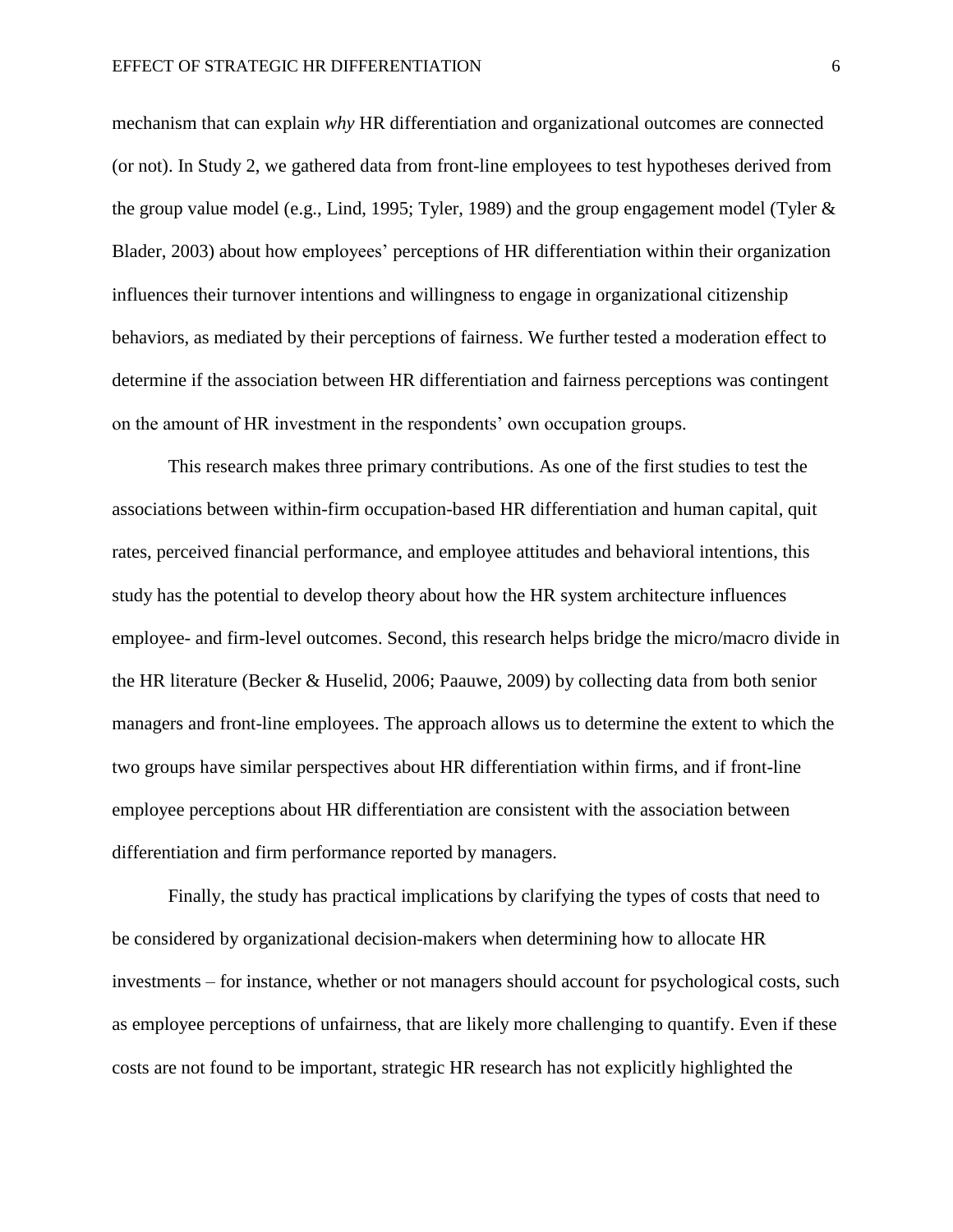potential for conflicting interests between organizations and at least a subset of employees in "less valuable" occupations. If, as has been argued by others, balancing the interests of owners and management with the interests of front-line employees is an important normative goal in managing the employment relationship (Budd, 2004; Pfeffer, 2010; Pohler & Luchak, 2014), we need more empirical studies that explicitly highlight the impact of the tradeoffs that are being made by each party.

## **Study 1**

The objective of Study 1 was to gather data about the antecedents and consequences of within-firm HR system differentiation from the perspective of managers. We first tested theoretical propositions about the extent to which firms differentiate their HR system investments based on the strategic value of occupations to the organization. We further tested the association between HR system investment and human capital and turnover rates at the occupation level. Finally, we examined the effects of strategic HR differentiation on firm performance.

## **HR System Differentiation between Occupations within the Same Establishment**

Strategic HR theorists adopting a universal or "best practices" approach have shown that appropriate investments in HR will increase performance across all organizations (Huselid, 1995). Investments in what have been called high commitment HR systems or high performance work systems (HPWS) – often defined as "flexible job assignments, rigorous and selective staffing, extensive training and development, developmental and merit-based performance appraisal, competitive compensation, and extensive benefits" (Takeuchi, Lepak, Wang,  $\&$ Takeuchi, 2007: 1069) – have been argued to increase performance of the organization's entire workforce which ultimately enhances firm financial performance (Pfeffer, 1998). Consistent with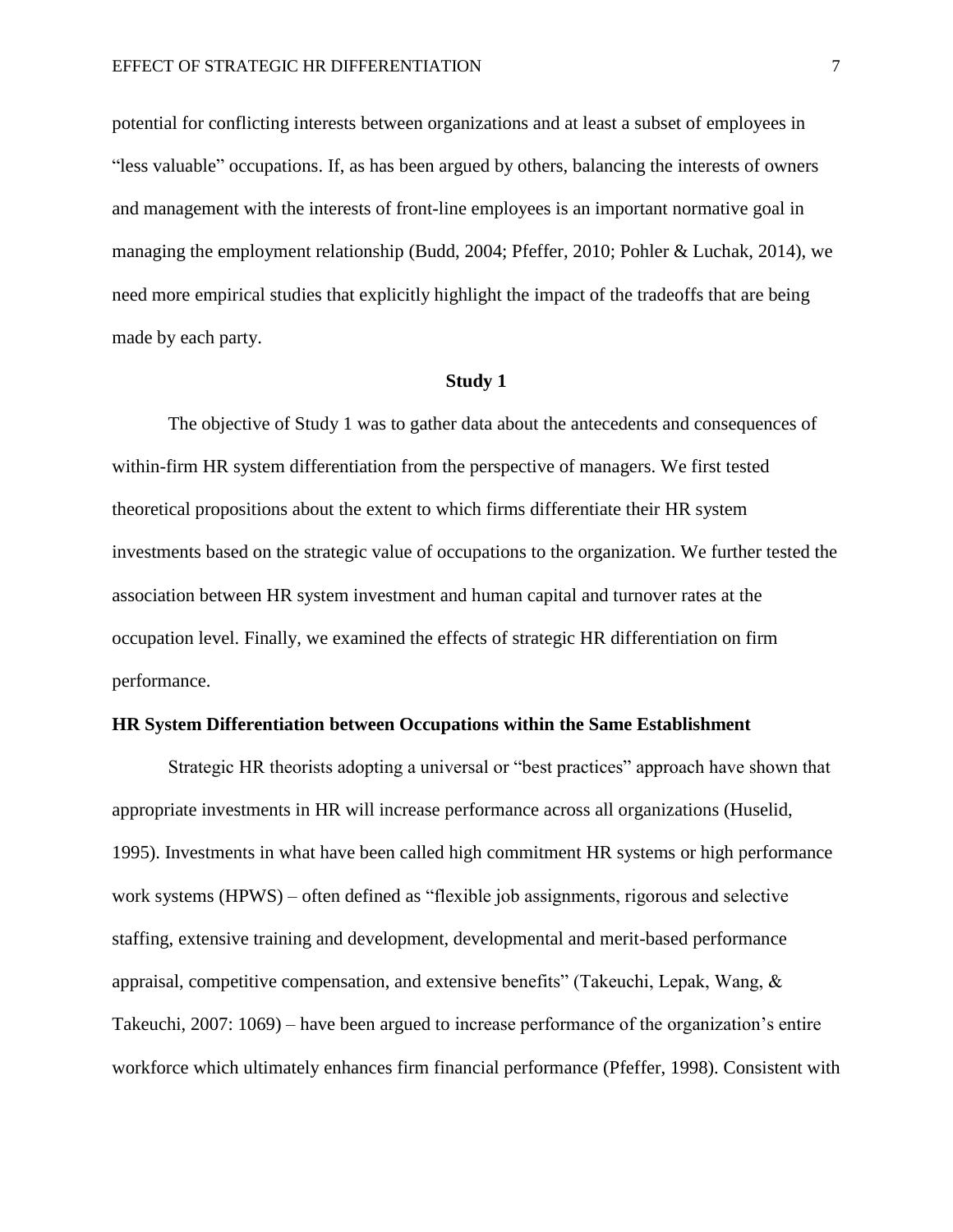this approach, scholars applied the Ability-Motivation-Opportunity model in a recent metaanalysis to show that overall investments in HPWS influence a variety of firm-level outcomes. Well-aligned HPWS investments that enhance employees' skills and abilities, provide employees with extrinsic incentives to perform, and give them the autonomy and opportunities to apply their skills are associated with a variety of firm-level outcomes including human capital, voluntary turnover, and financial performance (Jiang, Lepak, Hu, & Baer, 2012).

Other scholars, following the contingency persepctive, propose that HPWS investments will produce the greatest returns when there is differentiation within the organization's HR system (e.g., Lepak & Snell, 1999), and that the extent of HR system differentiation may be more or less appropriate depending on the strategy employed by the organization or the characteristics of the organization's occupation groups (Becker & Huselid, 2006). Lepak and Snell's (1999) original conceptualization of a differentiated HR system proposed that firms determine the extent of HR investment based on the strategic value of human capital (i.e., potential to contribute to firm competitive advantage) and the uniqueness of the required skills (i.e., firm-specificity or availability in the labor market) of different occupations within the same firm. For unique and strategically valuable jobs, they argue that firms should invest in highcommitment HR systems that are focused on long-term employee development, involvement in decision-making, and retention – an HR system comparable to HPWS as defined by others (e.g., Takeuchi et al., 2007). Conversely, occupations that are less strategically valuable and/or not unique should be managed with HR systems that are focused on shorter-term performance or compliance, which often require less resource-intensive investments.

From the cost-benefit and marginal productivity perspectives, such differentiated HR system configurations enhance firm performance for two reasons. First, intensive HR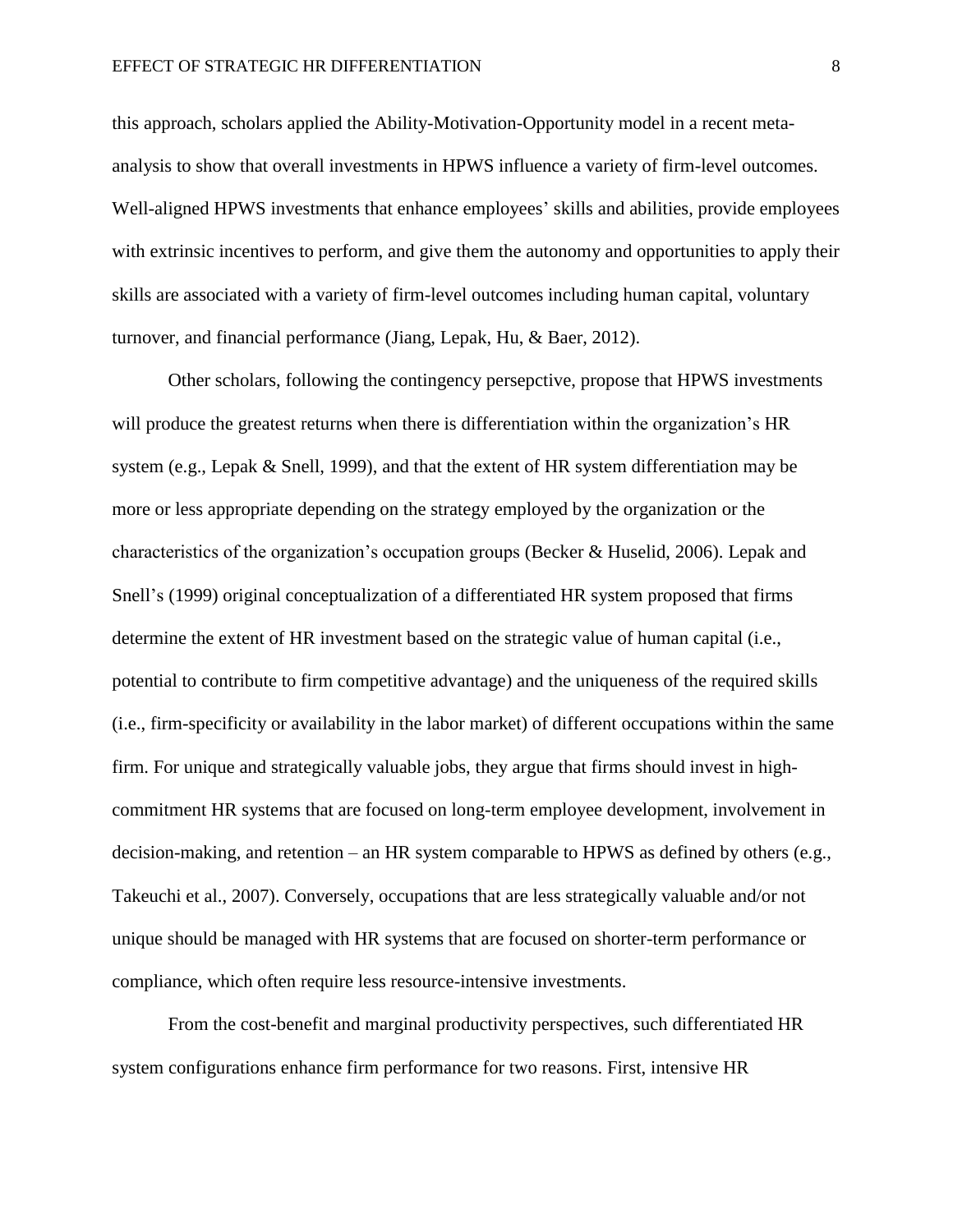investments should lead to greater performance among employees in occupations that directly contribute to strategy execution and value creation for the firm. Second, the organization can reduce overall costs, further enhancing firm performance, by investing less in occupations that are on the margins of the value chain.

Although studies are limited, early empirical research in this area provided some support for the idea that firms apply different HR system configurations to different types of jobs (Jackson, Schuler, & Rivero, 1989; Schuler & Jackson, 1987). Lepak and Snell (2002) tested their theoretical propositions and demonstrated that firms employ different HR system configurations based on the strategic value and uniqueness of occupations. More recently, Lepak et al. (2007) did not find that strategically valuable employees always receive greater HR investments than less strategic, or peripheral, employees in manufacturing firms; however, they did find that strategically valuable employees received more HR investments than their less strategically valuable counterparts in non-manufacturing firms. None of this research examined the effects of HR differentiation on firm performance.

Although Lepak and Snell describe how four different types of HR systems should be configured based on the strategic value *and* uniqueness of occupations, we hereafter focus only on the effects of strategic value and HPWS differentiation within firms to maintain theoretical and analytical parsimony. This is also consistent with the approach of many researchers who primarily emphasize the role of an occupation's strategic value in determining differentiated HR investments within firms (Cascio & Boudreau, 2008; Huselid et al., 2005; Huselid & Becker, 2011). Furthermore, the uniqueness of employee skill sets are mostly influenced by factors external to the organization – such as the availability of and competition for the skills in the labor market – that may or may not impact employee ability to contribute to firm performance. Given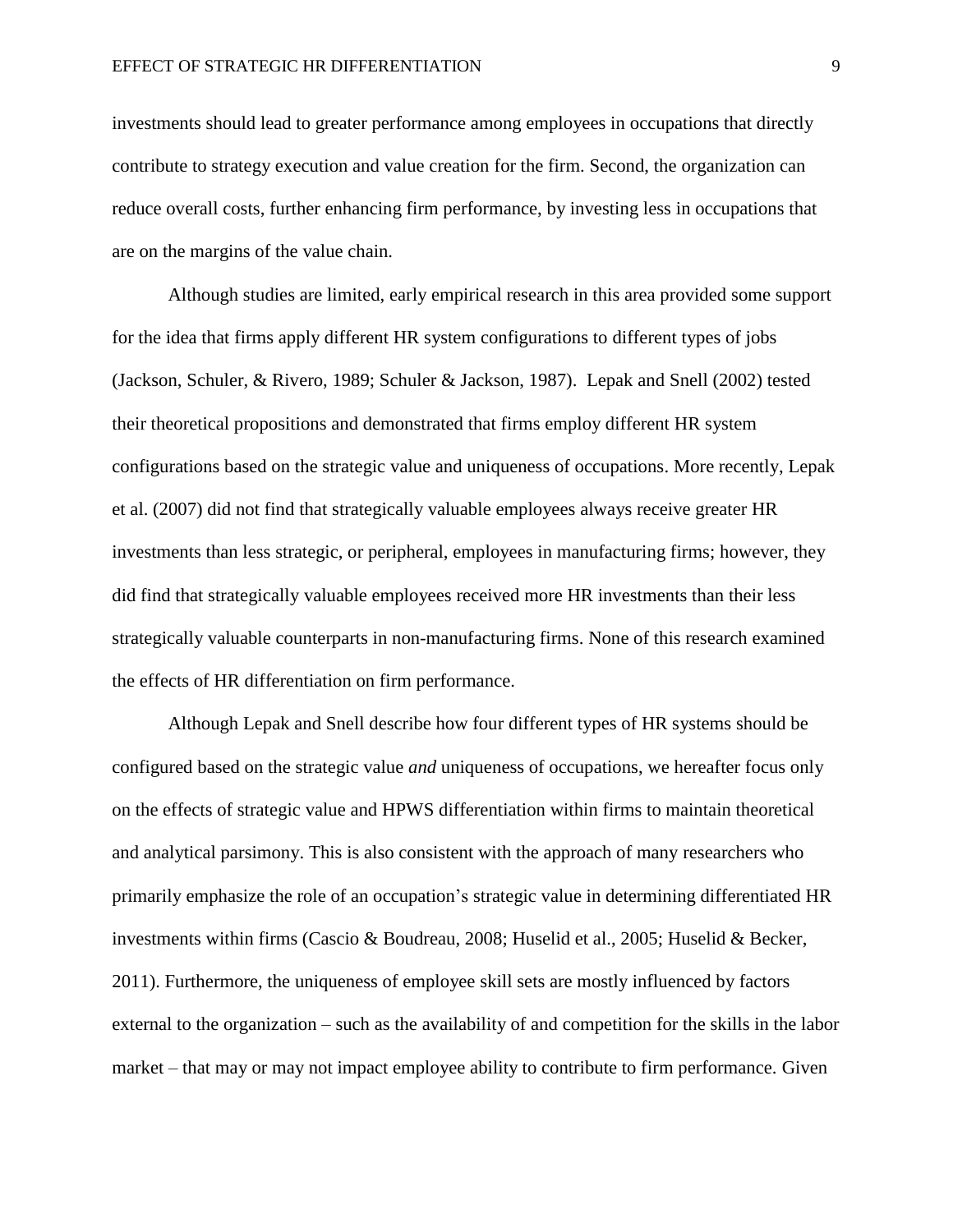that our sample is non-manufacturing, and mostly non-unionized, we expect that firms will differentially invest in HPWS based on the strategic value of occupation groups:

*Hypothesis 1. Within organizations, there is a positive association between the strategic value of occupation groups and HPWS investment in those occupation groups.*

Scholars have argued that a well-designed HPWS influences firm performance via collective employee behaviors. That is, a HPWS creates a workforce that possesses the ability, motivation, and opportunity to create sustained competitive advantage, adding value to the firm through important workforce outcomes that exceed the cost of investment in the HPWS (e.g., Becker, Huselid, Pickus, & Spratt, 1997; Jiang et al., 2012; Takeuchi et al., 2007). Investment in HPWS thus enhances human capital – defined as "knowledge, skills, and abilities that have economic value to the firm" (Lepak & Snell, 2002: 519) – which ultimately enhances firm performance. Meta-analytic evidence has supported this assertion, demonstrating that HPWS are positively associated with firm-level human capital (Jiang et al., 2012). While these effects were observed at the firm level, we expect to observe similar effects within firms between different occupation groups. That is, where greater HPWS investments are made for certain occupation groups within the organization, employees in those occupations will possess the abilities, motivation, and opportunities to make more significant contributions to firm performance (i.e., collective human capital will be higher in these occupations). Consistent with the rationale for Hypothesis 1, firms differentiate HPWS investments between occupation groups based on strategic value, which is further associated with human capital differentiation between occupation groups. Therefore, the association between occupation group strategic value and occupation group human capital is mediated by HPWS investment.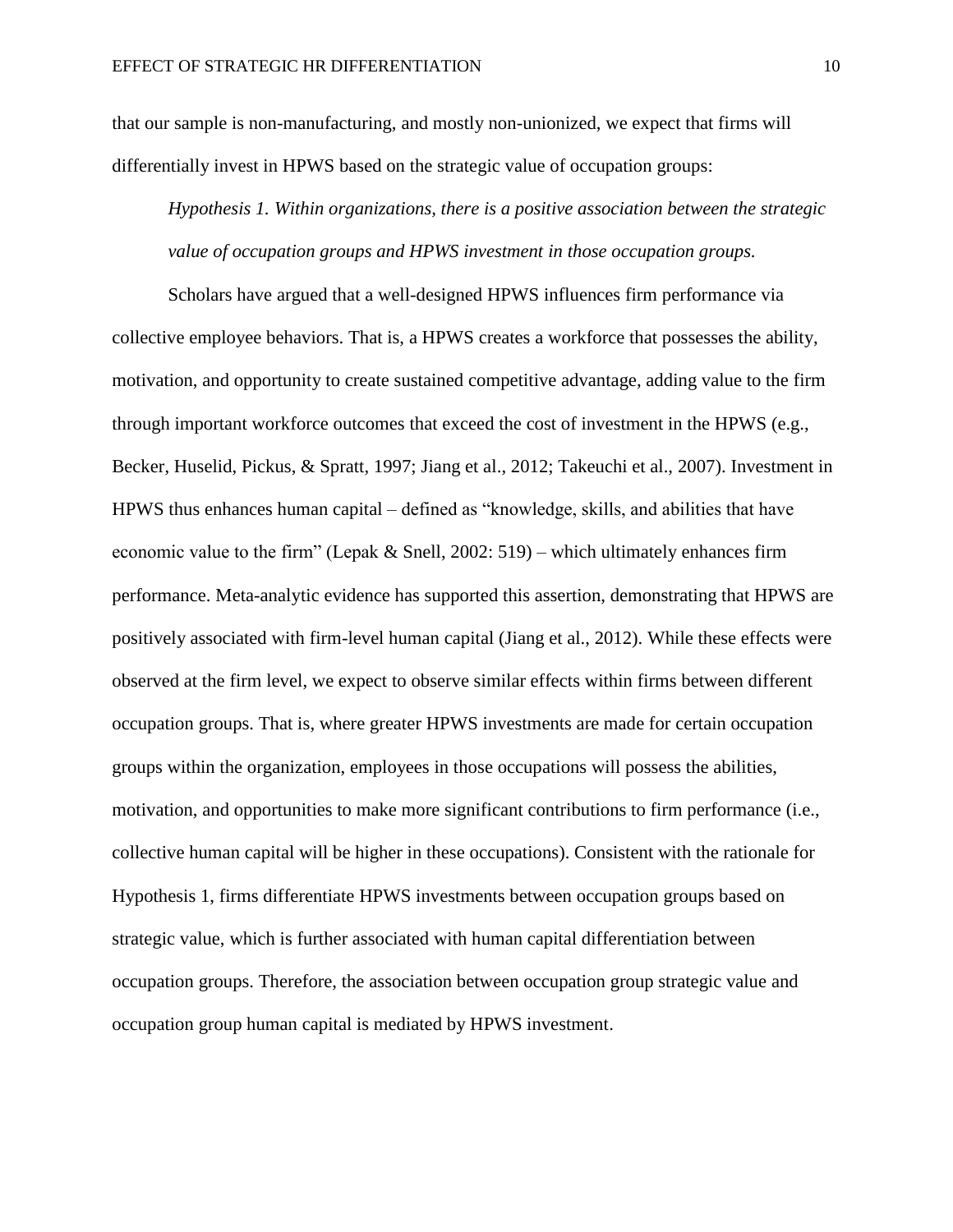*Hypothesis 2. Within organizations, there is a positive association between HPWS investment in occupation groups and the human capital of those occupation groups. Hypothesis 3. Within organizations, the positive association between the strategic value and human capital of occupation groups is mediated by HPWS investments in those occupation groups.* 

Scholars have also applied social exchange theory (Blau, 1964) to explain how investments in HPWS have engendered greater loyalty and lower turnover among employees. Positive exchange relationships are defined by mutual trust that both parties will reciprocally exchange benefits over the long term. Employees are likely to perceive that higher investments in their development, compensation, and job design are personally beneficial, which will enhance their perceptions of a positive social exchange relationship with their employer and increase their felt obligation to reciprocate (Takeuchi et al., 2007). One way that employees can reciprocate is by remaining loyal to the organization. Moreover, if employees leave the firm they forego the benefits from the HPWS, and it can be difficult for employees to know if they will experience the same level of benefits elsewhere (Campbell, Coff, & Kryscynski, 2012).

Research at the firm-level has indeed linked higher investment in HPWS to lower quit rates (Jiang, et al., 2012; Shaw, Delery, Jenkins, & Gupta, 1998), especially for HR practices that are primarily focused on enhancing employee well-being (Batt & Colvin, 2011; Shaw, Dineen, Fang, & Vellella, 2009). While the aforementioned research examined the effects of HR systems on employee quits at the organization level between firms, we expect to observe similar effects at the occupation level within firms. Firm differentiation in HPWS investments between occupation groups based on strategic value will lead to different quit rates between occupation groups within firms – that is, occupation groups with greater HPWS investments have lower quit rates than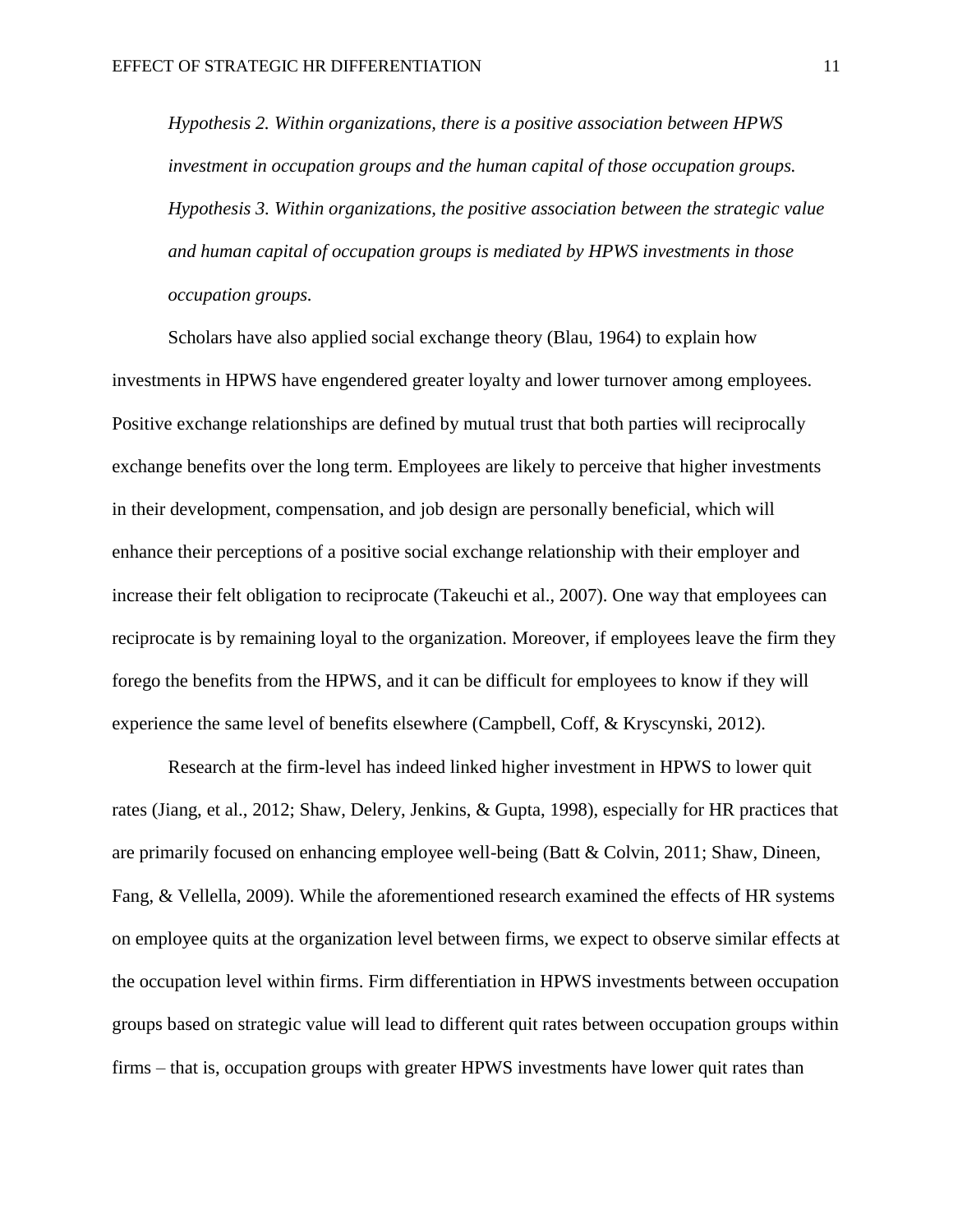occupation groups with lower HPWS investments. Reflecting the same logic of Hypotheses 2 and 3, we tested the following hypotheses:

*Hypothesis 4. Within organizations, there is a negative association between HPWS investment in occupation groups and the quit rate of those occupation groups. Hypothesis 5. Within organizations, the negative association between the strategic value of occupation groups and the quit rates of those occupation groups is mediated by HPWS investments in those occupation groups.*

Our hypotheses extend Lepak et al.'s (2002, 2007) findings by examining the effects of within-firm HPWS differentiation on human capital and quit rates. We also test these effects at the firm level, which further extends past research on both the universal and contingency approaches by determining if firm-level effects hold while controlling for within-firm variance in occupational strategic value, HPWS, human capital, and quit rates. While theory and earlier empirical findings suggest that we will observe similar mediated effects both within and between firms, prior research between firms did not control for within-firm variance in these constructs. Figure 1 shows a depiction of our multilevel model.

# **HPWS Differentiation and Firm Performance**

The underlying logic of the differentiation approach is that employees in strategically valuable occupations have a disproportionately larger effect on firm performance compared to their less strategically valuable counterparts (Lepak & Snell, 1999; 2002); thus, managers decide to make differentiated HPWS investments across occupations within the organization to increase human capital and decrease turnover among strategically valuable employees. If occupation groups differ in their level of strategic value to the organization, uniform HPWS investment across all occupation groups would reduce marginal returns by increasing HR system costs for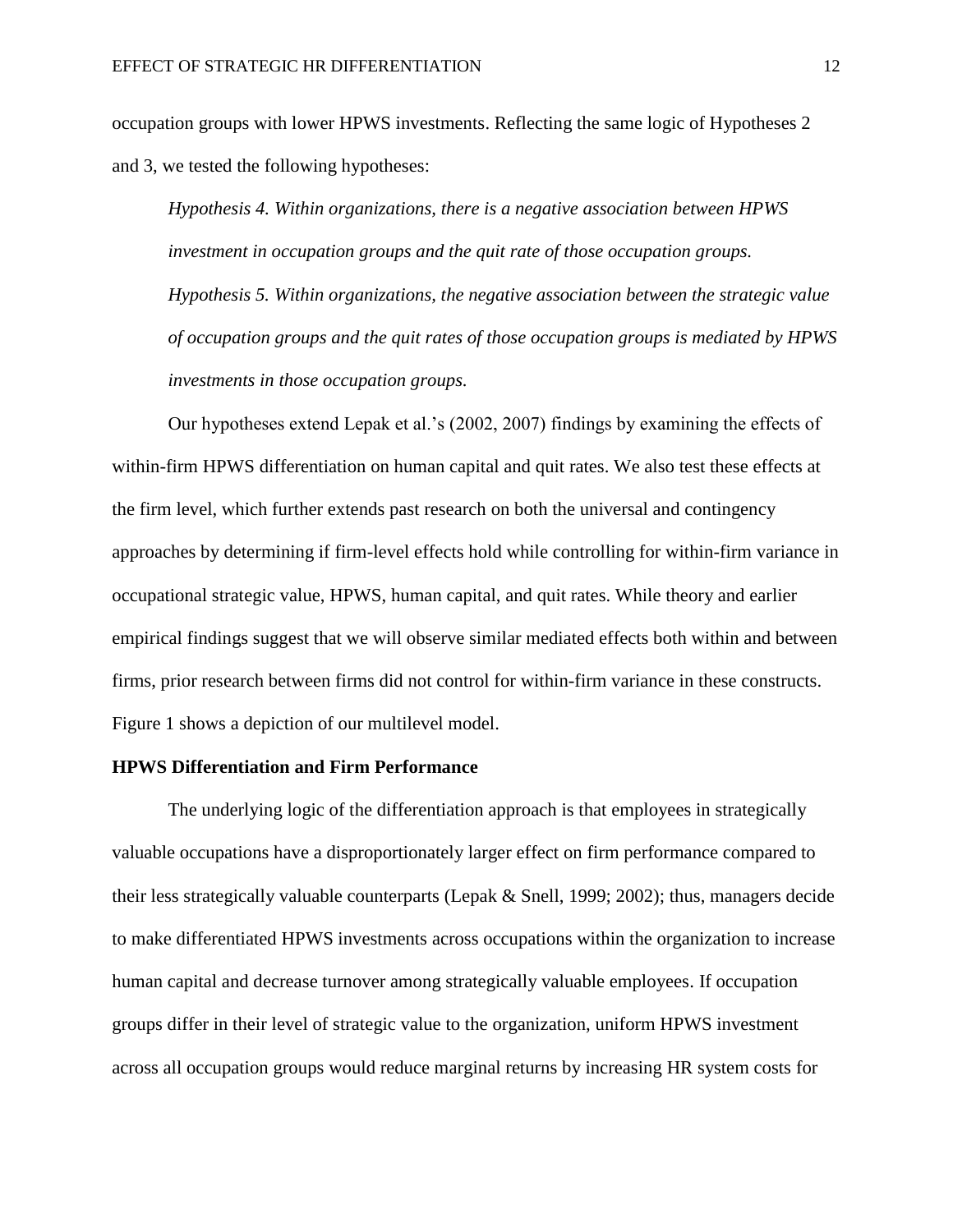non-strategically valuable employees relative to the benefits they bring to the organization. Assuming that HPWS investments increase human capital and reduce turnover, it is more efficient to make lower HPWS investments in less strategically valuable occupations because the human capital and voluntary turnover among these employees have smaller effects on firm performance than HPWS investments in greater strategically valuable occupations. The differentiation perspective has received increasing theoretical support from scholars who propose that managers should apply a cost-benefit rationale to determine the level of HPWS investments they are willing to make, especially in highly competitive environments (e.g., Kaufman, 2015; Patel & Cardon, 2010). Following this logic, strategic differentiation is likely to have positive effects on firm performance.

*Hypothesis 6: Strategic differentiation in (a) human capital and (b) quit rates are positively and negatively associated with firm performance, respectively.* 

# **Study 1 Methods**

#### **Sample and Procedure**

We collected Study 1 data from senior-level managers of organizations in the Tourism industry using two recruitment approaches. First, we sent email invitations to owner/operators or senior managers on the Canadian Tourism Human Resource Council's (CTHRC) email contact list of establishments in the Canadian Tourism sector. Of the 1,447 invitations sent to valid email addresses, 162 organizations provided data about the strategic value, HR practices, human capital, and turnover within each of their organization's occupation groups. Of those, 147 provided establishment-level financial and operational performance data, resulting in an overall response rate of approximately 10% for this sample.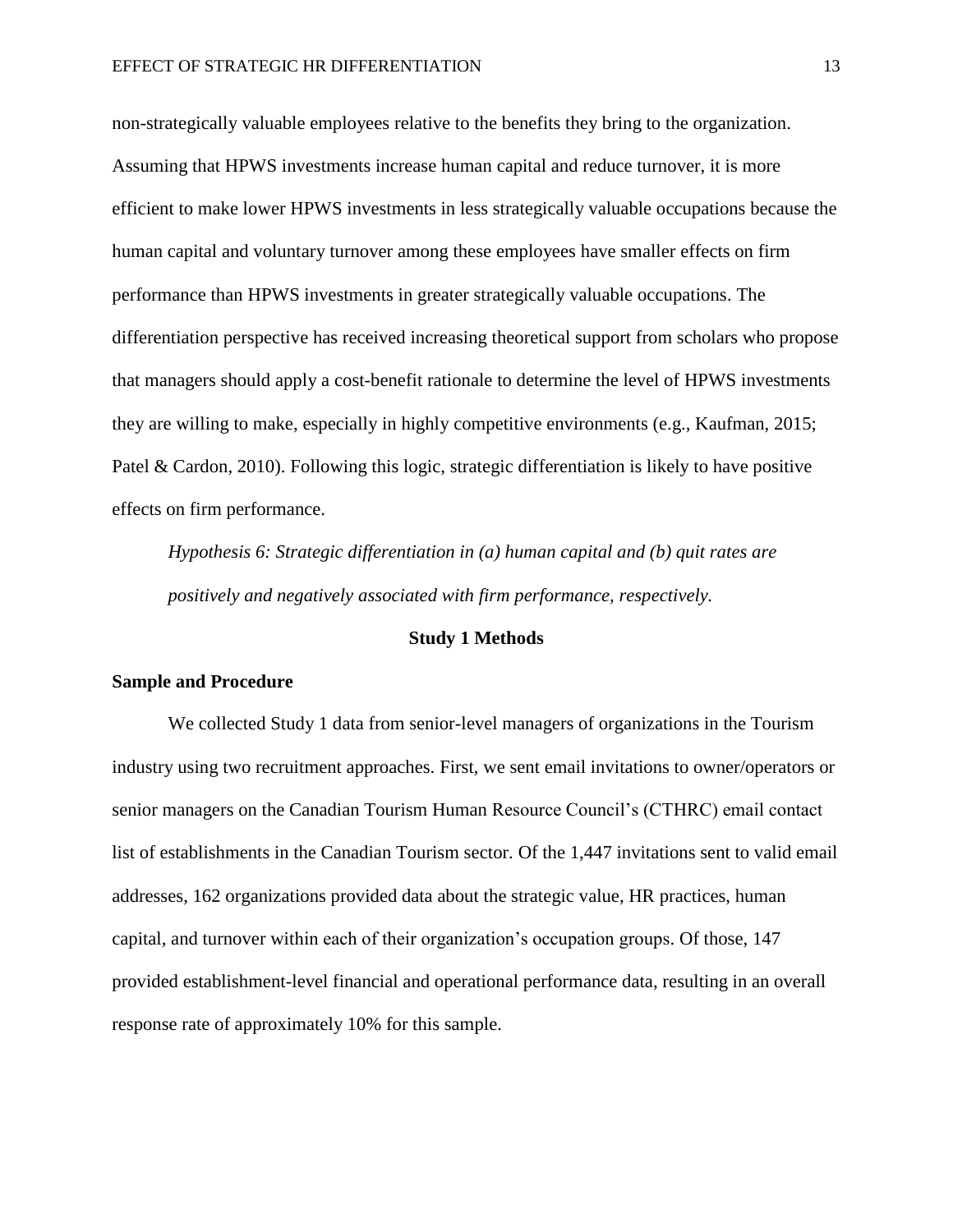We also collected data from the Amazon Mechanical Turk (MTurk) website, which is an online marketplace that allows users to post requests for others to complete tasks in exchange for payment. A number of previous studies have obtained survey data from this website (e.g., Adams, Luevano, & Jonason, 2014; Greenwood, 2013; Greenwood, Long, & Dal Cin, 2013). Researchers have found that MTurk samples are generally more demographically diverse (Buhrmaster, Kwang, & Gosling, 2011; Casler, Bickel, & Hackett, 2013) and have slightly different personality profiles (Goodman, Cryder, & Cheema, 2013) than student, community, or other internet panel samples; however, the psychometric properties of survey measures and experimental effects tend to be very consistent with other types of samples (Buhrmaster et al.; Casler et al.; Goodman et al.; Holden, Dennie, & Hicks, 2013).

Potential respondents were required to pass a "qualification test" before being directed to the online survey. The qualification test confirmed that respondents were residents of Canada or the United States, and were managers or business owners working in the tourism industry. Each of the three qualification questions (residency, position title, industry) presented potential participants with numerous responses in drop-down menus, and the answers required to qualify for the study were not apparent to the test-takers. In total, 207 participants passed the qualification test and completed the survey. The organization sample recruited from both of these sources contained responses from 354 firms.

To examine within-firm variance, we only included organizations that provided data for two or more occupation groups in the analyses; therefore, the final sample was reduced to 657 occupation groups nested within 210 organizations. The average organization size was 56.65 employees  $(SD = 4.53)$ , and 121 organizations were located in Canada, while the remainder were in the United States ( $n = 89$ ). A total of 55.1% of the respondents were representatives of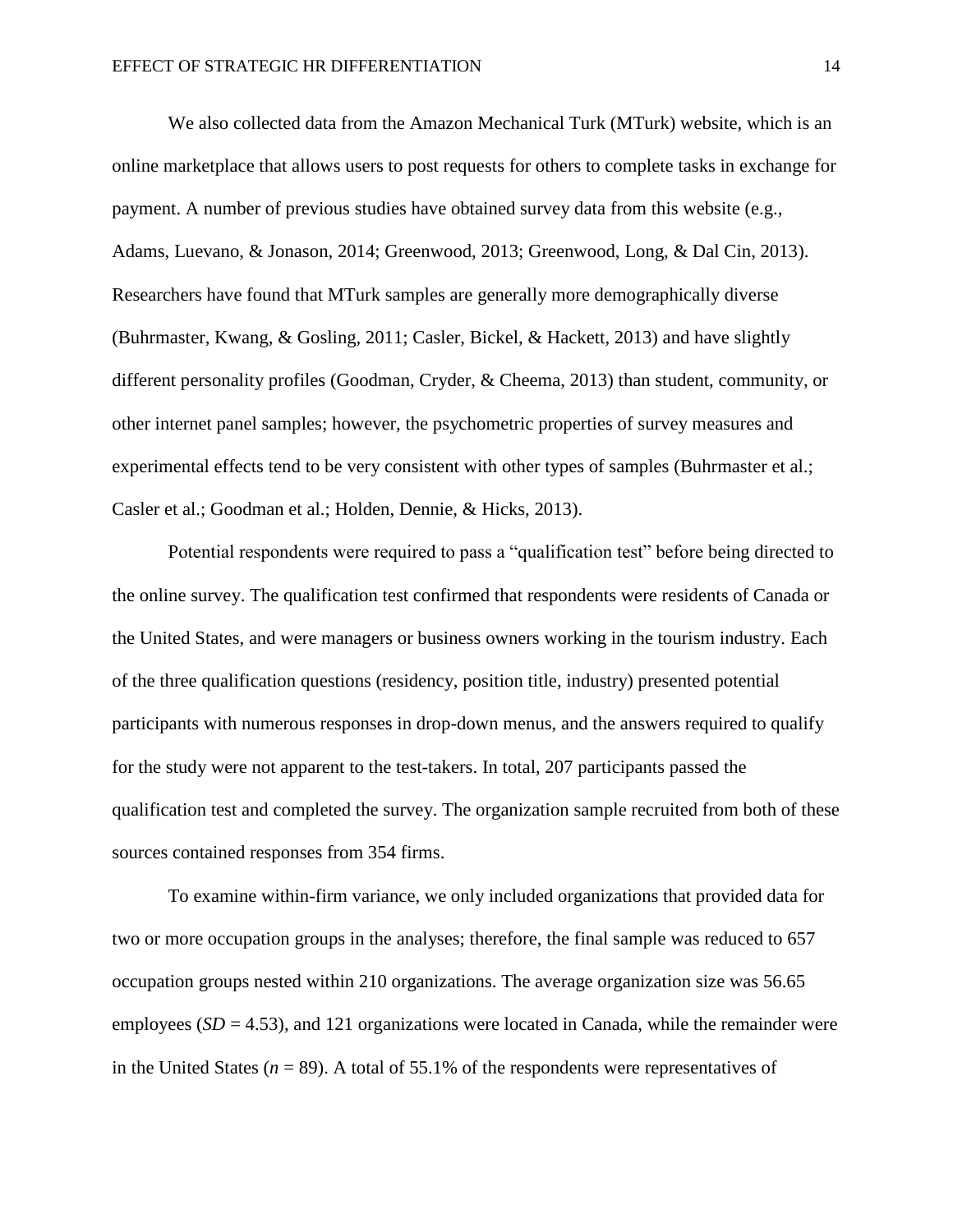subsidiaries or divisions of a larger parent organization, 11.4% of respondents were franchise owner/operators, 18.3% of respondents were owner/operators of independent businesses, 8.1% of respondents were representatives of a parent organization or worked in corporate headquarters, and 7.1% of the sample represented another type of organization structure.

## **Measures**

Respondents were asked to identify occupation groups in their organization and to provide data about HR practices, strategic value, human capital, and voluntary turnover for each relevant group. There were six possible occupation groups to choose from, including positions in management (e.g., Executive Chef, Restaurant and Food Service Manager, General Manager), food service (e.g., Bartender, Food and Beverage / Banquet Server), guest service (e.g., Front Desk Agent, Guest Service Attendant), food preparation (e.g., Cooking Staff, Sous Chef), operations / maintenance (e.g., Landscaping and Grounds Maintenance, Housekeeping Room Attendant), and sales (e.g., Sales Representative). The job exemplars included in each occupation group were derived from the most frequently reported positions in a nationally representative compensation survey of the Canadian Tourism and Hospitality industry as well as input from subject matter experts at the CTHRC. Unless otherwise specified, all the measures described below were completed on a 5-point Likert scale (1 = *strongly disagree* to 5 = *strongly agree*).

**HPWS.** Respondents completed 15 items from a high-performance work practice measure adapted from Lepak and Snell (2002) and Huselid (1995) for each occupation group relevant to their organization. The measure included four job design items (e.g., "employees in this occupation group…are often asked to participate in work-related decisions," "…are allowed to make necessary changes in the way they perform their work"), three selection items ("when someone needs to be hired in this occupation group…emphasis is placed on identifying the best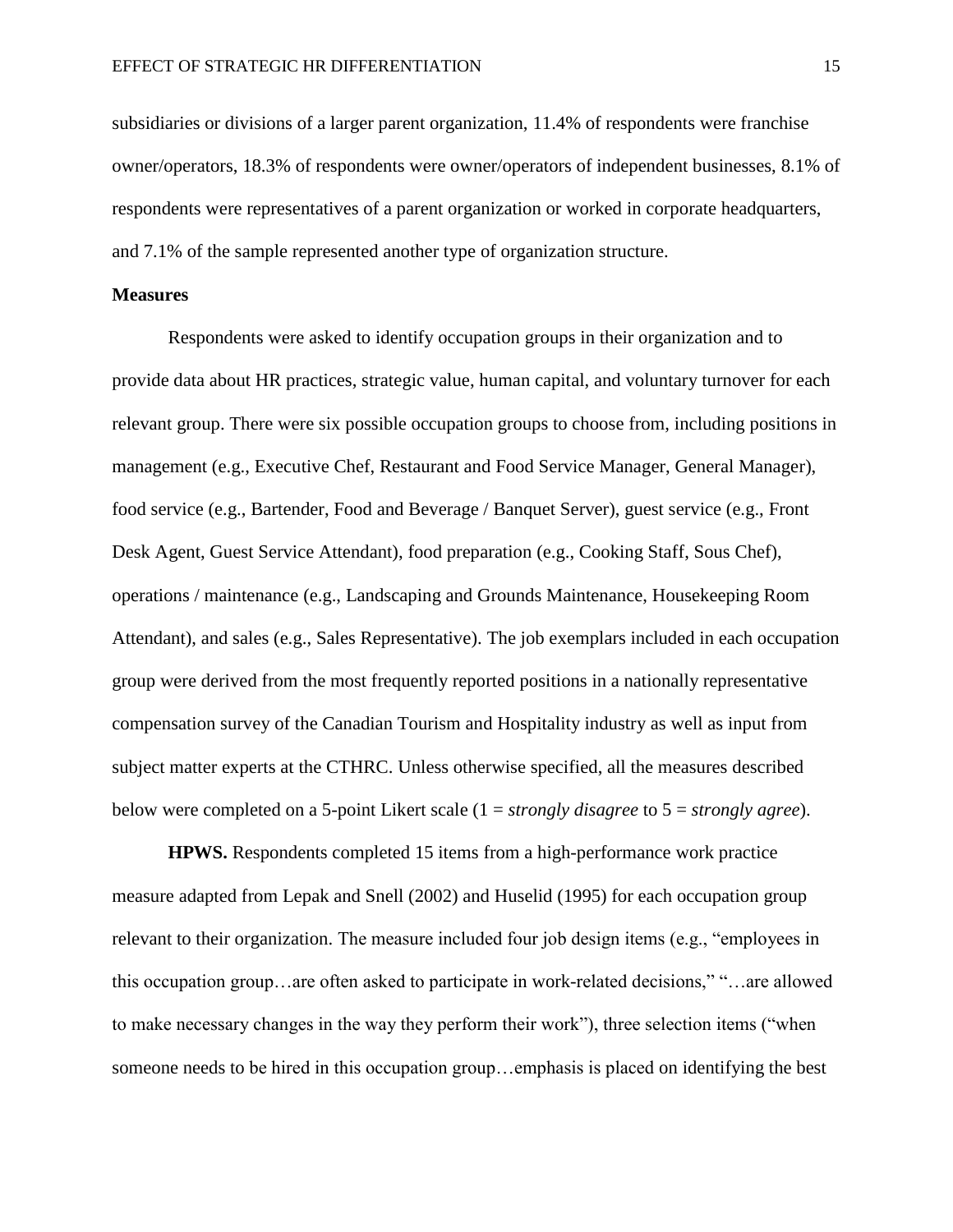all-around candidate," "…the selection procedure involves the use of more than one type of assessment"), four training items (e.g., "training activities for employees in this occupation group…develop the skills/abilities needed to do their job better," "…help prepare them for future jobs they might want to do in this organization"), two performance management items (i.e., "Performance feedback for employees in this occupation group…is tied to the pay/rewards received," "…emphasizes personal learning and development goals"), and three compensation items (e.g., "compensation/rewards for employees in this occupation group…rewards the development of knowledge, skills, and abilities," "…matches well with the organization's financial performance").

We conducted exploratory principle components analysis with oblique rotation on responses to the 15 HPWS items. Three components had eigenvalues greater than one and inspection of the scree plot indicated a clear three-factor solution that accounted for 54.52% of the item variance. The factor structure appeared to be consistent with the Ability-Motivation-Opportunity model of HR practices (e.g., Jackson et al., 2014; Jiang et al., 2012). All of the training and selection items, one performance management item, and one job design item – each of which addressed improving workforce skill sets – loaded on the first component; thus, this component appeared to represent ability-enhancing HR practices (component loadings ranged from .48 to .82). Three of the job design items about providing employees with autonomy loaded on the second component, which appeared to represent opportunity-enhancing HR practices (component loadings ranged from .80 to .87). Finally, all of the compensation items and one performance management item loaded on what appeared to be the component representing motivation-enhancing HR practices (component loadings ranged from .57 to .87). The internal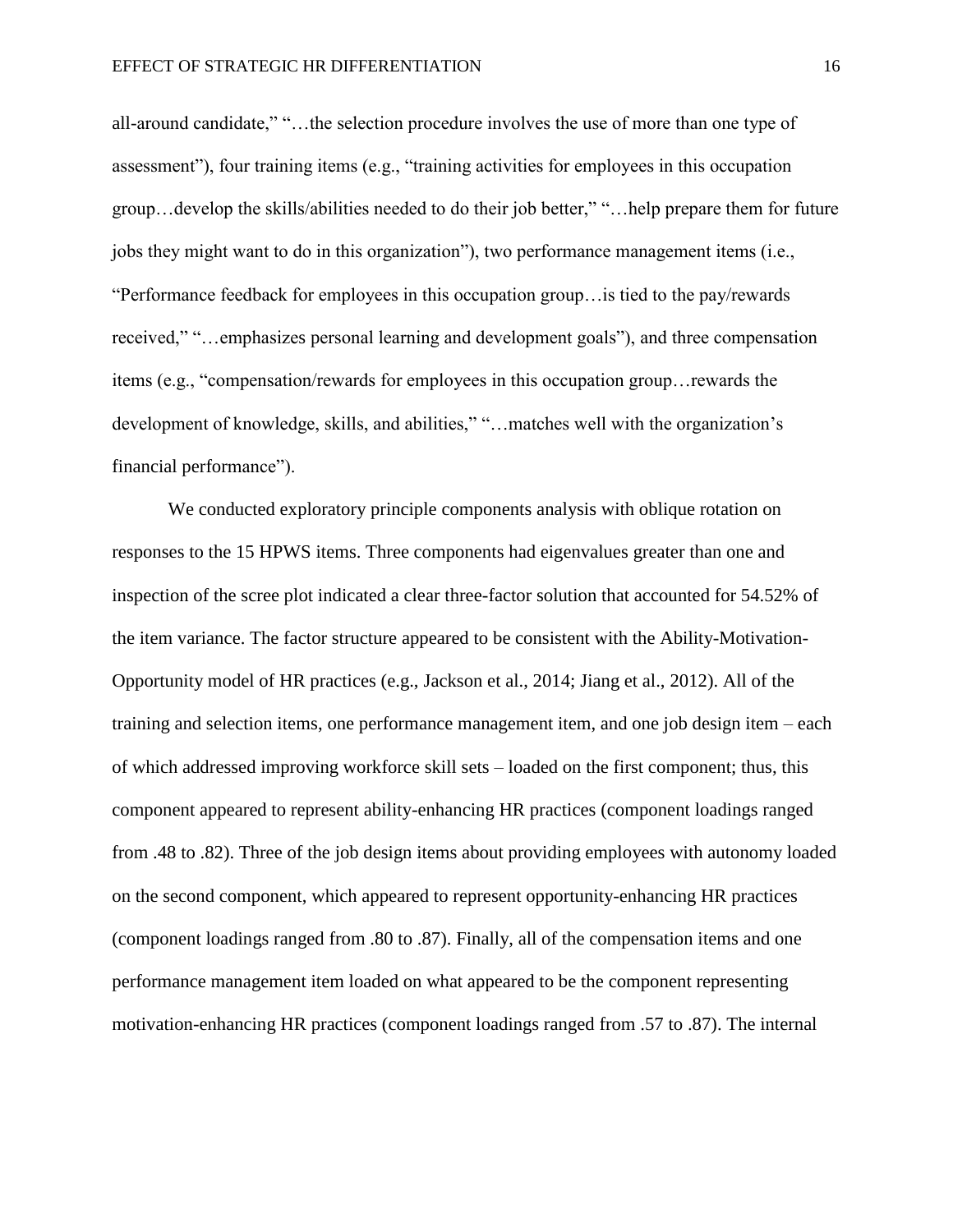consistency reliabilities of the components were .82, .81, and .79 for the ability-, opportunity-, and motivation-enhancing components, respectively.

Because the ratings of HR practices for each occupation group were nested within organizations, we also conducted confirmatory factor analysis with the "complex" estimation option in MPlus 7.2, which corrects standard errors and the chi-square test of model fit to account for non-independence of observations. The results demonstrated that the three-factor ability-motivation-opportunity enhancing model fit the data reasonably well,  $\chi^2(99) = 170.27$ , *p*  $< .01$ , CFI = .96, TLI = .95, RMSEA = .03. To be consistent with past research, we averaged the scores of the three HR practice factors to create a HPWS scale for each occupation group (e.g., Den Hartog, Boon, Verburg, & Croon, 2013). The *ICC(1)* for the HPWS scale was .71 indicating that 71% of the variance in this construct was between organizations.

**Strategic value.** Respondents completed a six-item scale adapted from Lepak and Snell (2002) about the strategic value of each relevant occupation group to the organization. Sample items include, "competent employees in this occupation group are expected to…contribute to the development of new market/product/service opportunities," and "…improve organizational efficiency and productivity" (within-level  $\alpha = .82$ ,  $\text{ICC}(1) = .47$ ).

**Human capital.** Human capital for each identified occupation group was measured with a five-item scale developed by Youndt and colleagues (Subramaniam & Youndt, 2005; Youndt, Subramaniam, & Snell, 2004). Example items include "employees in this occupation group…are highly skilled," and "…are experts in their particular jobs/functions" (within-level  $\alpha = .86$ ,  $ICC(1) = .49$ ).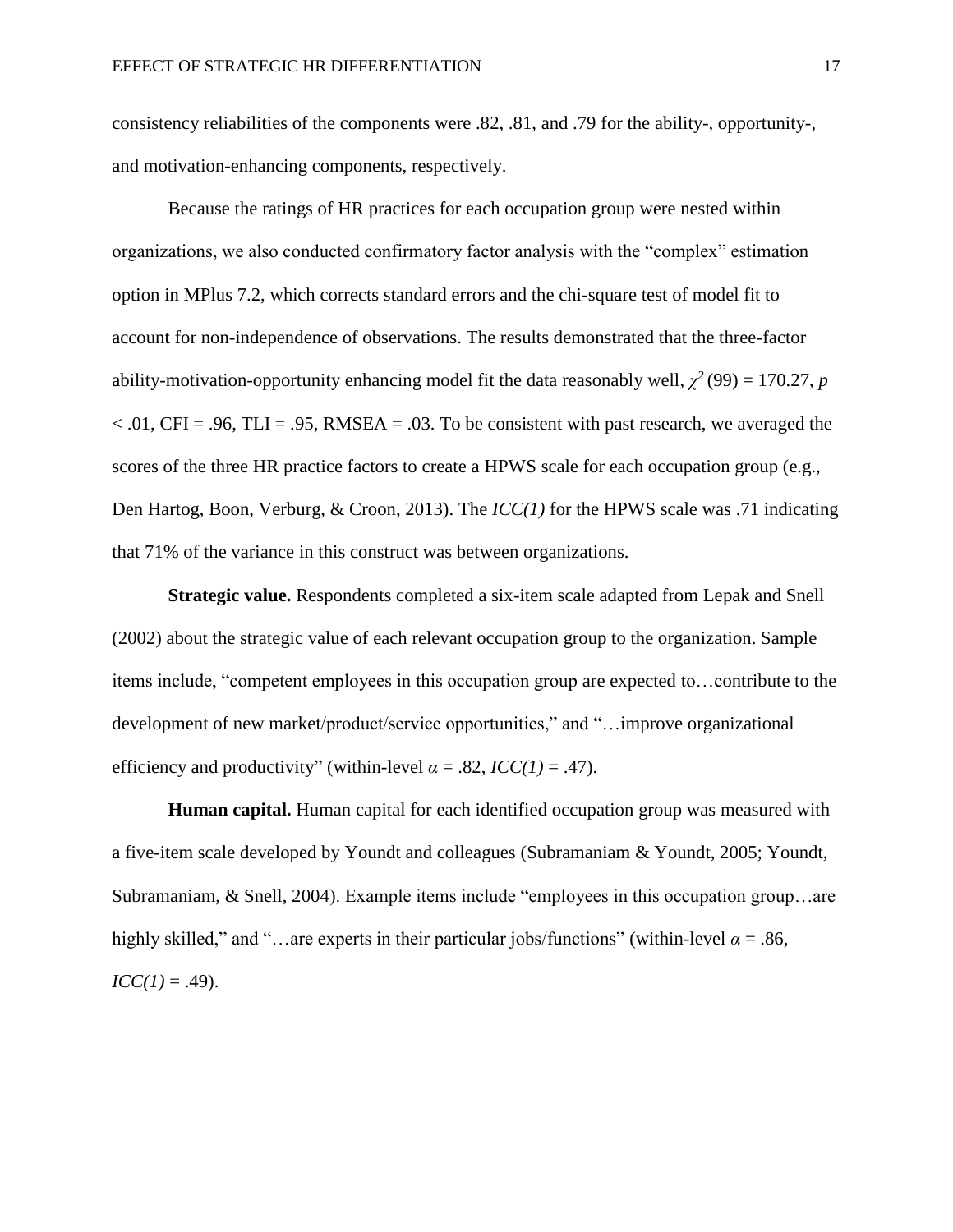**Quit rates.** For each occupation group, respondents provided the total number of employees who voluntarily quit in the previous year and the total number of employees in each occupation group  $(ICC(1) = .44)$ .

**Firm performance.** We included three questions about firm performance from Delaney and Huselid's (1996) measure wherein respondents were asked to rate their firm's performance in comparison to other firms that do the same kind of work in terms of growth in sales, profitability, and market share. These questions were answered on a five-point Likert scale ranging from  $1 =$  *much worse* to  $5 =$  *much better* ( $\alpha = .89$ ). The use of perceptual measures of firm performance is not without precedent (e.g., Delaney & Huselid, 1996; Gupta, 1987; Gupta & Govindarajan, 1984, 1986; Takeuchi et al., 2007), and Wall et al. (2004) demonstrated the convergent, discriminant, and construct validity of perceptual performance measures in relation to objective firm performance data.

**Control variables.** We controlled for the natural logarithm of total employees in each occupation group at the within-firm level (i.e., level 1) because firms may make greater HPWS investments for occupation groups with more employees and, in general, larger firms may have more sophisticated HR systems (Lepak & Snell, 2002). We also controlled for the time invariant effects of industry subsector by entering three dummy variables for the Food and Beverage, Accommodation, and Recreation and Entertainment sectors (Travel Services was the reference group) at the between-firm level (i.e., level 2). A dummy variable was also entered for the data source (CTHRC contact list vs. Mechanical Turk) at level 2 to control for systemic differences between respondents from each source. Finally, the age of the organization was entered as a control at level 2 because older organizations may have had more opportunities and resources to develop sophisticated HR systems.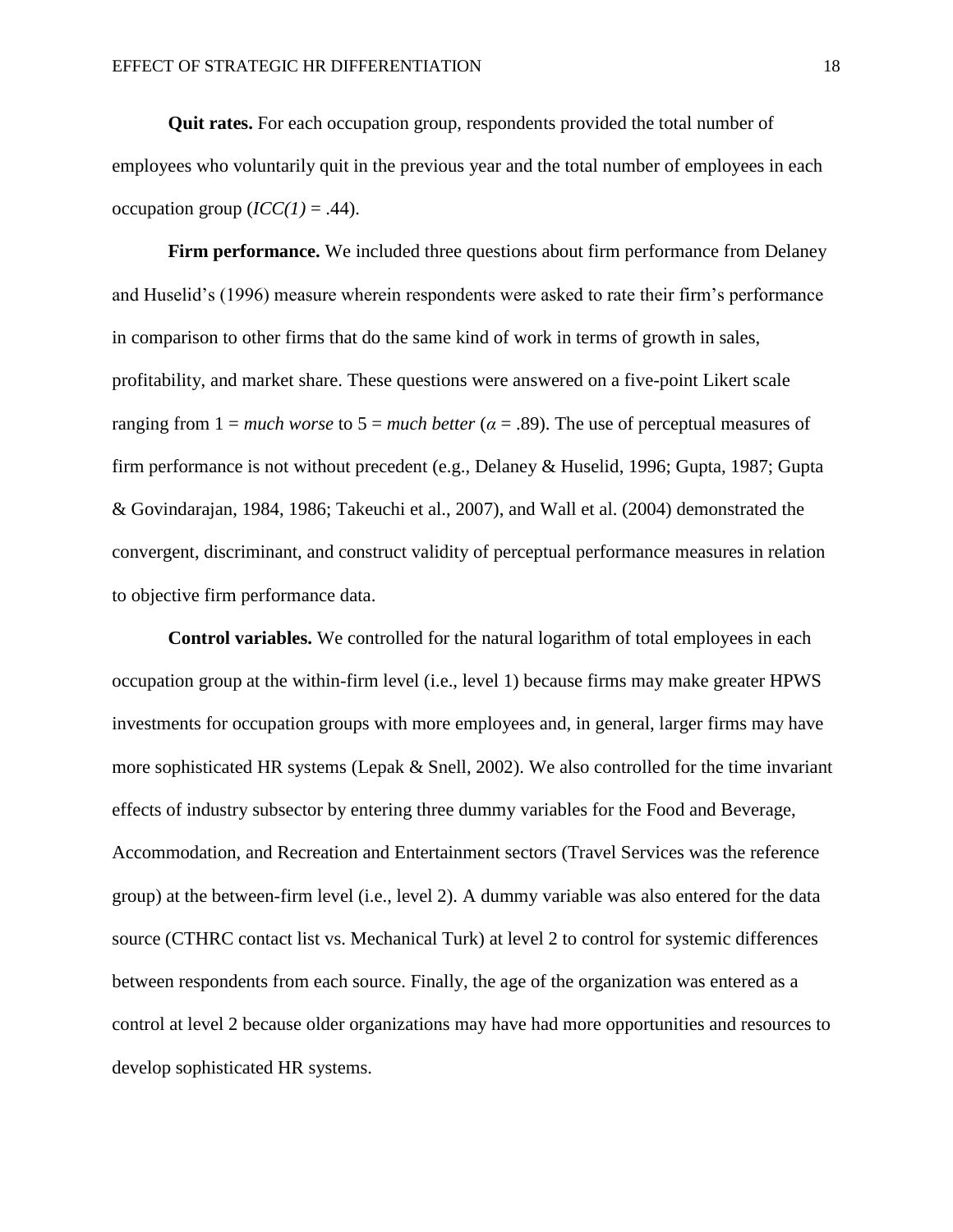# **Analysis**

Given the multilevel nature of this data set (occupation groups nested within organizations), we conducted multilevel path analysis with MPlus 7.2 to test the hypotheses. The models test the mediated effects shown in Figure 1 while appropriately partitioning variance to the within- and between-organization levels. The quit outcome variable was overdispersed and censored at zero, so it was left as a count variable and negative binomial regression was conducted for this outcome. The number of employees in each occupation group was log transformed and entered as the offset variable in the negative binomial analyses. This approach converts the counts to log transformed rates and accounts for the fact that some variance in quit counts is based on occupation group size. The bootstrap resampling procedure, to test the significance of indirect (mediated) effects proposed by Preacher and Hayes (2008), cannot be conducted for multilevel models that include negative binomial regression in MPlus; thus, Sobel tests were used to examine the significance of indirect effects at both levels. The level 1 variables were group-mean centered as we were focused on testing differences within organizations at this level.

To test Hypothesis 6, the random slopes for the regressions of human capital on strategic value and quits on strategic value at the within-firm level were estimated. The latent random slope terms were then entered as predictors of firm performance at level 2 along with the controls and the firm-level means of these variables. As an example of how to interpret these effects, a positive association between the random slope term for human capital and firm performance indicates that the larger the within-firm slopes between strategic value and human capital (i.e., the more the strategically valuable occupation groups within firms also have higher levels of human capital), the higher the firm performance.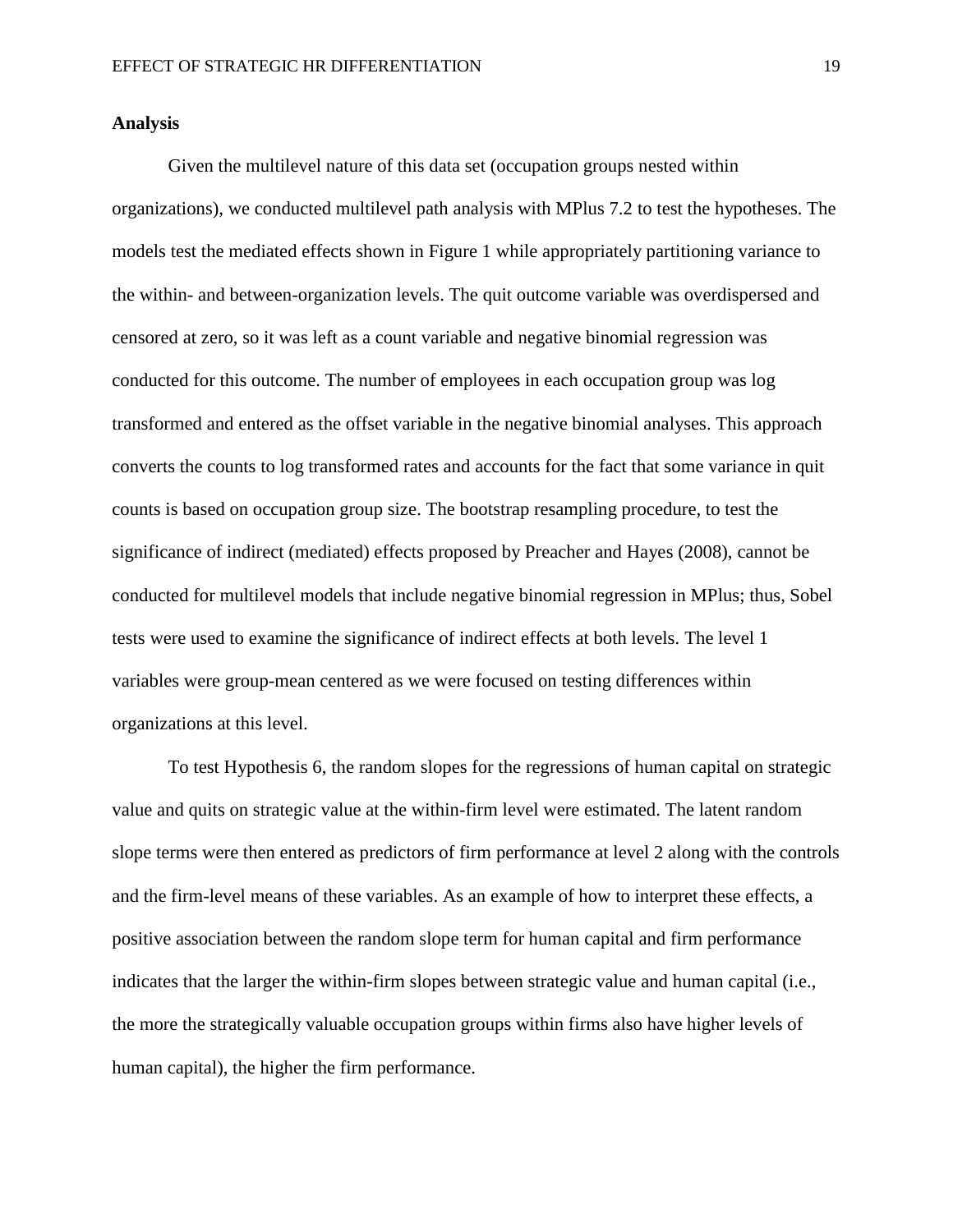## **Study 1 Results**

The descriptive statistics and correlations among the Study 1 variables are reported in Table 1 and the hypotheses tests with all of the control variables in the model are displayed in Figure 1. The results show that strategic value was positively associated with HPWS, that HPWS was positively associated with human capital within firms, and the test of the indirect effect was also significant ( $\gamma$  = .22, *Sobel test* = 4.47,  $p < .001$ ). Thus, Hypotheses 1 through 3 were supported. It was a partial mediation effect, however, because the association between strategic value and human capital remained significant with all of the variables in the model. The association between HPWS and quits was not significant, nor was the indirect effect of strategic value on quits as mediated by HPWS ( $\gamma = -14$ , *Sobel test* = -1.61,  $p = 0.107$ ); thus, Hypotheses 4 and 5 were not supported.

It is also important to note that firm-level HPWS investments were associated with firmlevel human capital and quit rates after controlling for within-firm variance in these variables. The results showed that there was a positive association between firm-level HPWS and human capital ( $\gamma = .47$ ,  $p < .001$ ) as well as a negative association between HPWS and quits ( $\gamma = .38$ , *p* = .002). Furthermore, the indirect effects of firm-level strategic value on human capital and quit rates as mediated by HPWS were also significant ( $\gamma = .19$ , *Sobel test* = 4.18,  $p < .001$  and  $\gamma = -$ .16, *Sobel test* = -2.59,  $p = .010$  for human capital and quit rates, respectively). These findings suggest that higher overall perceptions of strategic value at that firm level are associated with greater HPWS investments, which influence firm-level outcomes over and above within-firm variance in these factors.

Hypothesis 6 states that strategic differentiation in human capital and quit rates is associated with higher firm performance. The results reported in Table 2 show that the human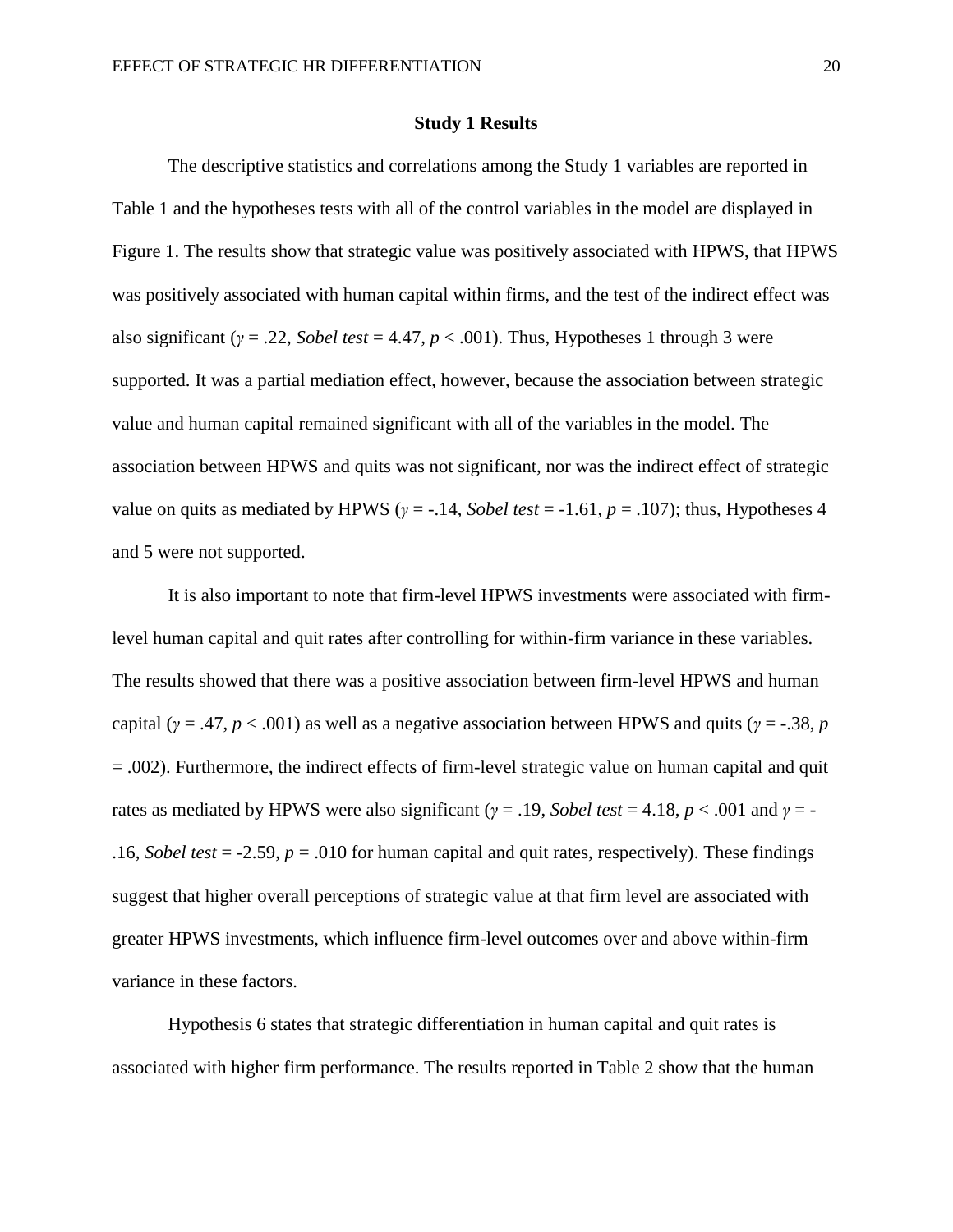capital random slope term was positively associated with firm performance, indicating that higher levels of human capital among strategically valuable employees was associated with higher firm performance. Thus, Hypothesis 6a was supported. Hypothesis 6b was not supported as the quit rate random slope term was not associated with performance. The mean level of HPWS was also associated with firm performance in these models.<sup>1</sup>

In summary, the Hypotheses tests indicate that firms make strategically differentiated HPWS investments, which is further associated with human capital differences between occupation groups. The results indicated that average HPWS investments at the firm-level were positively and negatively associated with the firm's overall human capital and quit rates, respectively, while controlling for within-firm variance in these constructs. Finally, Hypothesis 6 was partially supported in that strategic differentiation in human capital was associated with higher firm performance, but differentiation in quit rates was not. Firm-level HPWS investment was also positively associated with firm performance in these models.

One potential explanation for the Study 1 finding that strategic differentiation in human capital is associated with higher firm performance is that differentiation has no negative impact on employee attitudes and behaviors, and thus there are no hidden costs associated with differentiation. However, this may mask differences in outcomes across employees who either do or do not benefit from the differentiation. Moreover, the results of Study 1 indicate that overall firm-level HPWS investment is associated with firm-level human capital, quit rates, and firm performance, over and above the extent of differentiation within firms. Thus, another potential

l

<sup>1</sup> To check the robustness of these findings, we also tested the associations between the within-firm standard deviations of human capital and quit rates with firm performance. These effects were not significant (*γ* = .02, *p* = .839 and *γ* = -.10, *p* = .175 for human capital and quit rate standard deviations, respectively). Of note, the standard deviation term only captures overall within-firm variance and not the extent to which variance is based on strategic value. The firm-level average of HPWS was significant in these models ( $\gamma = .28$ ,  $p = .013$ ).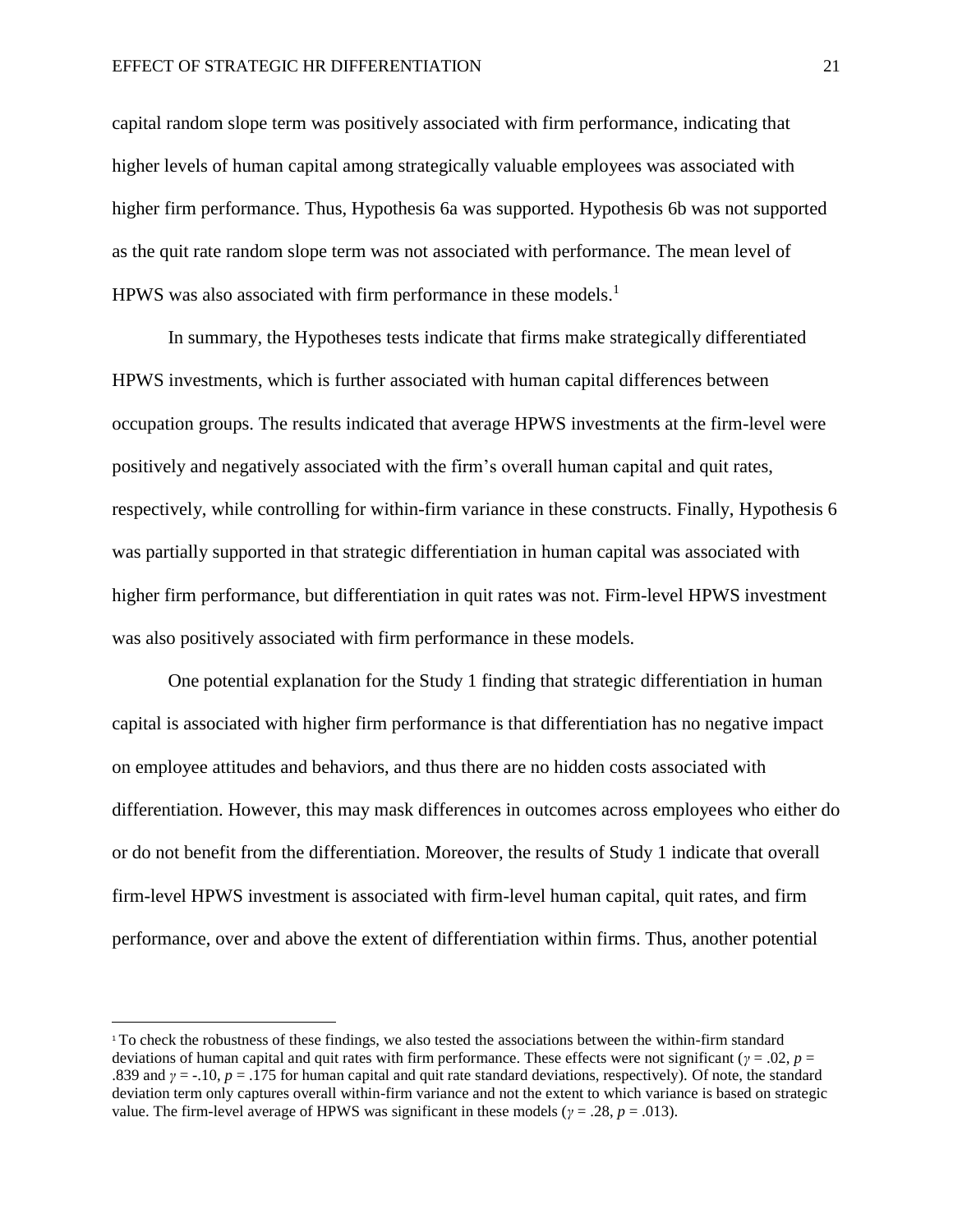explanation is that even though there may be hidden psychological costs of differentiation, these costs may be mitigated by a greater than average universal HR investment across all employees in some firms. Supporting this idea, research has shown that there is a negative effect of pay dispersion on firm performance for firms that compensate their employees below market rates that disappears when employees are compensated above the market (Brown, Sturman  $\&$ Simmering, 2003). However, to date there has been very little research on how employees perceive and respond to this strategic occupation-based differentiation. Regardless of any impact on firm performance, this is important for strategic HR scholars understand, as it may indicate a trade-off between the interests of the organization and the interests of employees – particularly those employees in less strategically valuable jobs.

#### **Study 2**

Our objective in Study 2 is to examine employee perceptions and attitudes about the fairness of HPWS differentiation between occupations within the organization, and how these attitudes may impact turnover intentions and organizational citizenship behaviors. However, before we can examine how employee attitudes and behaviors may be impacted by this differentiation, we must first establish whether employees perceive that their coworkers in other occupation groups are indeed subject to different levels of HR investment. Social comparison theory (Festinger, 1954) suggests that people compare themselves to others in order to make relative evaluations about their standing on salient attributes and outcomes. Such comparisons readily occur in the workplace as employees observe and compare the outcomes they receive to those received by others in the organization (e.g., Greeberg, 1988; Greenberg, 1990; Sturman & Thibodeau, 2001). With regard to HR system investments specifically, research has shown that employees evaluate the favorability of HR practices they receive compared to others in the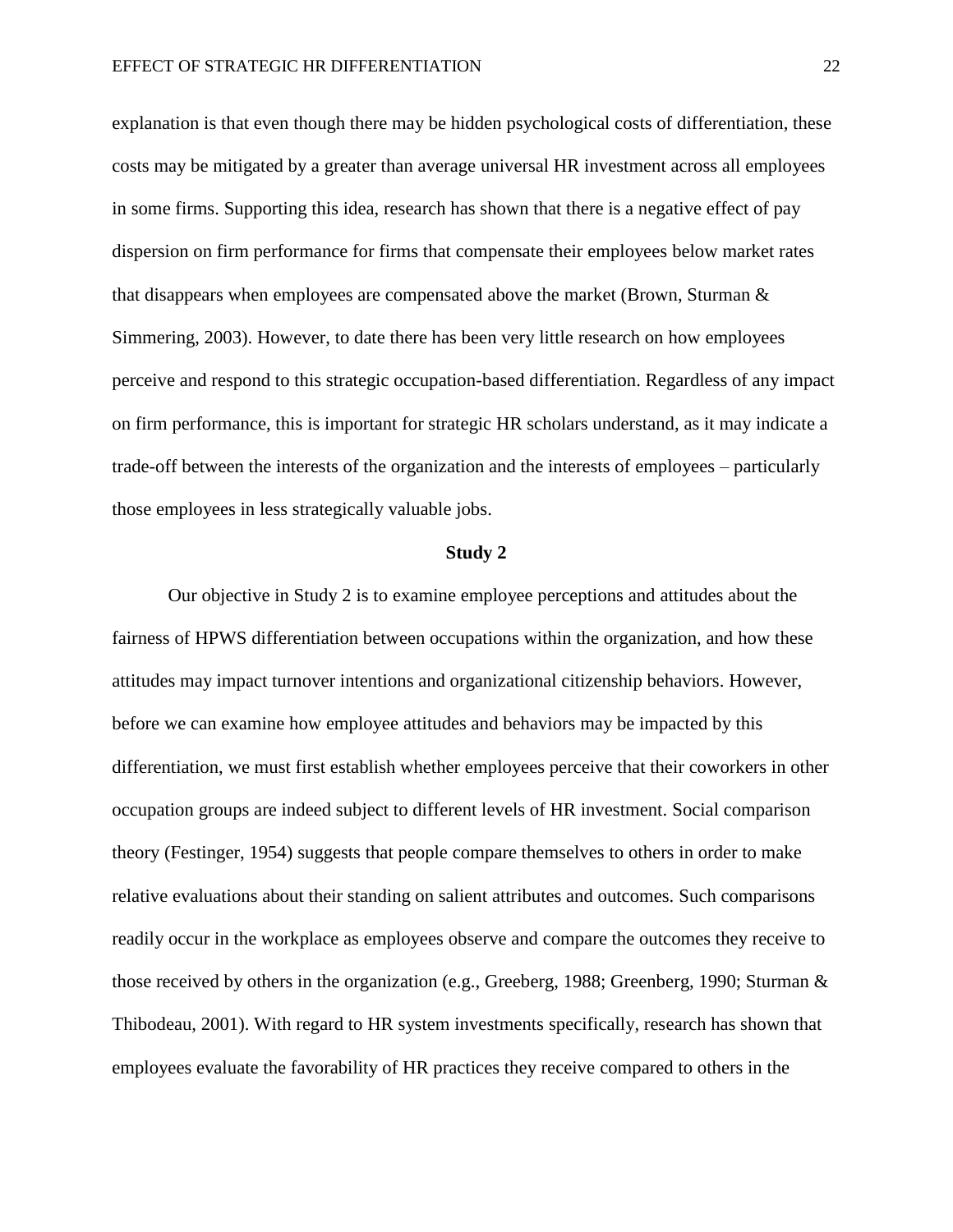organization (Marescaux et al., 2013). Moreover, employees do not necessarily relegate their comparisons to those in their own occupation group, especially when they work in close proximity with other employees and when information required to make comparisons is easily accessible (Kulik & Ambrose, 1992). For instance, front-line managers have been shown to assess the external equity of their compensation packages in relation to that of their CEO's (Wade, O'Reilly, & Pollock, 2006) and Chinese employees have made comparisons to local expatriates, even though they differed on a variety of characteristics (Leung, Zhu, & Ge, 2009).

Employees are also likely to have some understanding of the firm's strategy and will recognize strategic value differences between occupation groups (e.g., the Executive Chef is more strategically valuable than the Dishwasher). Therefore, we posit that employees perceive differences in strategic value and HR investment between occupation groups. Given that the findings from Study 1 and past research (e.g., Lepak & Snell, 2002) showed that firms strategically differentiate HR investments, we expect to observe a positive association between employee perceptions of the strategic value of occupation groups and HPWS investments in those occupation groups within their organization. We thus propose a hypothesis to replicate the results of the first Hypothesis in Study 1, but from the employees' perspective:

*Hypothesis 7: Within organizations, there is a positive association between the strategic value of occupation groups and HPWS investment in those occupation groups.*

Some scholars have begun to question the performance benefits of HR system differentiation within firms based on ideas of fairness. Lepak et al. (2007) postulated that extreme differentiation may lead to lower firm performance if perceptions of unfairness cause some employees to withdraw support and assistance to others. Other research shows that the effects of differentiation on employee attitudes and behaviors will depend on whether and to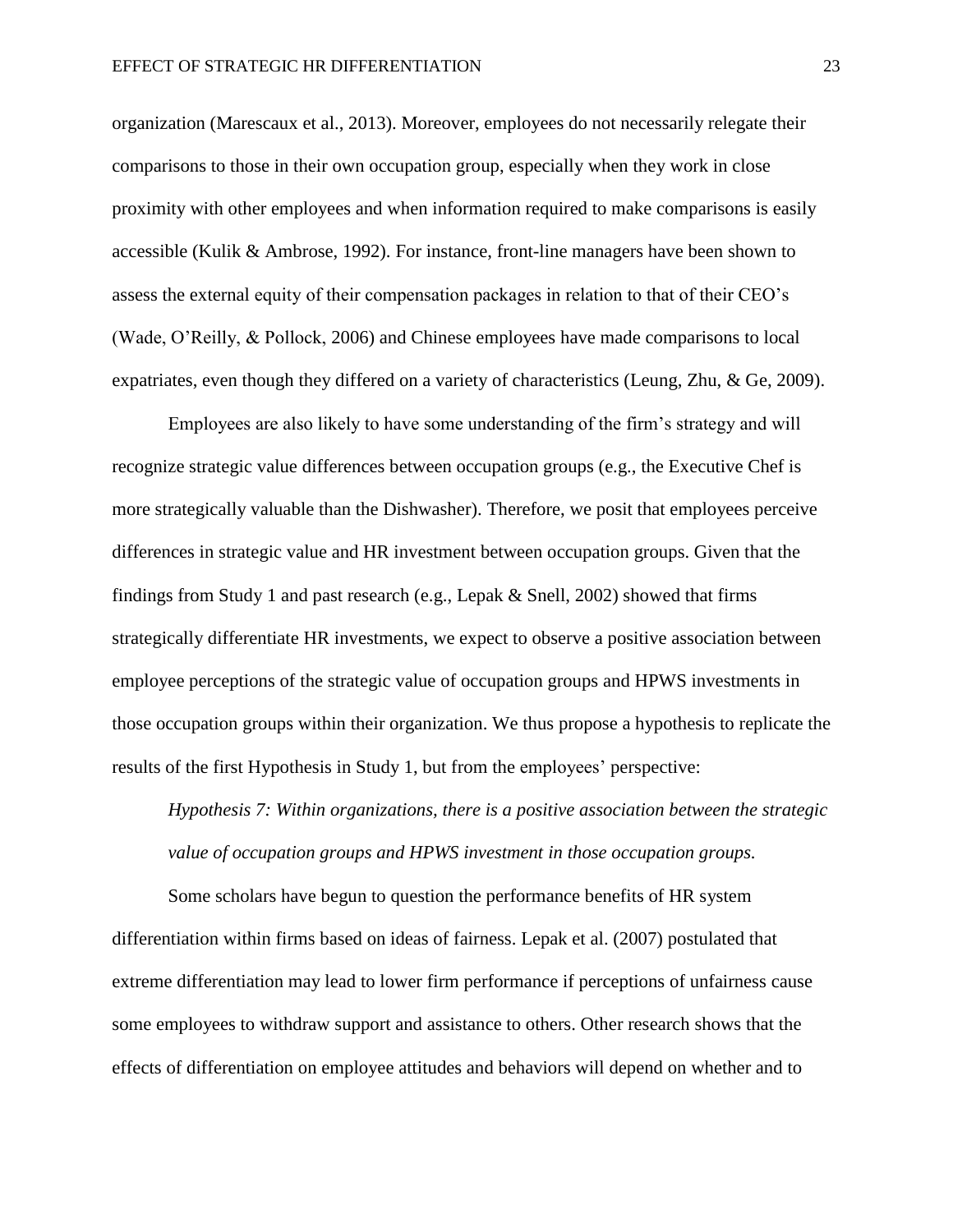what extent an employee benefits from that differentiation. For instance, Marescaux et al. (2013) found a positive association between the perceived favorability of HR outcomes and affective organizational commitment.

The group value model (e.g., Lind, 1995; Tyler, 1989) and its more recent extension, the group engagement model (Tyler & Blader, 2003), provides a comprehensive explanation of these effects. The group value model focuses on the social antecedents of justice perceptions. It proposes that employees perceive organizational processes and interactions with leaders to be fair when they feel that they are a high status group member (i.e., their standing within the organization is recognized), they are treated respectfully, and decision-makers are neutral and unbiased. The group engagement model extends this reasoning, such that people decide to "invest" their social identities in groups when they perceive that the group treats them fairly and provides them with favorable outcomes. Fair treatment allows people to feel as though their future interactions with the group will be predictable and respectful. The outcomes people receive from a group are symbolic of their status, and the receipt of personally favorable outcomes indicates that their standing within the group is secure. Such conditions cause people to identify with the group, which leads to higher levels of commitment, engagement, and discretionary helping behavior. Research has supported the propositions of both models. In support of the group value model, Tyler (1989) demonstrated that citizens had higher justice perceptions about interactions with police when officers made unbiased decisions, treated citizens respectfully, and conveyed positive messages about their social standing. Blader and Tyler (2009) found support for the group engagement model by showing that social identity judgments mediate the associations between procedural justice and economic outcomes with extra-role behavior.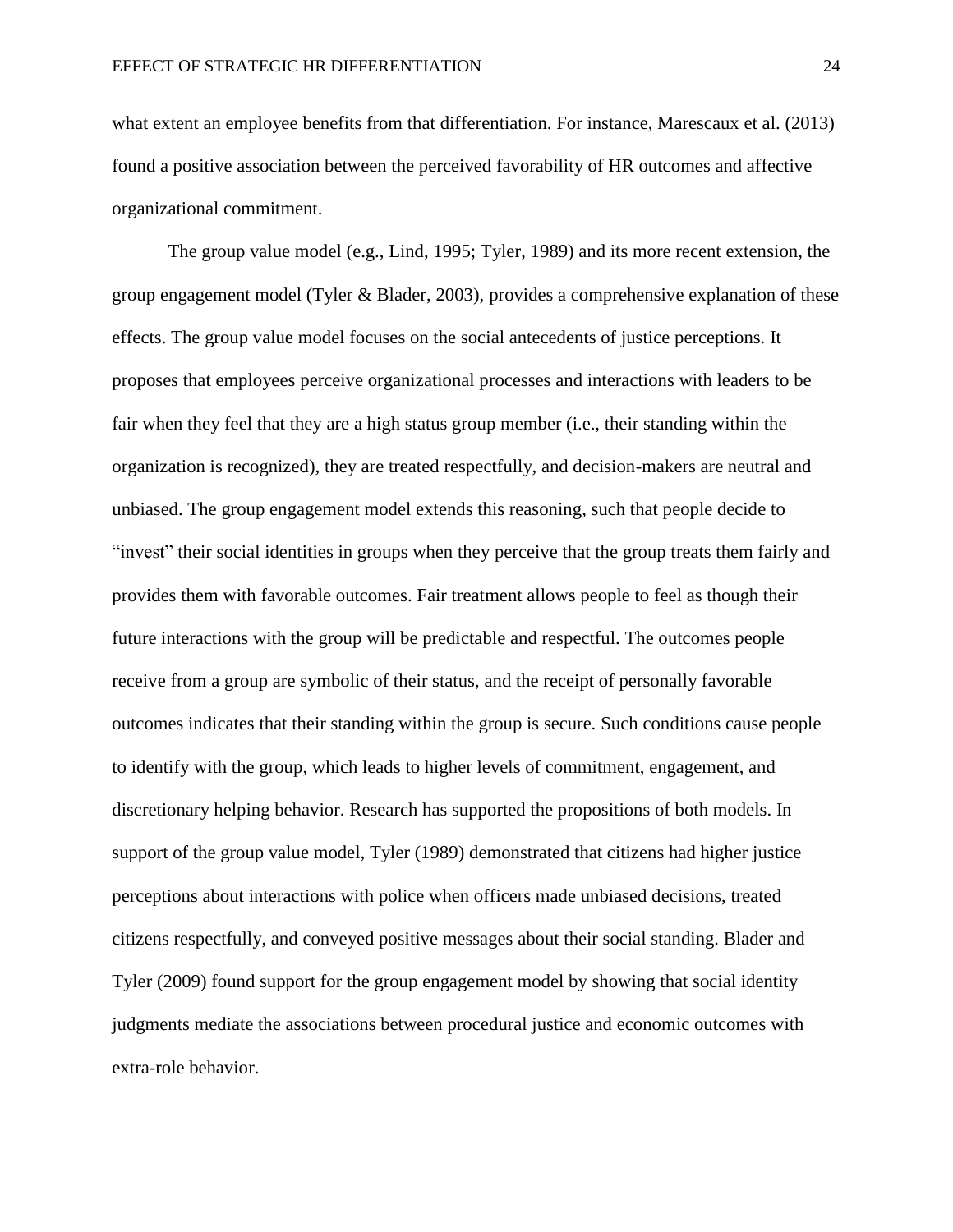According to these models, it is possible that employees will perceive strategic HR differentiation as unfair, especially if they receive lower HR system investment. Recipients of lower investments may perceive that they are low status members of the organization and that the formal processes of the organization are not conducted in their interest, which reduces their perceptions of fairness. As such, employees who receive fewer HR investments are likely to perceive unfairness when the organization strategically differentiates its HR system.

*Hypothesis 8: The association between strategic HPWS differentiation in the organization and employee fairness perceptions is moderated by the level of HPWS investment received by the employee. There is a stronger negative association between strategic HPWS differentiation and fairness perceptions when the HPWS investment received by the employee is lower compared to when it is higher.*

The group engagement model posits that people will not identify with groups that treat them unfairly, which leads to lower psychological and behavioral engagement. This means that group members are unlikely to engage in discretionary, extra-role behaviors and may seek to leave the organization altogether. Meta-analytic findings have supported these propositions, linking various conceptualizations of justice to organizational commitment, job withdrawal, and organizational citizenship behaviors (Colquitt et al., 2001). Therefore, we expect that employee fairness perceptions will be negatively associated with turnover intentions and positively associated with organizational citizenship behaviors. Given the moderation effect described in Hypothesis 8, we further expect to observe moderated mediation effects (Preacher, Rucker, & Hayes, 2007), where the mediated effects of HPWS differentiation on turnover intentions and organizational citizenship behaviors through fairness perceptions are further moderated by the level of HPWS investments received by the employee (see Figure 2).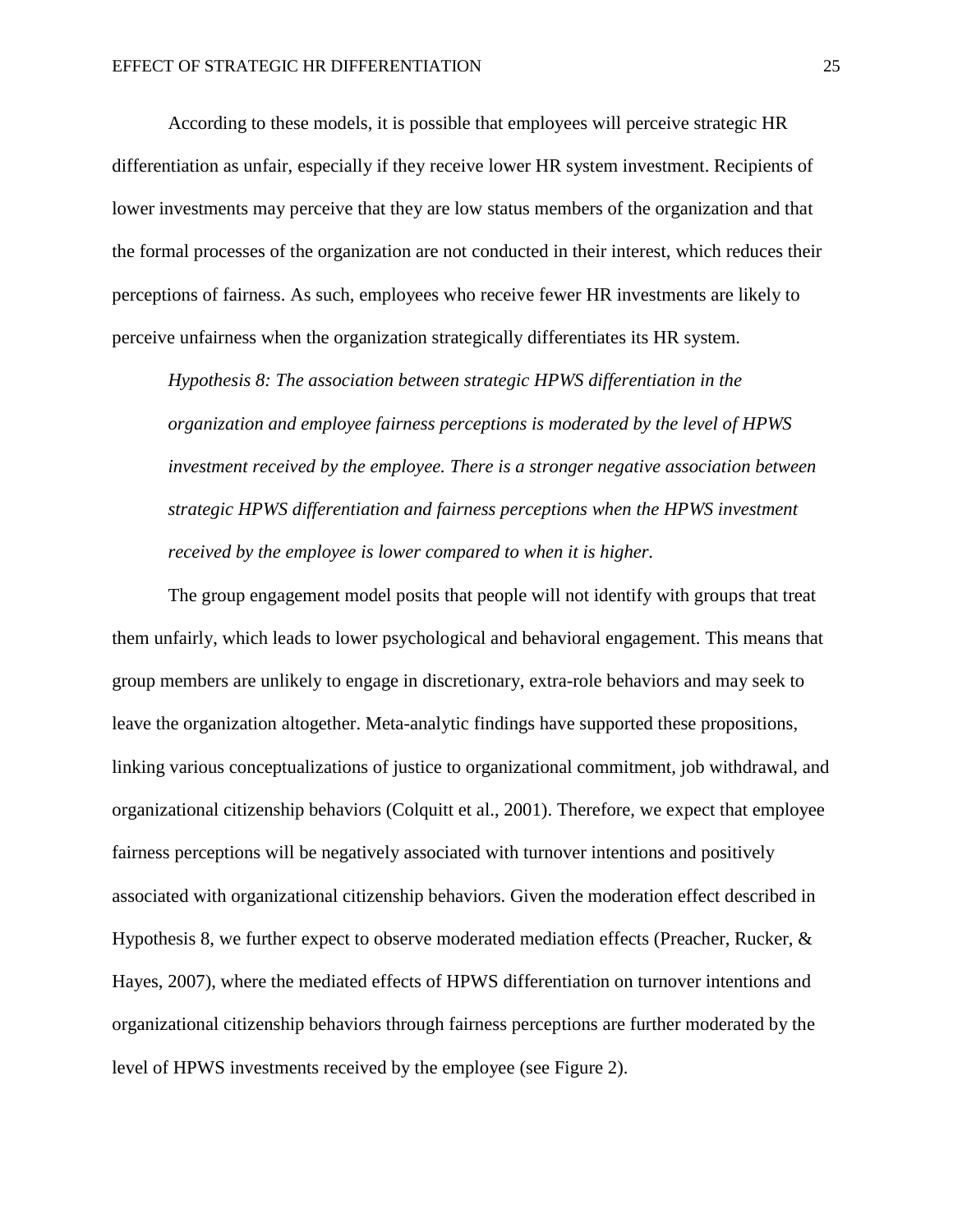*Hypothesis 9: Fairness perceptions are a) negatively associated with turnover intentions, and b) positively associated with organizational citizenship behaviors. Hypothesis 10: The level of HPWS investments received by the employee moderate the effects of HPWS differentiation on (a) turnover intentions and (b) organizational citizenship behaviors as mediated by fairness perceptions. The mediation effects are stronger when the level of HPWS investments received by the employee is lower compared to when it is higher.*

# **Study 2 Methods**

# **Sample**

The front-line employee sample was recruited from two sources. First, 1,048 people from the Study Response Project's online survey panel database who were employed in the Tourism and Hospitality industry were invited to complete the Study 2 survey. The response rate was 19.56% (*n* = 205). Participants were also recruited from the MTurk site and, as with the organizational survey, respondents were required to pass a qualification test to ensure that they were currently employed in the Tourism and Hospitality Industry, were residents of Canada or the United States, and were not working in a management position. In all, 389 participants were recruited from this source increasing the initial employee sample to 594. As with the Study 1 data, we only included employees who provided data for two or more occupation groups within their organization, which reduced the sample to 531 occupation groups provided by 197 employees. Most of the respondents were residents of the United States (99%). Participants had an average of 13.29 years of work experience (*SD* = 8.55) and worked 38.09 hours per week (*SD*  $= 11.36$ ).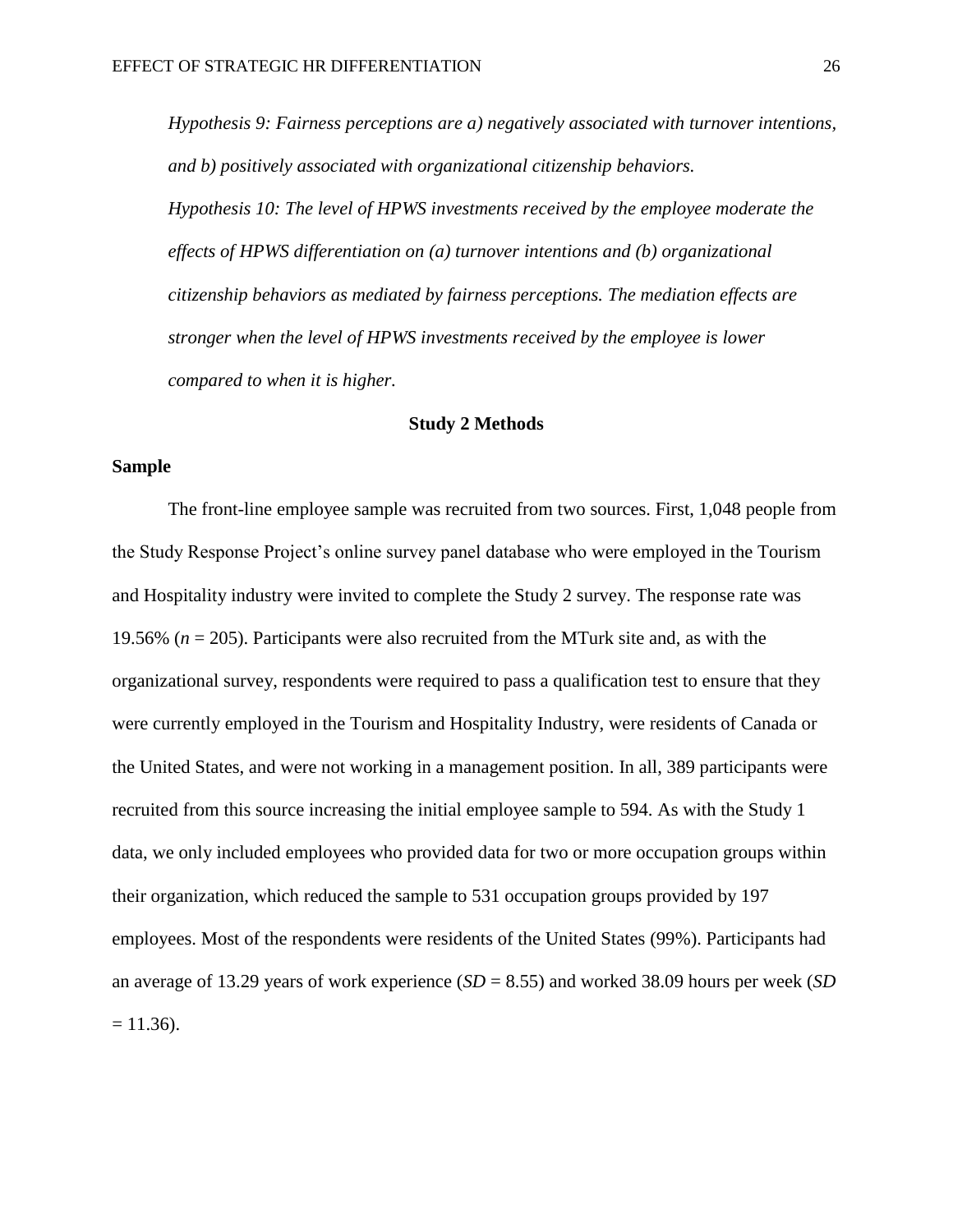# **Measures**

**Strategic value and HPWS.** As with the Study 1 survey, employees were asked to identify which of the six occupation groups were in their organization and also indicate which occupation group applied to their own position. Respondents then completed the same measures of HPWS practices and strategic value that were used in the Study 1 survey for each of the occupation groups in their organization. The internal consistency reliability was .76 and the *ICC(1)* was .63 for strategic value. Regarding the HPWS practices, the internal consistency reliabilities for the ability, opportunity, and motivation factors were .90, .77, and .86, respectively. Confirmatory factor analysis also demonstrated that the three factor model fit the data well,  $\chi^2$  (99) = 232.24, *p* < .01, CFI = .97, TLI = .96, RMSEA = .04. As with the Study 1 data, the three HR practice factors were averaged to create a HPWS scale for each occupation group. The *ICC(1)* value was .78 for HPWS. As described below, respondents also completed measures of their perceptions of overall fairness, organizational citizenship behavior, and turnover intentions that were assessed on a five-point Likert scale (1 = *strongly disagree* to 5 = *strongly agree*).

**Overall fairness.** Employees' perceptions of overall fairness were assessed with three items from a scale developed by Ambrose and Schmidtke (2009). Examples include, "usually, the way things work around here are fair," and "for the most part, this establishment treats its employees fairly."  $(\alpha = .82)$ .

**Turnover intentions.** Three items were used to measure turnover intentions based on a measure developed by Meyer, Allen, and Smith (1993; e.g., "I am planning to leave my job for another in the near future,"  $\alpha$  = .94).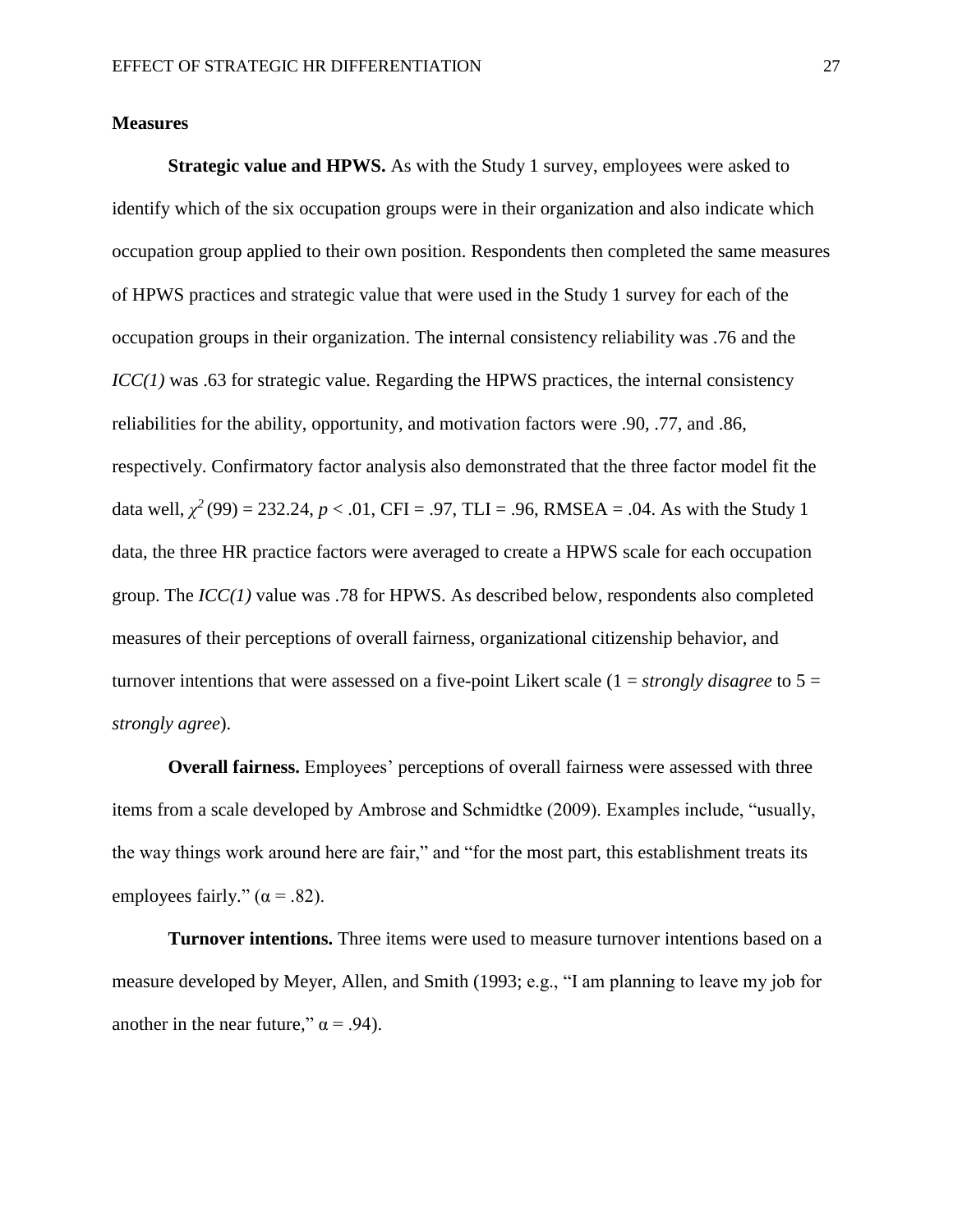**Organizational citizenship behavior.** Six items were used from a scale developed to assess citizenship behavior directed toward the organization (Lee & Allen, 2002), including "I offer ideas to improve the functioning of the establishment," and "I take action to protect the establishment from potential problems" ( $\alpha$  = .86).

**Control variables.** As in Study 1, three dummy variables for industry subsector were entered (Food & Beverage, Accommodation, Recreation & Entertainment) to control for timeinvariant differences between organizations in these different segments (Travel Services was the reference category). We also entered a dummy variable to control for differences related to data source (Study Response Project versus MTurk), and we entered dummy variables for employment status (full-time versus other), employment permanence (permanent employee vs. other), and union membership to control for the potential for varying perspectives from different types of employees.

#### **Analysis**

As with Study 1, this was a multilevel survey where we gathered employee perceptions of strategic value and HPWS offered to multiple occupation groups within their organization, and thus, occupation group ratings of strategic value and HPWS were nested within employees. To test the hypotheses, multilevel path analysis with MPlus 7.2 was conducted so that the variance was appropriately partitioned at the within and between levels. The association between strategic value and HPWS for each occupation group in the respondent's organization was entered at the first level. The level 1 model tests the extent to which respondents perceived that occupation group strategic value and HPWS investments varied in their organizations (Hypothesis 7), allowing us to test whether employees perceived the same differentiation in HR investment between occupation groups based on strategic value that we found in the first study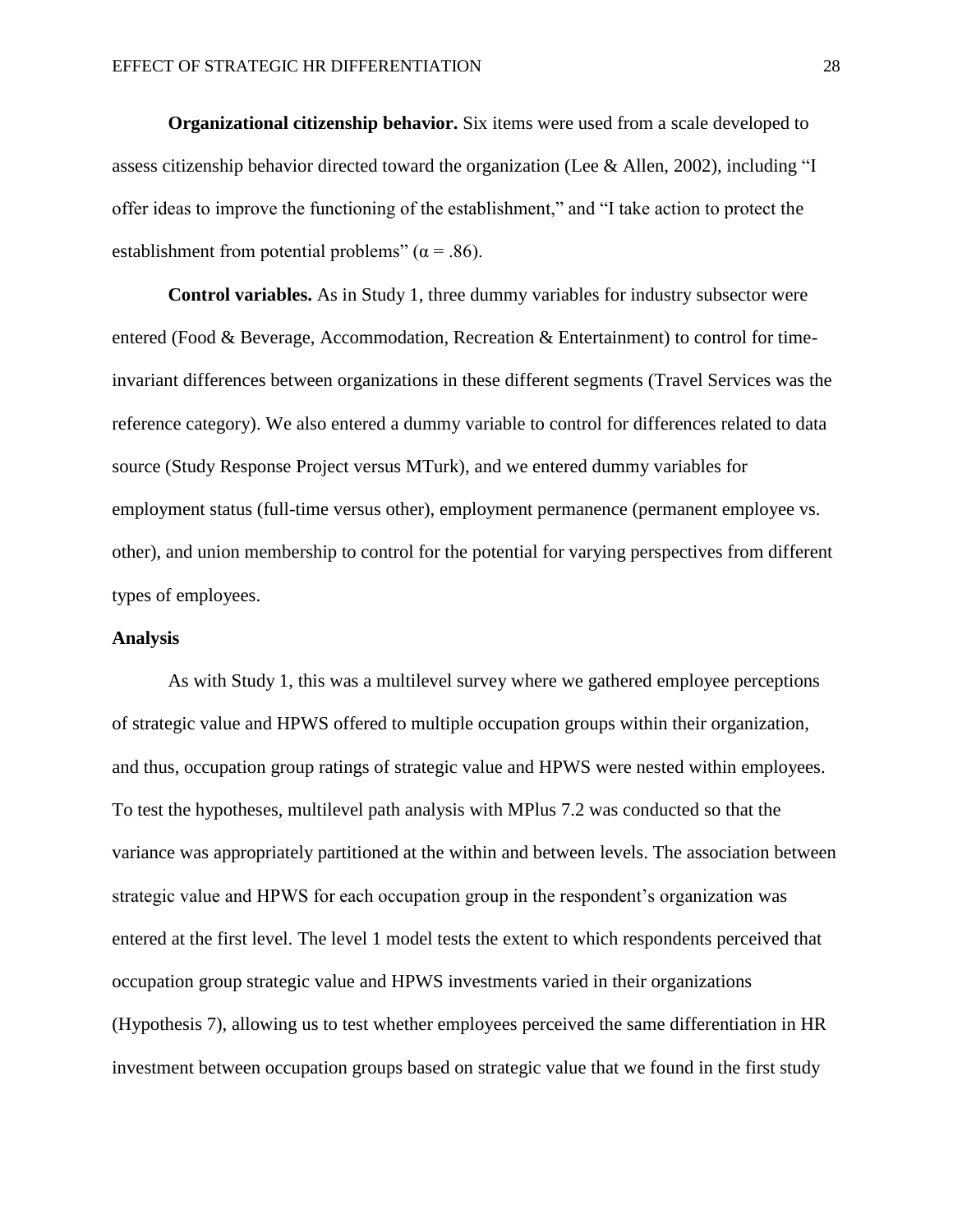from the perspective of managers or business owners. A mediated model was estimated at level 2, where random slopes of strategic value on HPWS estimated at level 1 predicted the respondents' fairness perceptions, which then predicted turnover intentions and OCB. All of the control variables and the organization-level mean HPWS were also entered at level 2. The level 2 model tests the extent to which employee perceptions of strategic HPWS differentiation are associated with turnover intentions and OCB as mediated by fairness perceptions.

#### **Study 2 Results**

The descriptive statistics and correlations for Study 2 variables are reported in Table 3 and Figure 2 displays the results of the Hypotheses tests. Hypothesis 7 states that employees will perceive that their employer differentiates HPWS investment based on the strategic value of occupation groups within the firm, which was supported based on the positive association between strategic value and HPWS at level 1.

Hypothesis 8 states that the association between strategic HPWS differentiation and employee fairness perceptions is moderated by HPWS investment received by the employee. We tested this by examining the interaction between the strategic value-HPWS random slope term and HPWS received by the employee on fairness perceptions at level 2. The interaction effect was significant (*γ* = .75, *p* = .013). As displayed in Figure 3, Hypothesis 8 received support because follow-up tests showed a stronger negative association between the random slope term and fairness when the HPWS received by the employee was one standard deviation below the mean ( $\gamma$  = -1.35,  $p$  = .009). This means that the fariness perceptions for these employees decreased the more that their firms strategically differentiated HPWS investments between occupation groups. The association was not significant when HPWS received by the employee was one standard deviation above the mean ( $\gamma = -0.04$ ,  $p = .775$ ).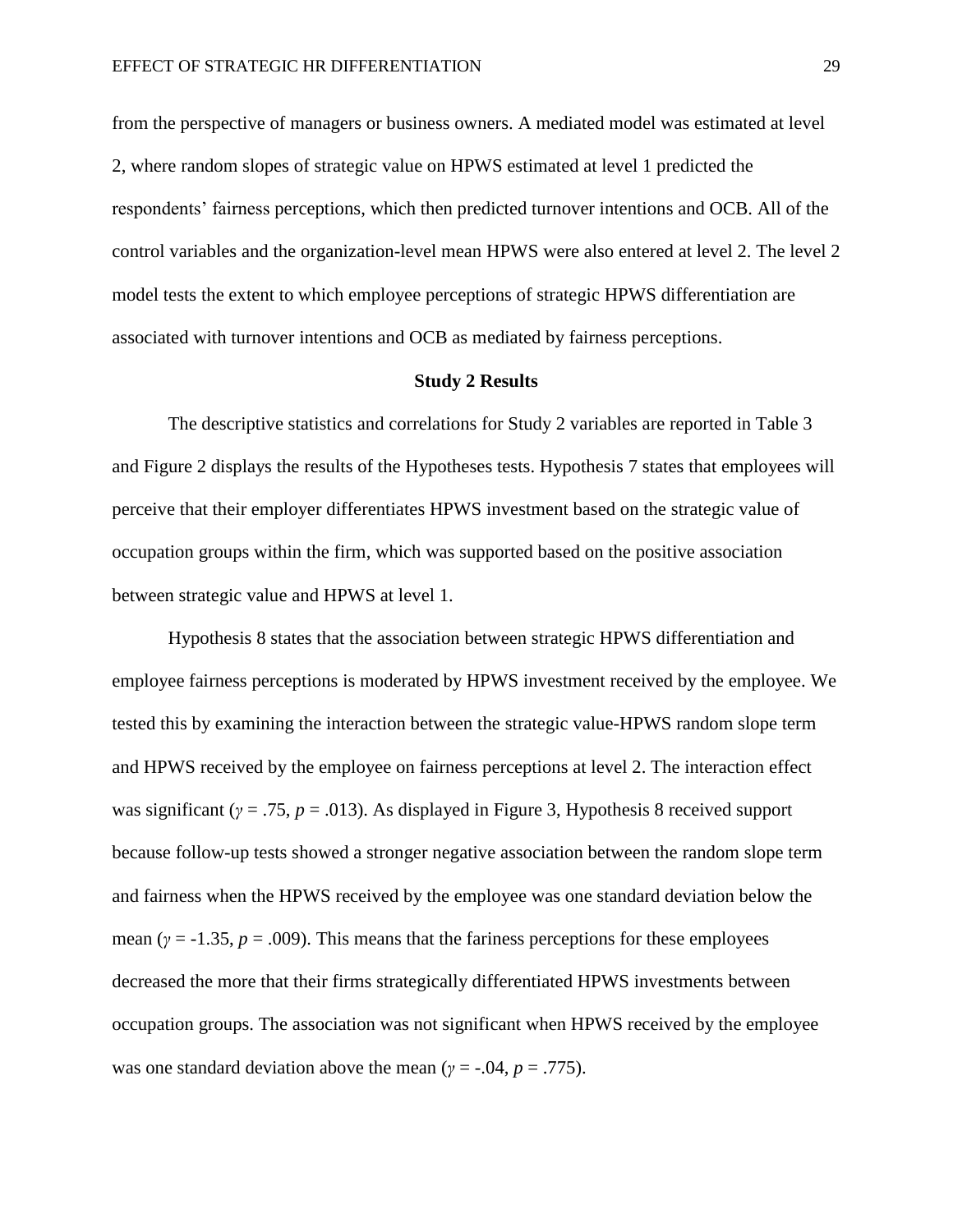$\overline{\phantom{a}}$ 

Hypotheses 9a and 9b, respectively, state that there will be a negative association between fairness and turnover intentions and a positive association between fairness and OCB. Both of these hypotheses were supported. Hypotheses 10a and 10b state that the associations between strategic HPWS differentiation with turnover intentions and OCB as mediated by fairness perceptions are further moderated by the level of HPWS received by the employee. Hypothesis 10a was supported: the indirect effect was significant when HPWS received by the employee was one standard deviation below the mean ( $\gamma = .65$ , *Sobel test* = 2.32, *p* = .020), but not when it was one standard deviation above the mean (*γ* = .02, *Sobel test* = .29, *p =* .772). The indirect effect of strategic HPWS differentiation on OCB was significant when HPWS received by the employee was one standard deviation below the mean ( $\gamma = -0.81$ , *Sobel test* = -2.16, *p* = .030), but not when it was one standard deviation above the mean ( $\gamma = -0.03$ , *Sobel test* = -.28, *p* = .780). Thus, Hypothesis 10b was also supported.<sup>2</sup>

#### **Discussion**

A core objective of strategic HR theory and research is to understand how and under what conditions investment in HR affects firm performance. The universal perspective advocates for greater investment in high-performance work systems across the organization to enhance productivity through increased human capital outcomes. More recently, contingency perspectives suggest that firm investment in HPWS depends on the industry and the strategy of the firm, and also that firms should differentiate HPWS investments within the firm depending on the strategic value of different employee groups. Prior to our current studies, there was limited empirical

 $2$  As with Study 1, we checked the robustness of the effects by substituting the within-firm standard deviation of HPWS investments in place of the latent random slope term for all of the hypothesized models. The pattern of significant effects remained the same in these analyses. The interaction between the HPWS standard deviation and the level of HPWS received by the employee on fairness perceptions was significant ( $\gamma = .19$ ,  $SE = .09$ ,  $p = .026$ ). The paths from fairness to turnover intentions and OCB were also significant in these models ( $\gamma = -53$ ,  $SE = .07$ ,  $p <$ .001 and *γ* = .64, *SE* = .09, *p* < .001 for turnover intentions and OCB, respectively). The pattern of moderated mediation effects was also consistent with the tests of Hypothesis 10.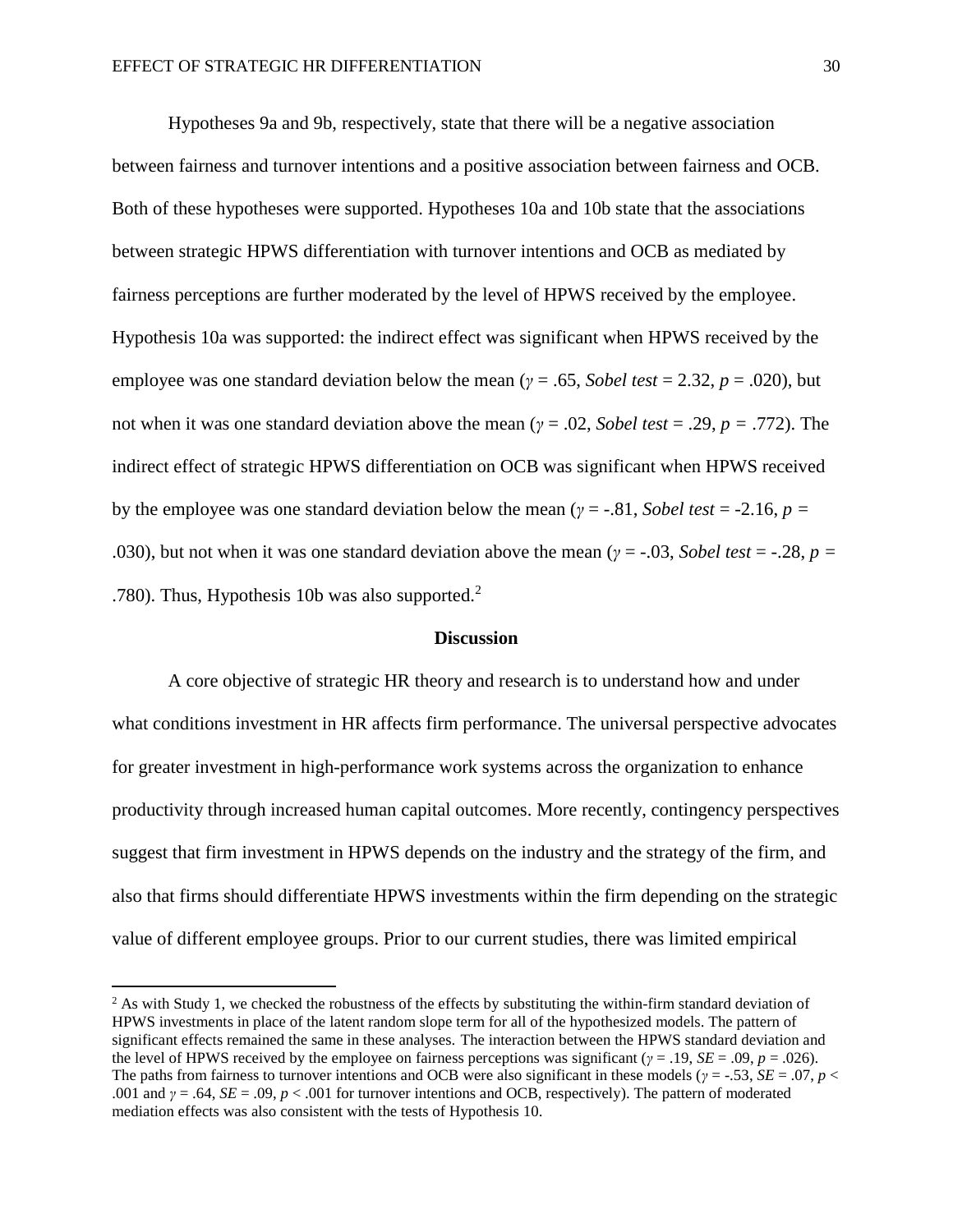evidence to determine how employees perceive such practices, and the effects on their attitudes and behaviors intentions toward the organization. In particular, some employees may perceive differentiated HPWS investments as unfair, and it was not clear whether the benefits of HR system differentiation within the firm outweigh the potential psychological and behavioral costs of such practices. To address these gaps, we examined how HR system differentiation impacts both organizational and employee outcomes, thus putting some of the core assumptions of standard economic approaches to invesment in HR to the test.

We conducted two empirical studies in the tourism industry, in turn accounting for organization- and employee-level perspectives. In Study 1, we tested the extent to which firms differentiate HPWS investments based on the strategic value of the occupation groups in the organization and the impact of differentiation on human capital and turnover of employees in different occupation groups. We also tested the extent to which strategic differentiation impacts overall firm performance. The results of Study 1 show that firms *do* differentiate their HPWS investments based on the strategic value of occupation groups – they are investing more in their pivotal talent, or "A positions" – and doing so increased human capital for those employee groups. This was, in turn, associated with better firm performance; however, firm-level HPWS investments and human capital were also associated with firm performance over and above the extent of within-firm differentiation. Thus, our first study provides evidence that the link between differentiation and firm performance is more complex than existing models may suggest.

In particular, standard human capital and cost-benefit models do not account for the potential psychological and behavioral costs associated with using a differentiated approach to HR. Therefore, we proposed that examining employee reactions may provide more insight into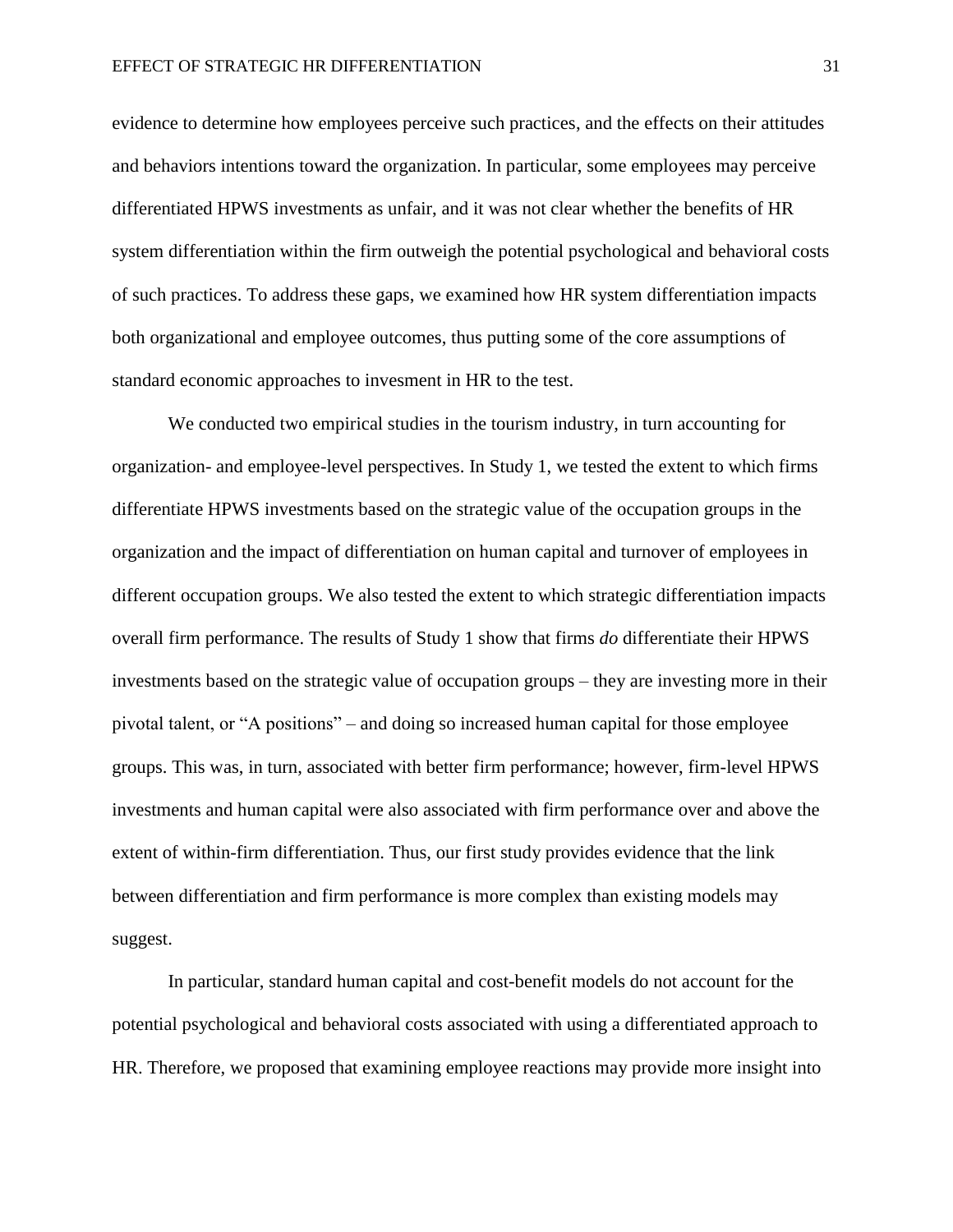the Study 1 results. In Study 2, we tested theoretically-grounded hypotheses derived from the group value and group engagement models (Lind, 1995; Tyler & Blader, 2003), because accounting for employee perceptions of fairness and their resulting behaviors can provide a deeper understanding of the effects and implications of differentiated HR practices. First, our findings showed that employees perceived HPWS differentiation based on the strategic value of occupation groups within their organization, thus confirming the organization-level findings from Study 1 from the employees' perspective and providing an indication that broad social comparisons occur among employees with respect to the HR practices in their workplace. We also found that, for employees who received fewer HPWS investments, there was an association between HPWS differentiation and employees' turnover intentions and willingness to perform organizational citizenship behaviors, and that these effects could be at least partly explained by fairness perceptions. Specifically, high differentiation resulted in greater turnover intentions and lower OCB, particularly for employees who do not benefit from differentiation.

Strategic HR scholars who have argued for a contingency perspective have traditionally focused on understanding how optimal design in HPWS leads to greater organizational performance, assuming that the causal link is improved employee outcomes. However, our results show the importance of linking macro-level theory and research with micro-level effects of employee behavior to understand the complex relationships between HPWS and employee attitudes and behaviors. In essence, organizations are differentiating between occupation groups because they believe it makes rational economic sense to do so, and the results provided support for this perspective.

The tests of the firm-level effects also provide support for the universal perspective, painting an intriguing picture about the processes through which HR investments influence firm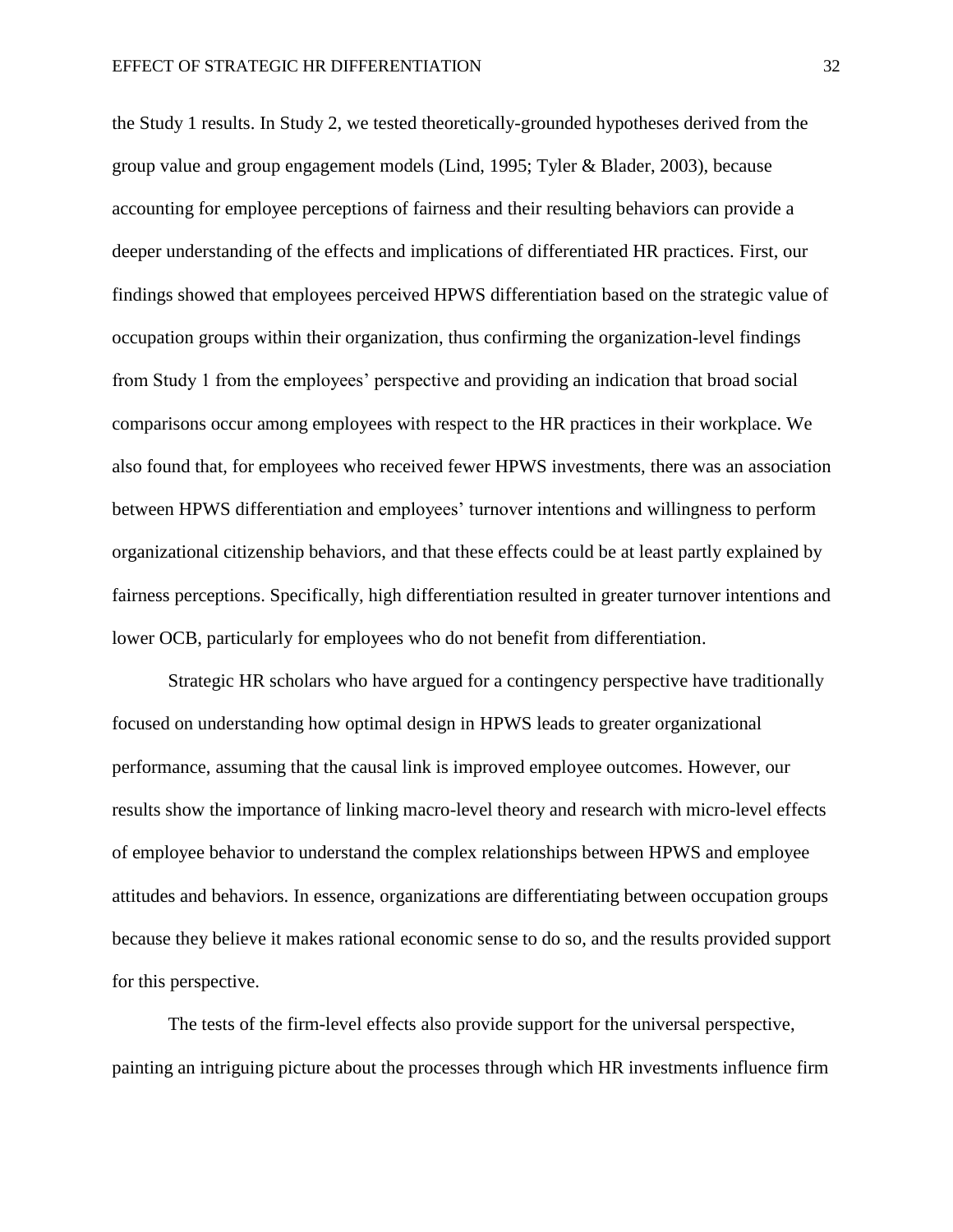and employee outcomes. More specifically, firm-level HPWS investment and human capital were associated with firm performance over and above strategic differentiation in human capital. These results may suggest that universally high HPWS investments across all occupation groups may generate returns for the firm by offsetting the psychological costs of HR system differentiation. Future research should seek to extend these findings by clarifying the longer-term costs and returns of HPWS investment, including how the financial benefits of differentiation may be offset by the possible negative effects on the well-being of some employees.

The results also showed that firm-level strategic value was associated with overall HPWS investments, suggesting that managers may decide to make higher universal HPWS investments when they perceive that all occupation groups generate some value for the firm. This may imply that management philosophy and culture influence decisions about how to design the HR archicture. While theory and research suggest that HR systems influence culture (e.g., Bowen  $\&$ Ostroff, 2004; Yeung, Brockbank, and Ulrich, 1991), future research should seek to understand the extent to which existing management philosophies and organization culture influence the adoption of different types of HR systems. Moreover, Researchers should also seek to understand the how managers balance these considerations with marginal productivity returns that result from HR system investment (Kaufman, 2015).

Finally, the results support recent calls from scholars that an important normative goal in both the study and practice of the employment relationship is to understand how to balance the sometimes conflicting interests of management and employees (Budd, 2004). Pfeffer (2010) reviewed the negative psychological and physical health outcomes experienced by employees when the primary criteria that determine HR policy are employee efficiency and productivity. Similarly, Pohler and Luchak (2014) demonstrated that both firms and employees experience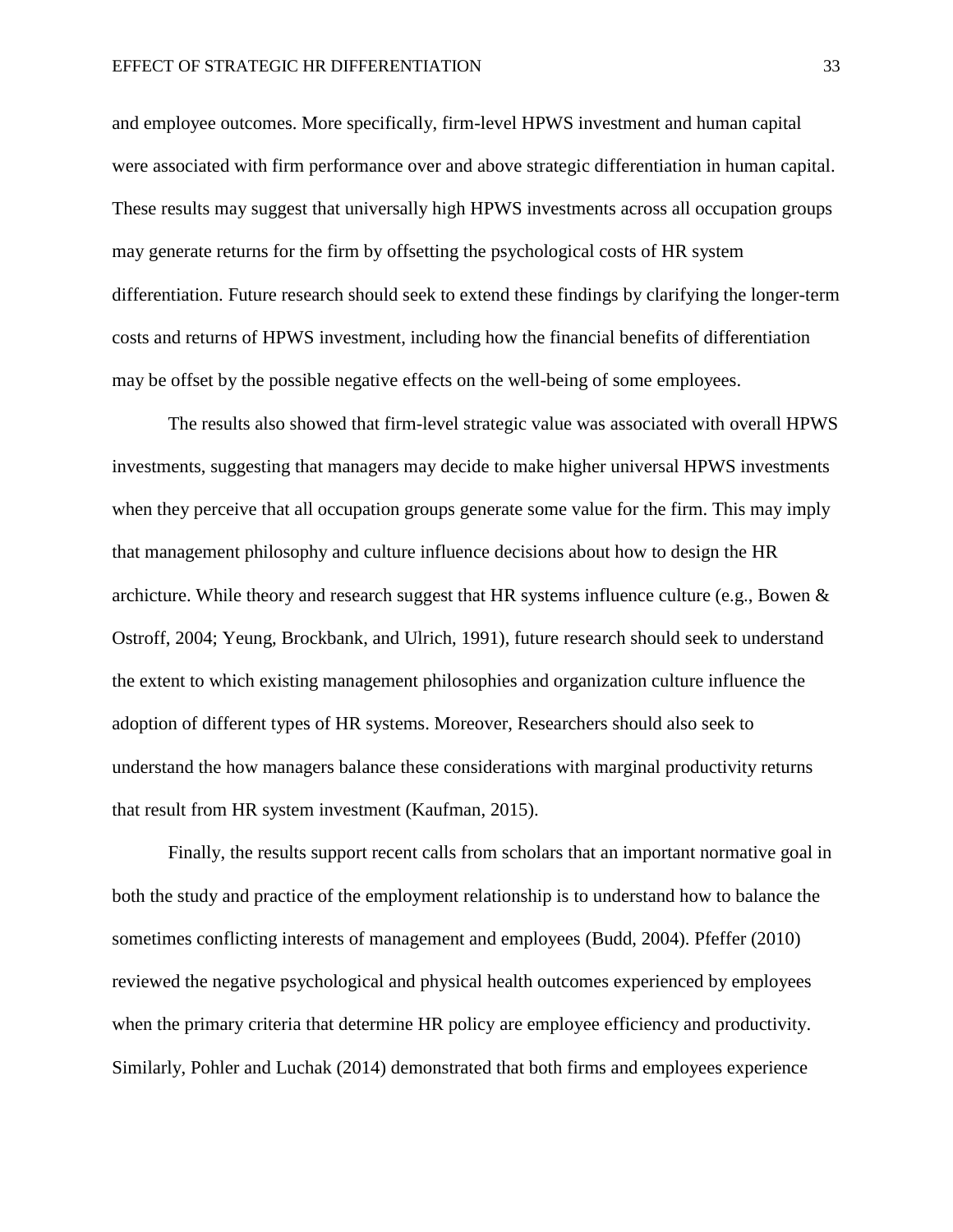positive outcomes when firms effectively balance attempts to improve efficiency with HR practices that are equitable and involve employees in decision-making. Our results demonstrate that strategic HR differentiation can lead to negative outcomes for some employees, highlighting potential ethical considerations that should be addressed by managers when deciding how to balance interests when making HR investments. Future strategic HR research should seek to more explicitly highlight these trade-offs for managers.

# **Limitations**

The primary limitation of these studies is that they were cross-sectional, which does not allow us to rule out some alternative explanations for the findings, and provides a static association between the variables at the point our data was collected. Furthermore, the nature of our sample – the tourism industry – may reduce the generalizability of our findings. The tourism industry has a higher than average turnover rate, and a higher proportion of non-strategic workers compared to other industries. There may also not be as much benefit arising from differentiation between occupations in this industry, given that the jobs being performed may be less complex than in many other industries. Finally, the relatively small sample size of occupation groups within firms may have led to reduced statistical power to detect the effects of strategic differentiation in quit rates on firm performance in Study 1. Although the associations between HPWS differentiation and employee attitudes were quite robust in Study 2, future research should seek to replicate the Study 1 results with larger occupation-group sample sizes. In spite of these limitations, this research was one of the first to apply multilevel modeling and obtain perspectives from both management and employees to understand how HR differentiation influences firm- and employee-level outcomes.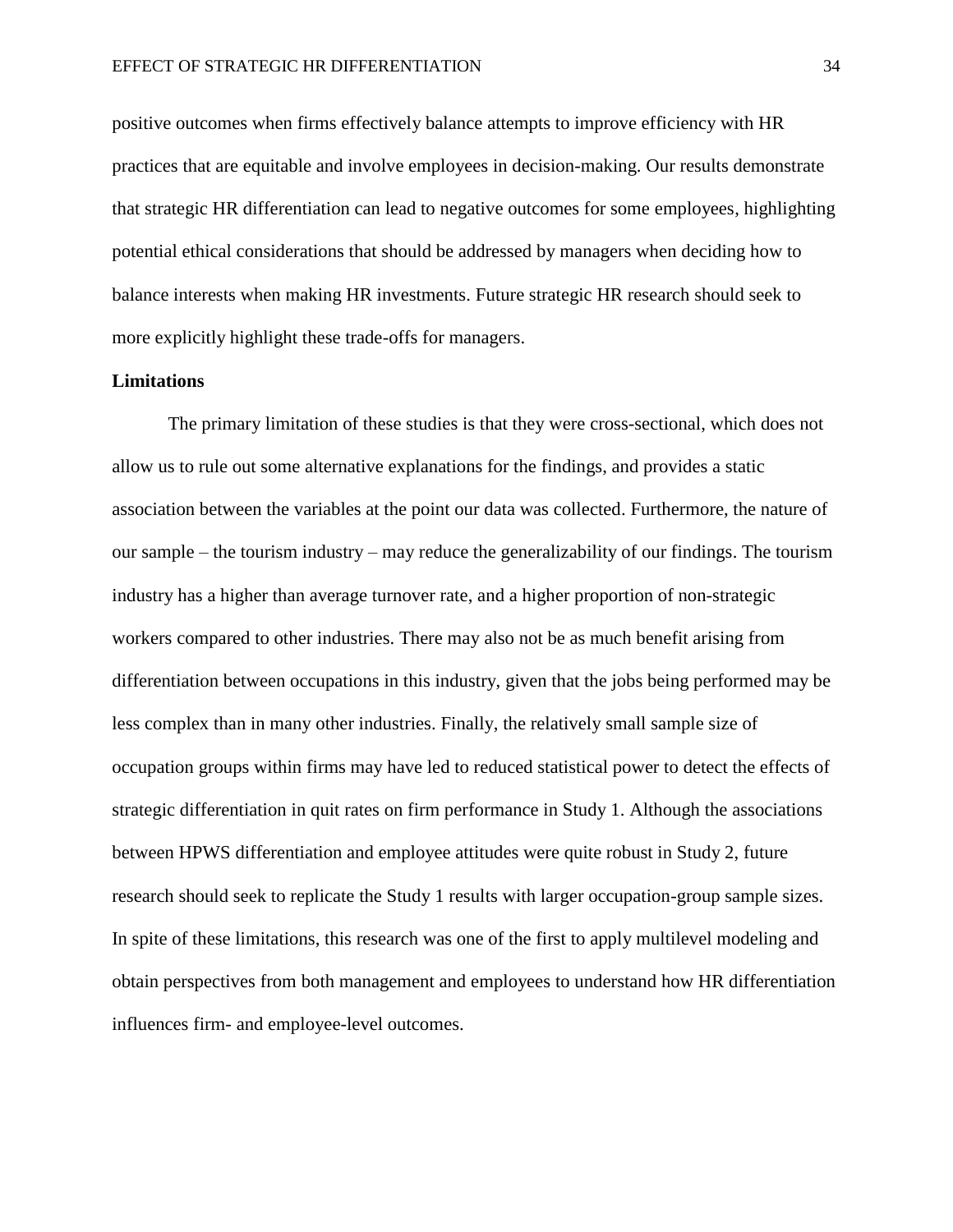# **Implications for Practice**

Our research has a number of practical applications in the design and implementation of HR systems. First, managers should carefully consider the costs and benefits of HR initiatives, and not limit this analysis to include easily quantifiable costs. Cascio and Boudreau (2008) present a compelling framework by which to understand the financial returns of HR systems (e.g., selection, training, wellness programs) as well as employee attitudes and behaviors (e.g., employee engagement, job performance, and turnover) that are often deemed challenging to quantify. Their methods do not directly account for the potential psychological costs of differentiated HR systems; thus, it may be necessary to integrate approaches that quantify the costs of differentiation on employee attitudes with an assessment of potential benefits that are realized from such an approach.

Second, firms that decide to make differentiated HR system investments need to consider how to improve fairness perceptions among employees who receive fewer benefits. Our results and others (Maresceaux et al., 2013) suggest that the HR investments may be a salient aspect for social comparison among employees. It can be challenging for organizations to maintain secrecy about HR differentiation given that many aspects of the HR system – including training, performance management, and career development processes – are likely quite visible to employees. Consequently, organizations may seek to communicate openly with all employees about the differentiated HR system in order to curb employees' perceptions of injustice. Research has demonstrated that distributive justice perceptions are associated with intrinsic motivation when organizations are transparent about the compensation system, whereas the effect of procedural justice on motivation is negligible in such situations (Hartmann & Slapnicar, 2012). As such, firms should seek to emphasize how the criteria for determining differentiated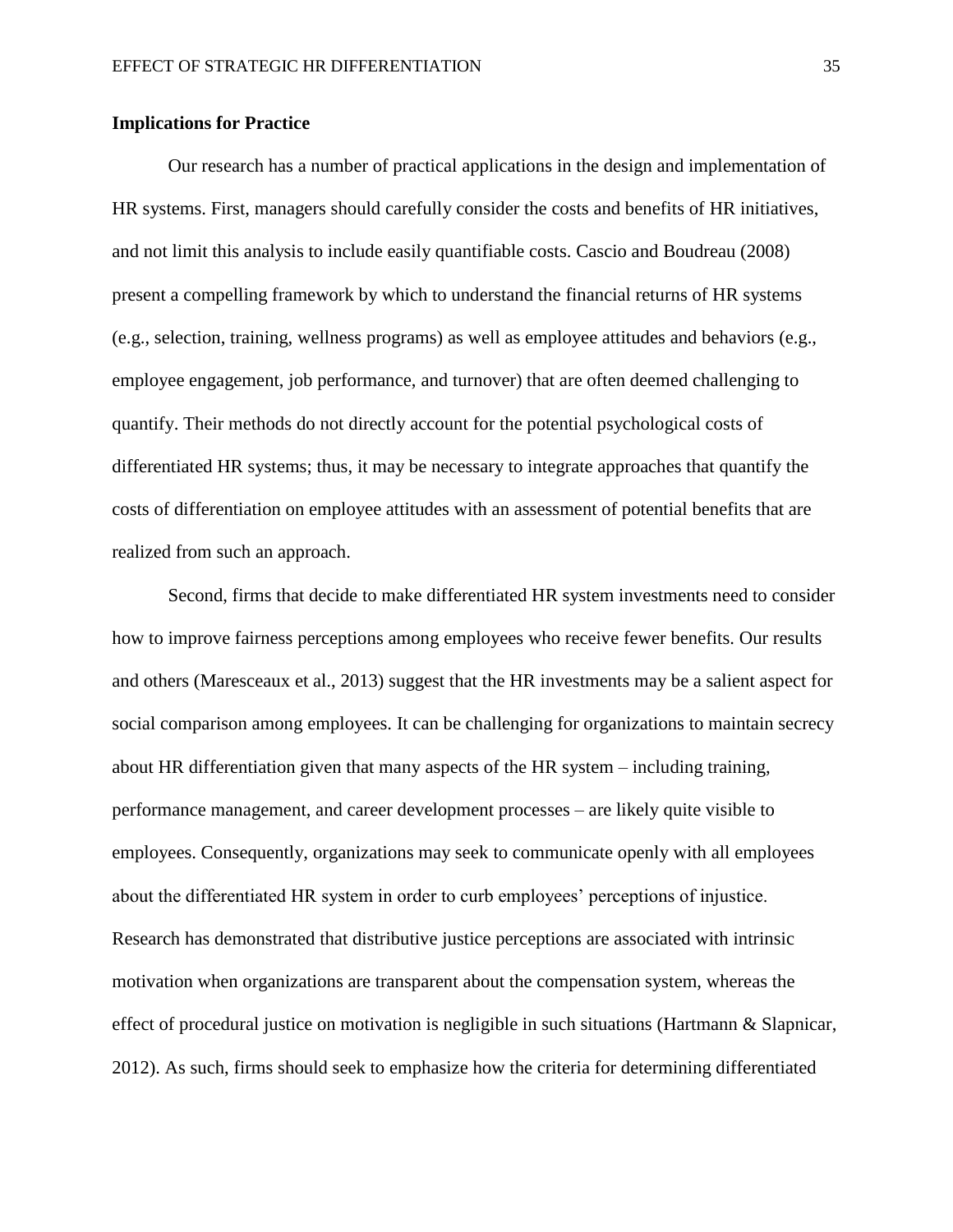HR investments is aligned with the amount of investments provided to each occupation group when crafting communications about the HR system.

Finally, it is important for management to provide positive messages about employees' status within the organization, particularly for employees who receive fewer investments. Given that the level of HR investment likely has symbolic meaning about employees' social standing within the organization, positive messaging that reinforces employees' sense of dignity and status may mitigate the negative effects of HR differentiation on employee fairness perceptions.

## **Conclusions**

Strategic HR theory and research suggests an advantageous cost-benefit trade-off for within-firm HPWS differentiation in that the savings from making unequal within-firm investments based on the strategic value of occupation groups outweigh the potential costs. However, past research has not adequately considered the implications of perceived unfairness and lower human capital, particularly among less strategically valuable employees. The results of our studies suggest that such practices can influence firm performance, and that the overall level of HR investments also influence performance over and above strategic differentiation. Moreover, HR differentiation has a negative effect on job attitudes for many employees, which may offset some of the benefits realized from this approach. Researchers and practitioners should continue to carefully examine HPWS differentiation given the important implications not only for organizational performance, but also for employee outcomes.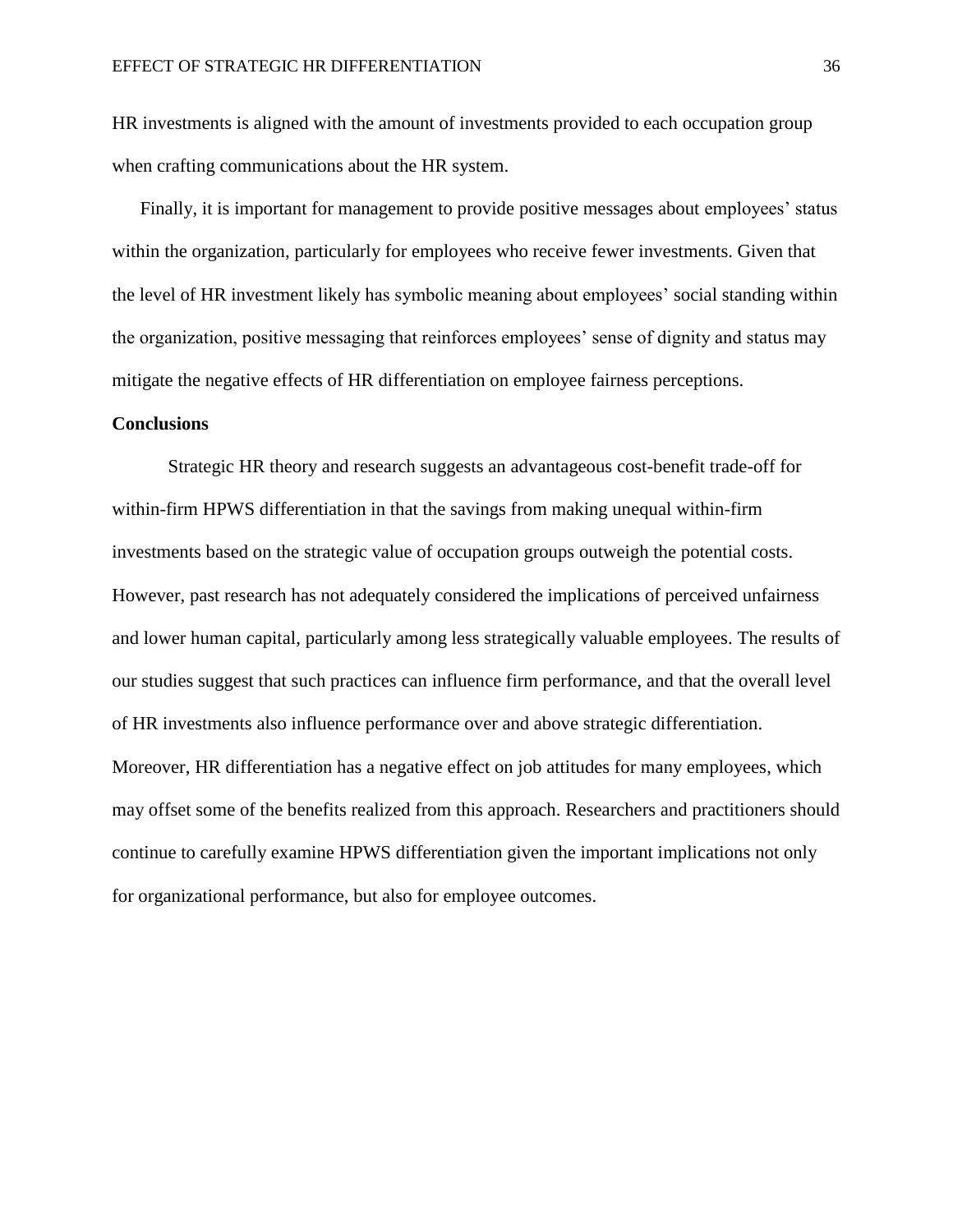## **References**

- Adams, H. M., Luevano, V. X., & Jonason, P. K. (2014). Risky business: Willingness to be caught in an extra-pair relationship, relationship experience, and the dark triad. Personality and Individual Differences, 66, 204-207.
- Ambrose, M. L., & Schminke, M. (2009). The role of overall justice judgments in organizational justice research: A test of mediation. Journal of Applied Psychology, 94, 491-500.
- Batt, R., & Colvin, A. J. (2011). An employment systems approach to turnover: Human resources practices, quits, dismissals, and performance. Academy of Management Journal, 54, 696–717.
- Becker, B. E., & Huselid, M. A. (2006). Strategic human resources management: Where do we go from here? Journal of Management, 32, 898–925.
- Becker, B. E., Huselid, M. A., Pickus, P. S., & Spratt, M. F. (1997). HR as a source of shareholder value: Research and recommendations. Human Resource Management, 36, 39–47.
- Blader, S. L., & Tyler, T. R. (2009). Testing and extending the group engagement model: Linkages between social identity, procedural justice, economic outcomes, and extrarole behavior. Journal of Applied Psychology, 94, 445-464.
- Blau, P. M. (1964). Exchange and power in social life. New York: Wiley.
- Bowen, D. E., & Ostroff, C. (2004). Understanding HRM-firm performance linkages: The role of the "strength" of the HRM system. Academy of Management Review, 29, 203–221.
- Brown, M., Sturman, M., & Simmering, M. (2003). Compensation policy and organizational performance: The efficiency, operational, and financial implications of pay levels and pay structure. Academy of Management Journal, 46, 752-762.

Budd, J. W. (2004). Employment with a human Face: Balancing efficiency, equity, and voice.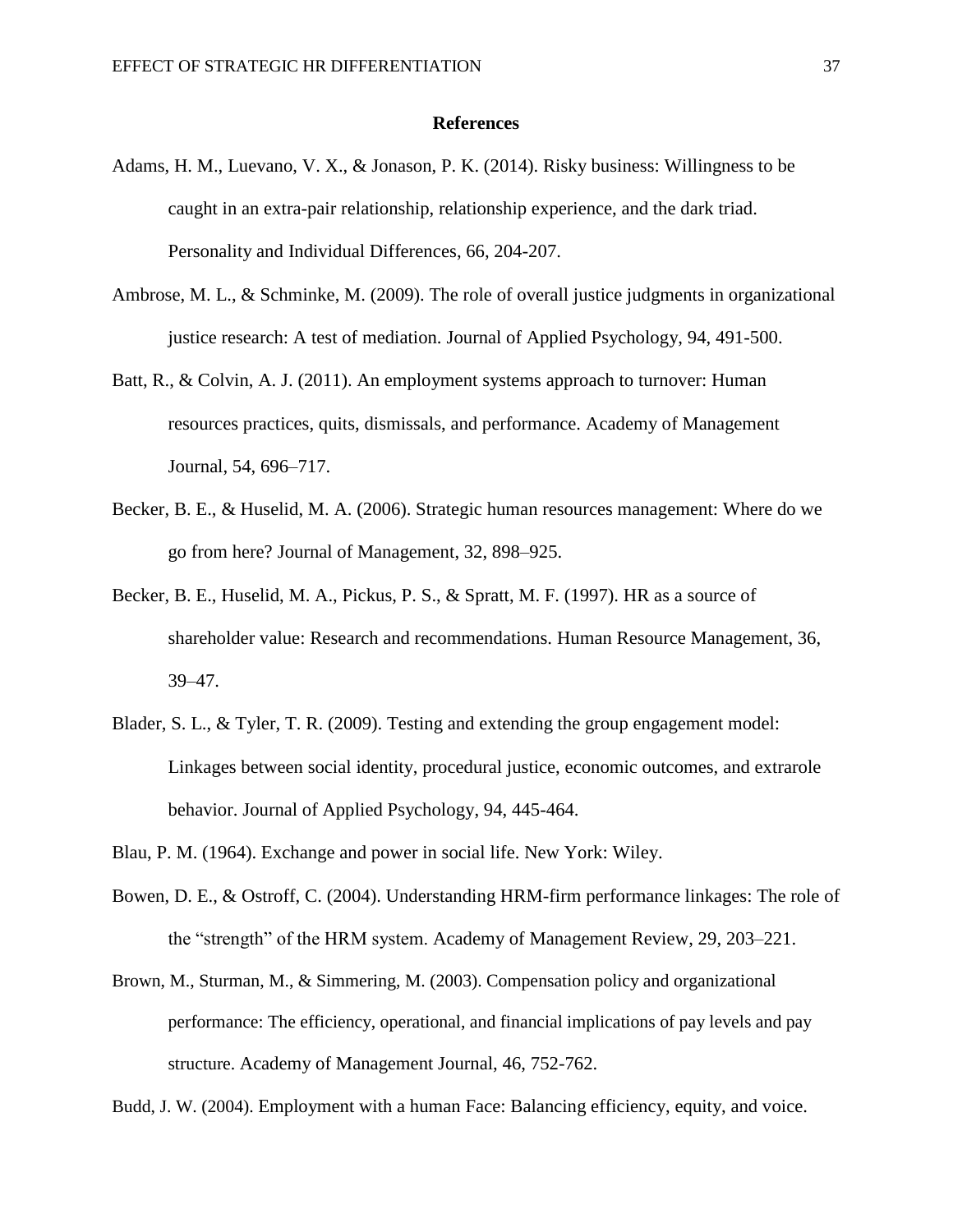Ithaca, NY: Cornell University Press.

- Buhrmester, M., Kwang, T., & Gosling, S. D. (2011). Amazon's Mechanical Turk: A new source of inexpensive, yet high-quality, data? Perspectives on Psychological Science, 6, 3-5.
- Campbell, B. A., Coff, R., & Kryscynski, D. (2012). Rethinking sustained competitive advantage from human capital. Academy of Management Review, 37, 376–395.
- Cascio, W., & Boudreau, J. (2008). Investing in people: Financial impact of human resource initiatives. Upper Saddle River, NJ: Pearson Education.
- Casler, K., Bickel, L., & Hackett, E. (2013). Separate but equal? A comparison of participants and data gathered via Amazon's MTurk, social media, and face-to-face behavioral testing. Computers in Human Behavior, 29, 2156-2160.
- Colquitt, J. A., Conlon, D. E., Wesson, M. J., Porter, C. O., & Ng, K. Y. (2001). Justice at the millennium: A meta-analytic review of 25 years of organizational justice research. Journal of Applied Psychology, 86, 425-445.
- Datta, D. K., Guthrie, J. P., & Wright, P. M. (2005). Human resource management and labor productivity: Does industry matter? Academy of Management Journal, 48, 135–145.
- Delaney, J. T., & Huselid, M. A. (1996). The impact of human resource management practices on perceptions of organizational performance. Academy of Management Journal, 39, 949-969.
- Delery, J. E., & Doty, D. (1996). Modes of theorizing in strategic human resource management: Tests of universalistic, contingency, and configurational performance predictions. Academy of Management Journal, 39, 802–835.
- Den Hartog, D. N., Boon, C., Verburg, R. M., & Croon, M. A. (2013). HRM, communication, satisfaction, and perceived performance: A cross-level test. Journal of Management, 39,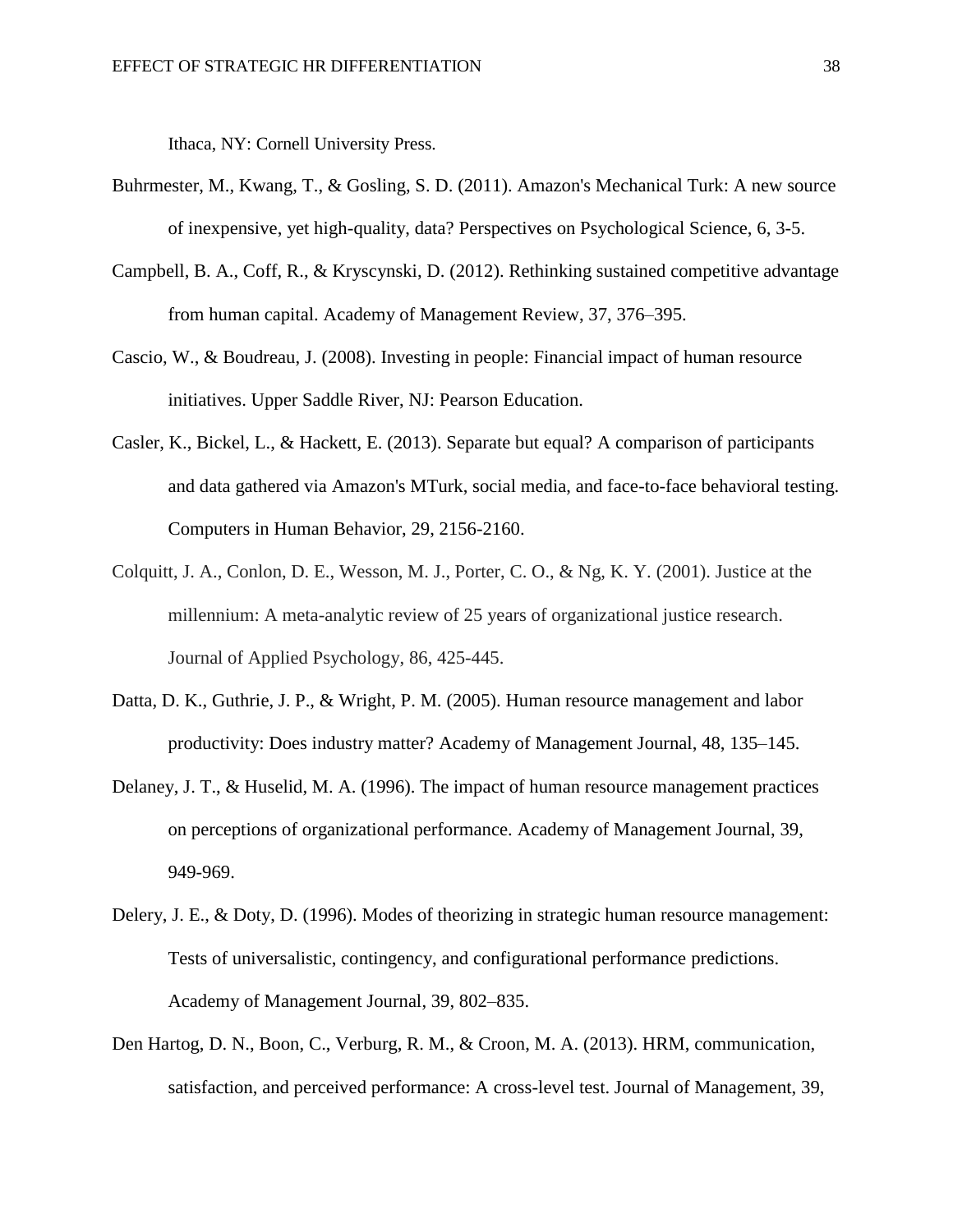1637-1665.

Festinger, L. (1954). A theory of social comparison processes. Human Relations, 7, 117-140.

- Goodman, J. K., Cryder, C. E., & Cheema, A. (2013). Data collection in a flat world: The strengths and weaknesses of Mechanical Turk samples. Journal of Behavioral Decision Making, 26, 213-224.
- Greenberg, J. (1988). Equity and workplace status: A field experiment. Journal of Applied Psychology, 73, 606-613.
- Greenberg, J. (1990). Employee theft as a reaction to underpayment inequity: The hidden cost of pay cuts. Journal of Applied Psychology, 75, 561-568.
- Greenwood, D., Long, C. R., & Dal Cin, S. (2013). Fame and the social self: The need to belong, narcissism, and relatedness predict the appeal of fame. Personality and Individual Differences, 55, 490-495.
- Greenwood, D. N. (2013). Fame, Facebook, and Twitter: How attitudes about fame predict frequency and nature of social media use. Psychology of Popular Media Culture, 2, 222- 236.
- Gupta, A. K. (1987). SBU strategies, corporate–SBU relations, and SBU effectiveness in strategy implementation. Academy of Management Journal, 30, 477–500.
- Gupta, A. K., & Govindarajan, V. (1984). Business unit strategy, managerial characteristics, and business unit effectiveness at strategy implementation. Academy of Management Journal, 27, 25–41.
- Gupta, A. K., & Govindarajan, V. (1986). Resource sharing among SBUs: Strategic antecedents and administrative implications. Academy of Management Journal, 29, 695–714.

Hartmann, F., & Slapničar, S. (2012). Pay fairness and intrinsic motivation: The role of pay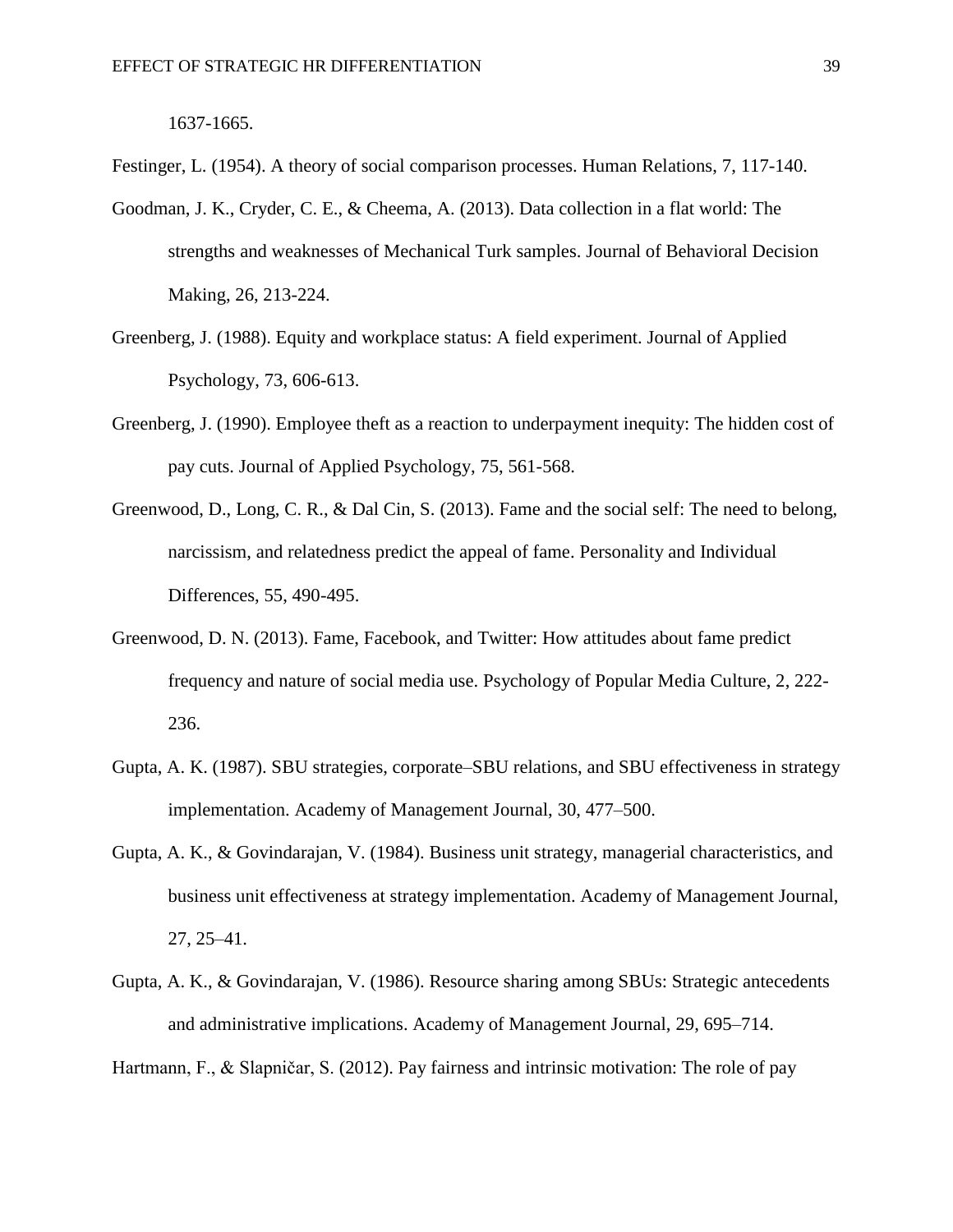transparency. International Journal of Human Resource Management, 23, 4283–4300.

- Holden, C. J., Dennie, T., & Hicks, A. D. (2013). Assessing the reliability of the M5-120 on Amazon's Mechanical Turk. Computers in Human Behavior, 29, 1749-1754.
- Huselid, M. A. (1995). The impact of human resource management practices on turnover, productivity, and corporate financial performance. Academy of Management Journal, 38, 635–672.
- Huselid, M. A., & Beatty, R. W., & Becker, B. E. (2005). A players or A positions? The strategic logic of workforce management. Harvard Business Review, 83, 110–117.
- Huselid, M. A., & Becker, B. E. (2011). Bridging micro and macro domains: Workforce differentiation and strategic human resource management. Journal of Management, 37, 421-428.
- Jackson, S. E., Schuler, R. S., & Jiang, K. (2014). An aspirational framework for strategic human resource management. Academy of Management Annals, 8, 1–56.
- Jackson, S. E., Schuler, R. S., & Rivero, J. (1989). Organizational characteristics as predictors of personnel practices. Personnel Psychology, 42, 727–786.
- Jiang, K., Lepak, D. P., Hu, J., & Baer, J. C. (2012). How does human resource management influence organizational outcomes? A meta-analytic investigation of mediating mechanisms. Academy of Management Journal, 55, 1264-1294.
- Kaufman, B. E. (2015). Market competition, HRM, and firm performance: The conventional paradigm critiqued and reformulated. Human Resource Management Review, 25, 107– 125.
- Kulik, C. T., & Ambrose, M. L. (1992). Personal and situational determinants of referent choice. Academy of Management Review, 17, 212-237,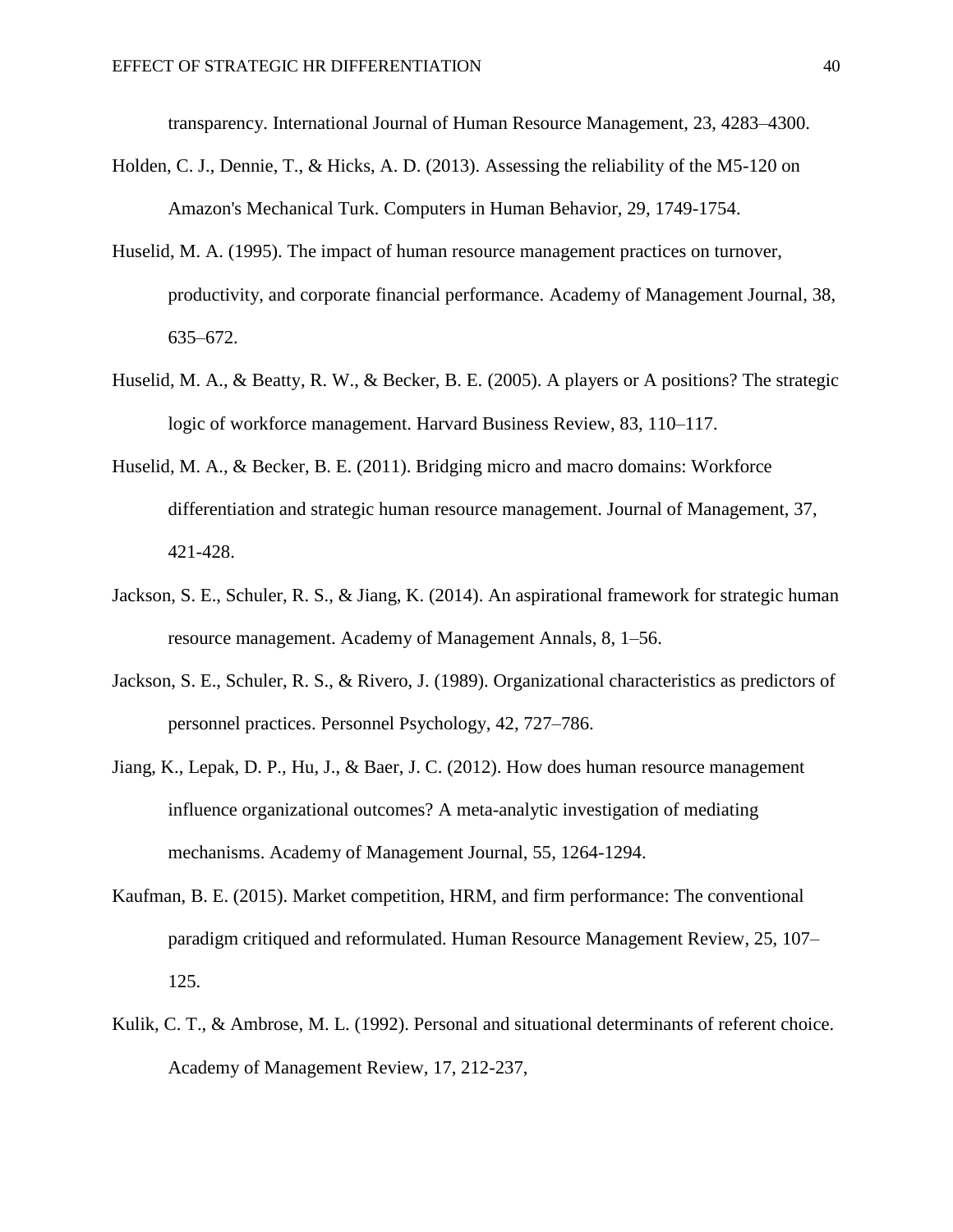- Lee, K., & Allen, N. J. (2002). Organizational citizenship behavior and workplace deviance: The role of affect and cognitions. Journal of Applied Psychology, 87, 131-142.
- Lepak, D. P., & Snell, S. A. (1999). The human resource architecture: Toward a theory of human capital allocation and development. Academy of Management Review, 24, 31-48.
- Lepak, D. P., & Snell, S. A. (2002). Examining the human resource architecture: The relationships among human capital, employment, and human resource configurations. Journal of Management, 28, 517-543.
- Lepak, D. P., Taylor, M. S., Tekleab, A. G., Marrone, J. A., & Cohen, D. J. (2007). An examination of the use of high-investment human resource systems for core and support employees. Human Resource Management, 46, 223–246.
- Leung, K., Zhu, Y., & Ge, C. (2009). Compensation disparity between locals and expatriates: Moderating the effects of perceived injustice in foreign multinationals in China. Journal of World Business, 44, 85-93.
- Lind, E. A. (1995). Justice and authority relations in organizations. In R. S. Cropanzano & K. M. Kacmar (Eds.), Organizational Politics, Justice, and Support: Managing the Social Climate of the Workplace (pp. 83–96). Westport, CT: Quorum Books.
- Marescaux, E., De Winne, S., & Sels, L. (2013). HR practices and affective organisational commitment: (when) does HR differentiation pay off? Human Resource Management Journal, 23, 329–345.
- Meyer, J. P., Allen, N. J., & Smith, C. A. (1993). Commitment to organizations and occupations: Extension and test of a three component conceptualization. Journal of Applied Psychology, 78, 538-551.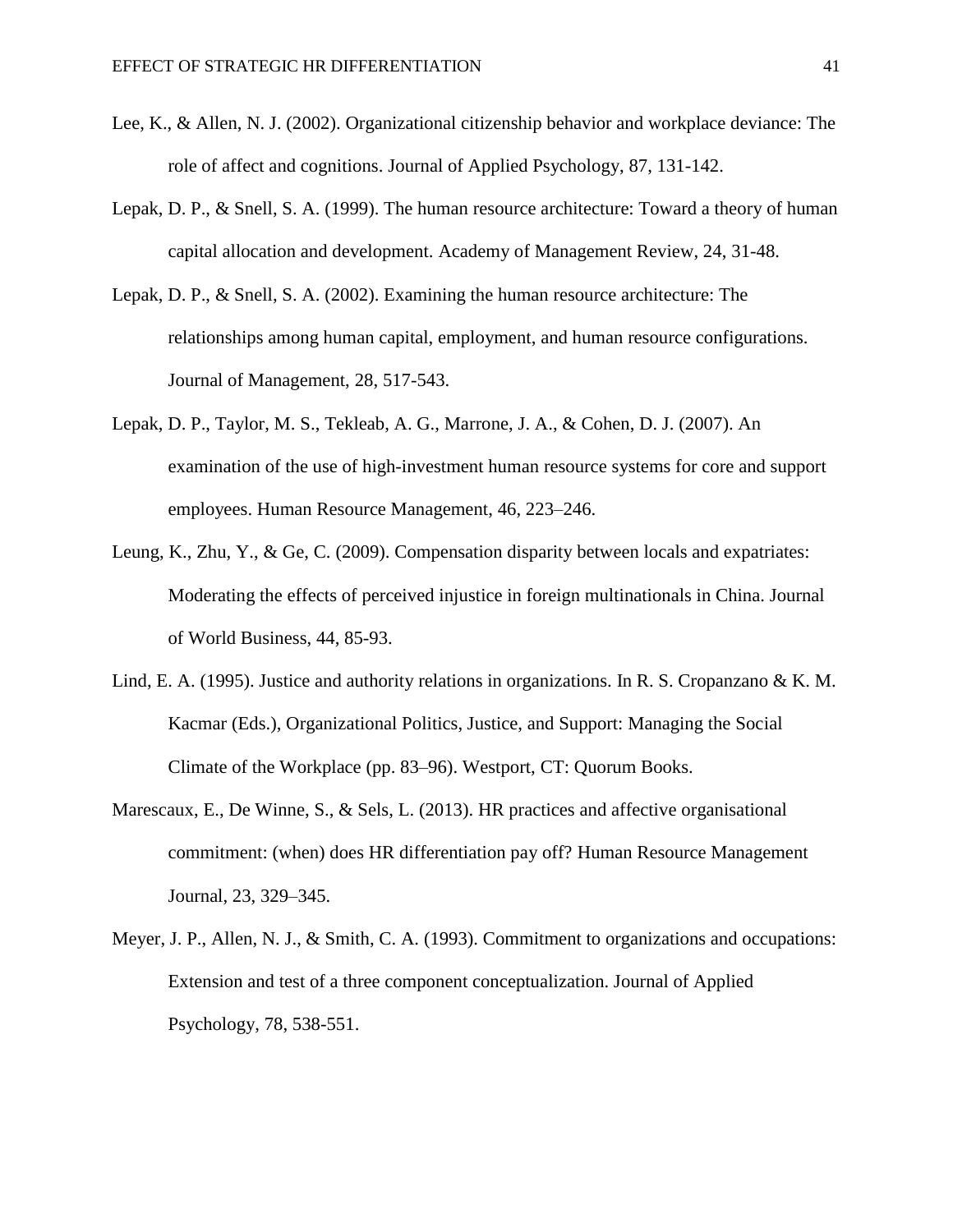- Paauwe, J. (2009). HRM and performance: Achievements, methodological issues and prospects. Journal of Management Studies, 46, 129–142.
- Patel, P., & Cardon, M. (2010). Adopting HRM practices and their effectiveness in small firms facing product-market competition. Human Resource Management, 49, 265–290.
- Pfeffer, J. (2010). Building sustainable organizations: The human factor. Academy of Management Perspectives, 24, 34-45.

Pfeffer, J. (1998). The human equation. Boston: Harvard University Business School Press.

- Pohler, D., & Luchak, A. (2014). Balancing efficiency, equity and voice: The impact of unions and high involvement work practices on work outcomes. Industrial and Labor Relations Review, 67, 1063-94.
- Preacher, K. J., & Hayes, A. F. (2008). Asymptotic and resampling strategies for assessing and comparing indirect effects in multiple mediator models. Behavior Research Methods, 40, 879–891.
- Preacher, K. J., Rucker, D. D., & Hayes, A. F. (2007). Addressing moderated mediation hypotheses: Theory, methods, and prescriptions. Multivariate Behavioral Research, 42, 185-227.
- Schuler, R. S., & Jackson, S. E. (1987). Organizational strategy and organizational level as determinants of human resource management practices. Human Resource Planning, 10, 125–140.
- Shaw, J. D., Delery, J. E., Jenkins, G., & Gupta, N. (1998). An organization-level analysis of voluntary and involuntary turnover. Academy of Management Journal, 41, 511–525.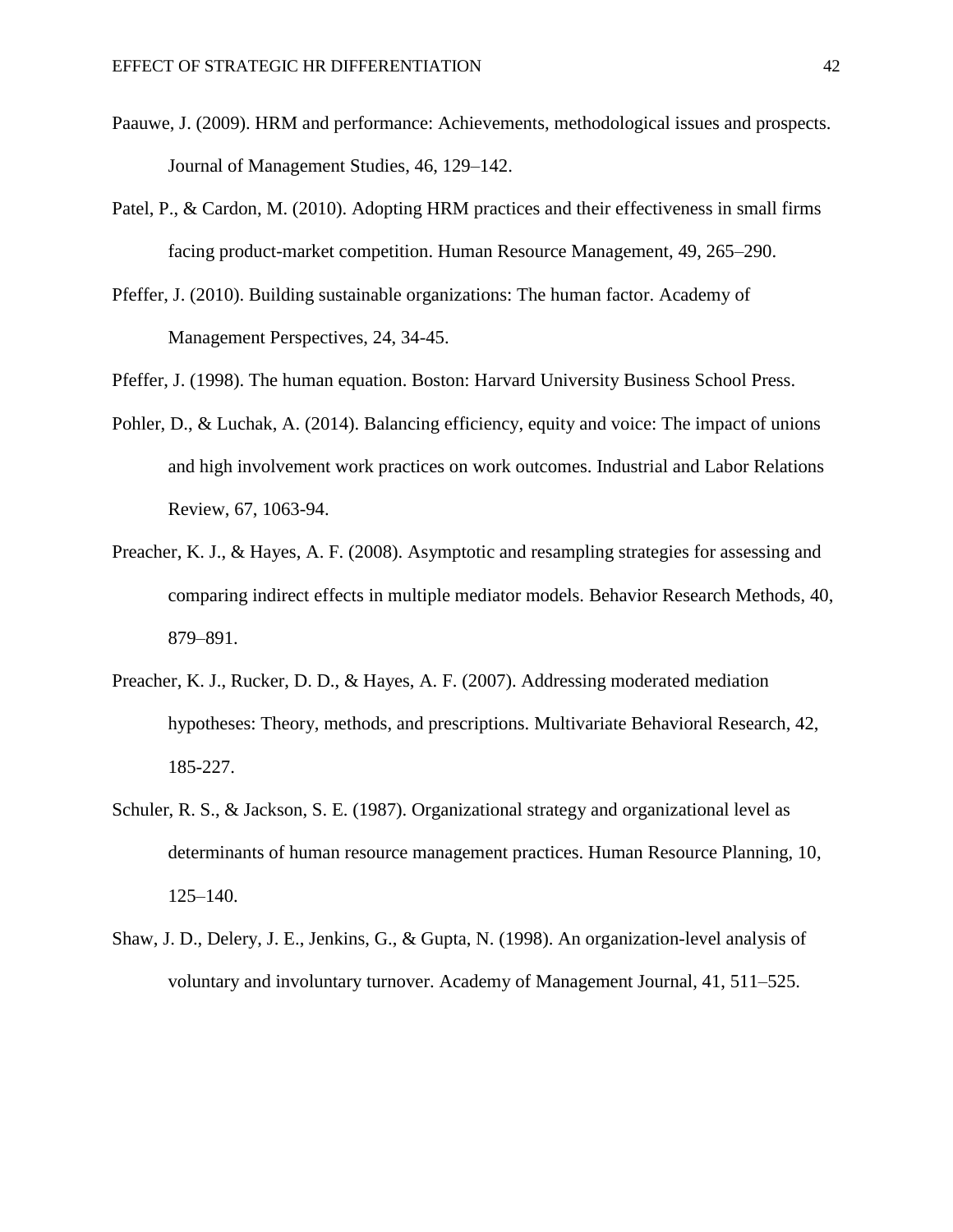- Shaw, J. D., Dineen, B. R., Fang, R., & Vellella, R. F. (2009). Employee-organization exchange relationships, HRM practices, and quit rates of good and poor performers. Academy of Management Journal, 52, 1016–1033.
- Sturman, T. S., & Thibodeau, R. (2001). Performance undermining effects of baseball free agent contracts. Journal of Sport & Exercise Psychology, 23, 23-36
- Subramaniam, M., & Youndt, M. A. (2005). The influence of intellectual capital on the types of innovative capabilities. Academy of Management Journal, 48, 450-463.
- Takeuchi, R., Lepak, D. P., Wang, H., & Takeuchi, K. (2007). An empirical examination of the mechanisms mediating between high-performance work systems and the performance of Japanese organizations. Journal of Applied Psychology, 92, 1069-1083.
- Tyler, T. R. (1989). The psychology of procedural justice: A test of the group-value model. Journal of Personality and Social Psychology, 57, 830-838.
- Tyler, T. R., & Blader, S. L. (2003). The group engagement model: Procedural justice, social identity, and cooperative behavior. Personality and Social Psychology Review, 7, 349– 361.
- Wade, J., O'Reilly, C., & Pollock, T. (2006). Overpaid CEOs and underpaid managers: Fairness and executive compensation. Organization Science, 17, 527–544.
- Wall, T. D., Michie, J., Patterson, M., Wood, S. J., Maura, S., Clegg, C. W., & West, M. (2004). On the validity of subjective measures of company performance. Personnel Psychology, 57, 95–118.
- Youndt, M. A., Snell, S. A., Dean, J. W., & Lepak, D. P. (1996). Human resource management, manufacturing strategy, and firm performance. Academy of Management Journal, 39, 836-866.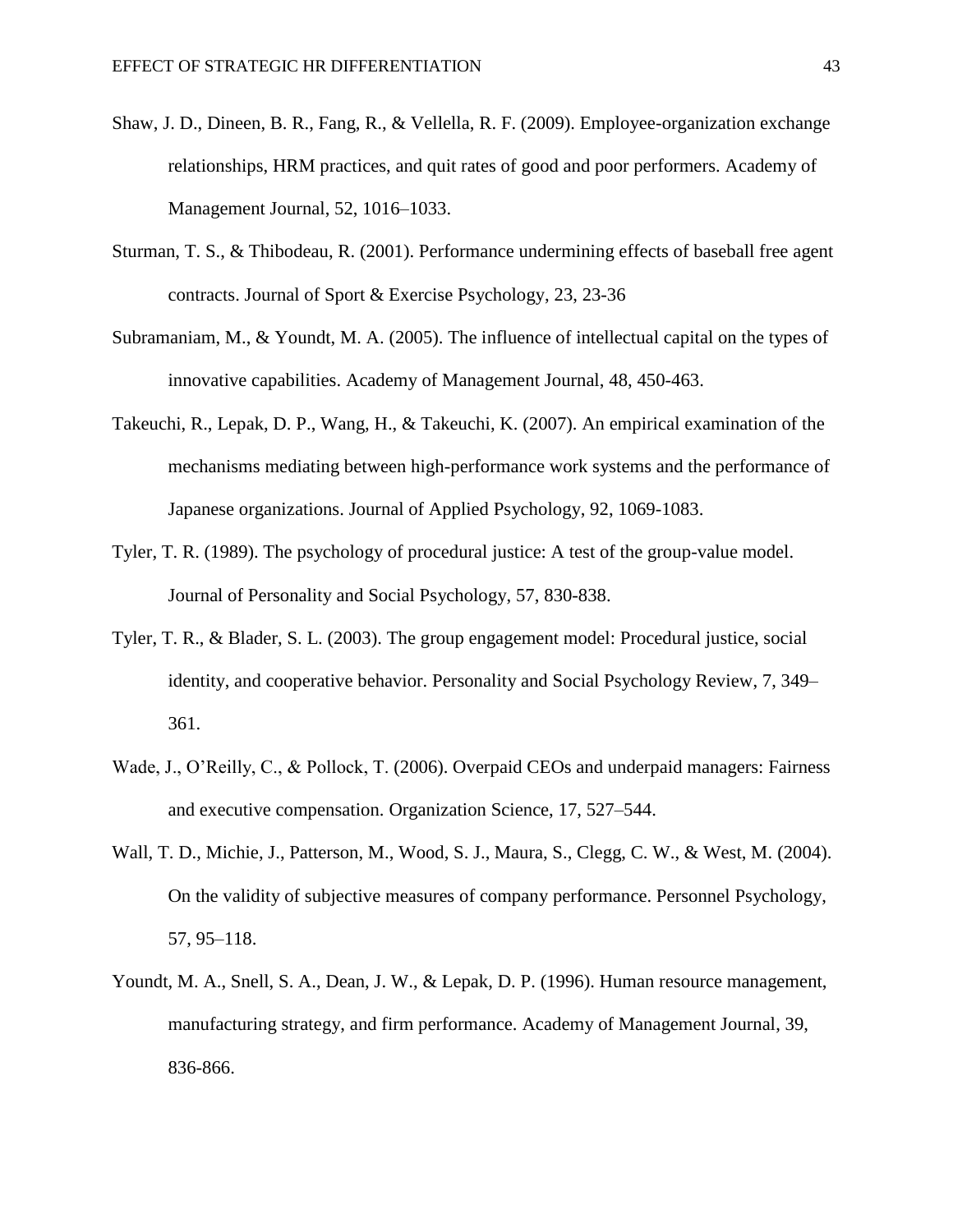Youndt, M. A., Subramaniam, O., & Snell, S. A. (2004). Intellectual capital profiles: An examination of investments and returns. Journal of Management Studies, 41, 335–361.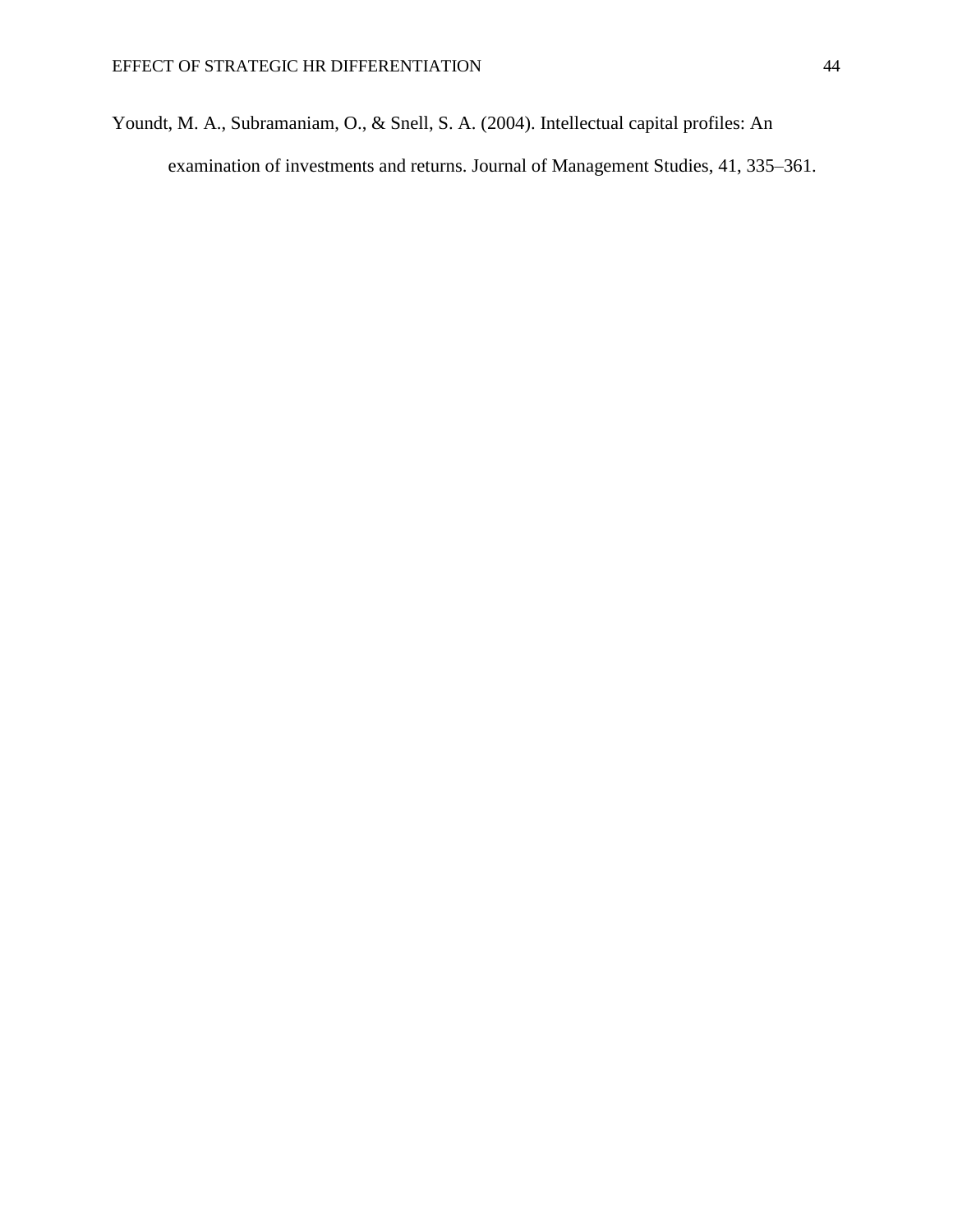# Table 1

| Variable                  | $\mathbf M$ | ${\rm SD}$ | $\mathbf{1}$ | $\boldsymbol{2}$                              | $\mathfrak{Z}$           | $\overline{4}$ | 5                                             | 6        | $\tau$   | $\,8\,$              | 9     | 10    |
|---------------------------|-------------|------------|--------------|-----------------------------------------------|--------------------------|----------------|-----------------------------------------------|----------|----------|----------------------|-------|-------|
| Level 1                   |             |            |              |                                               |                          |                |                                               |          |          |                      |       |       |
| 1. Employee Total (ln)    | 3.04        | 1.40       | $-$          |                                               |                          |                |                                               |          |          |                      |       |       |
| 2. Strategic Value        | 3.93        | 0.73       | $-.13*$      | (.82)                                         |                          |                |                                               |          |          |                      |       |       |
| 3. HPWS                   | 3.52        | 0.67       | $-.03$       | $.50**$                                       | $- -$                    |                |                                               |          |          |                      |       |       |
| 4. Human Capital          | 3.45        | 0.93       | $-0.06$      | $.55***$                                      | $.65***$                 | (.86)          |                                               |          |          |                      |       |       |
| 5. Quit Rate              | 0.23        | 0.35       | $-.13*$      | .04                                           | $-.09$                   | $-.11$         | $-$                                           |          |          |                      |       |       |
|                           |             |            |              |                                               |                          |                |                                               |          |          |                      |       |       |
| Level 2                   |             |            |              |                                               |                          |                |                                               |          |          |                      |       |       |
| 1. Age                    | 5.19        | 1.80       | --           |                                               |                          |                |                                               |          |          |                      |       |       |
| 2. Data Source            | .49         | .50        | $-.30**$     | $\mathord{\hspace{1pt}\text{--}\hspace{1pt}}$ |                          |                |                                               |          |          |                      |       |       |
| 3. Food & Beverage Sector | .27         | .44        | $-.22**$     | $.30**$                                       | $\overline{\phantom{m}}$ |                |                                               |          |          |                      |       |       |
| 4. Accommodation Sector   | .31         | .46        | .11          | $-.41***$                                     | $-.41***$                | $-$            |                                               |          |          |                      |       |       |
| 5. Recreation Sector      | .30         | .46        | $-.02$       | $.25***$                                      | $-.40**$                 | $-.44**$       | $\mathord{\hspace{1pt}\text{--}\hspace{1pt}}$ |          |          |                      |       |       |
| 6. Strategic Value mean   | 4.22        | .60        | $-.09$       | $-.05$                                        | $-.01$                   | $-.03$         | .04                                           | (.74)    |          |                      |       |       |
| 7. HPWS mean              | 3.65        | .61        | $-.25***$    | $-.01$                                        | .00.                     | .03            | $-.05$                                        | $.39***$ | (.89)    |                      |       |       |
| 8. Human Capital mean     | 3.73        | .74        | $-.14$       | $-.01$                                        | $-.18*$                  | $-.05$         | .10                                           | $.47***$ | $.63***$ | (.71)                |       |       |
| 9. Quit Rate mean         | 0.15        | .22        | .04          | $-.07$                                        | .09                      | .10            | $-14$                                         | $-.01$   | $-.18*$  | $-.20$ <sup>**</sup> | (.67) |       |
| 10. Firm Performance      | 3.54        | 0.86       | .06          | $-.06$                                        | .08                      | $-.01$         | $-.09$                                        | $.15*$   | $.27***$ | $.26***$             | .06   | (.89) |

*Means, Standard Deviations, Cronbach Alphas, ICC(2)s, and Correlations among Study 1 Variables*

*Note.* Level 1 *N* = 657, Level 2 *N* = 210. Ln = natural logarithm, HPWS = High Performance Work System. Cronbach Alphas are reported in the diagonal for Level 1 variables and Firm Performance at Level 2, ICC(2)s are reported in the diagonal for the remainder of the Level 2 variables.

 $p < .05$ ,  $\frac{**}{p} < .01$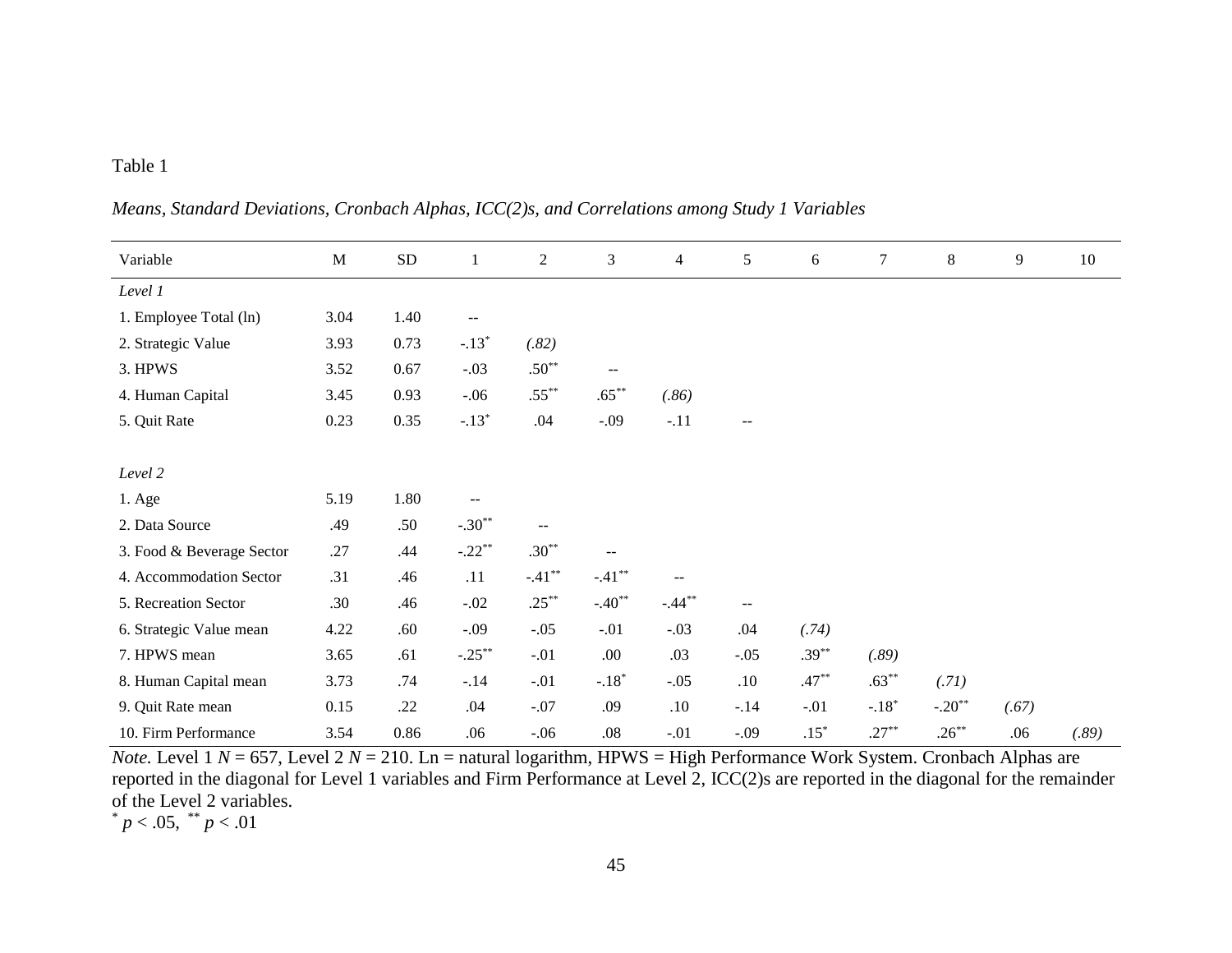# Table 2

| Study 1: Effects of HPWS Differentiation on Firm Performance |  |
|--------------------------------------------------------------|--|
|--------------------------------------------------------------|--|

|                                     | Model 1                   | Model 2                   | Model 3         |  |  |  |  |  |  |  |
|-------------------------------------|---------------------------|---------------------------|-----------------|--|--|--|--|--|--|--|
| Level 1 – Human Capital outcome     |                           |                           |                 |  |  |  |  |  |  |  |
| Number of Employees (ln)            | $-.05(.03)$               | $-.05(.03)$               | $-.05(.03)$     |  |  |  |  |  |  |  |
| Strategic Value                     | $.40(.06)$ **             | $.40(.06)$ **             | $.39(.05)$ **   |  |  |  |  |  |  |  |
| <b>HPWS</b>                         | $.47(.10)^{**}$           | $.47(.10)^{**}$           | $.54(.08)$ **   |  |  |  |  |  |  |  |
| Level $1 - Q$ uit Rate outcome (ln) |                           |                           |                 |  |  |  |  |  |  |  |
| Number of Employees (ln)            | $.24(.10)^*$              | $.24(.10)^*$              | $.22(.11)^*$    |  |  |  |  |  |  |  |
| Strategic Value                     | $-.54(.19)$ <sup>**</sup> | $-.54(.19)$ <sup>**</sup> | $-.52(.20)$ **  |  |  |  |  |  |  |  |
| <b>HPWS</b>                         | $-0.06(0.22)$             | $-0.06(0.22)$             | $-14(.25)$      |  |  |  |  |  |  |  |
| Level 2 – Firm Performance outcome  |                           |                           |                 |  |  |  |  |  |  |  |
| Food & Beverage Dummy               | .12(.20)                  | .22(.21)                  | .36(.21)        |  |  |  |  |  |  |  |
| <b>Accommodation Dummy</b>          | $-.10(.20)$               | $-.05(.20)$               | $-0.01(0.19)$   |  |  |  |  |  |  |  |
| <b>Recreation Dummy</b>             | $-.16(.20)$               | $-.13(.20)$               | $-.10(.20)$     |  |  |  |  |  |  |  |
| Data Source Dummy                   | $-.05(.14)$               | $-.04(.14)$               | $-.02(.14)$     |  |  |  |  |  |  |  |
| <b>Organization Age</b>             | .06(.04)                  | .06(.04)                  | .06(.04)        |  |  |  |  |  |  |  |
| <b>Strategic Value Mean</b>         | .03(.07)                  | $-0.01(0.07)$             | $-.04(.07)$     |  |  |  |  |  |  |  |
| <b>HPWS</b> Mean                    | $.30(.08)$ **             | $.22(.10)^*$              | $.19(.09)^*$    |  |  |  |  |  |  |  |
| <b>HC</b> Mean                      |                           | .16(.09)                  | $.28(.10)^{**}$ |  |  |  |  |  |  |  |
| Quit Rate Mean (ln)                 |                           | .03(.03)                  | .04(.03)        |  |  |  |  |  |  |  |
| <b>HC Random Slope</b>              |                           |                           | $1.33(.48)$ **  |  |  |  |  |  |  |  |
| <b>Quit Rate Random Slope</b>       |                           |                           | .65(.72)        |  |  |  |  |  |  |  |

*Note.* Level 1  $N = 657$ , Level 2  $N = 210$ . HPWS = high performance work systems, HC = Human Capital. The random slope terms are either the within-firm slopes of human capital on strategic value or quit rates on strategic value estimated randomly across occupation groups. Unstandardized effects are reported. Standard errors are shown in parentheses.  $p < .05$ ,  $\sqrt[*]{p} < .01$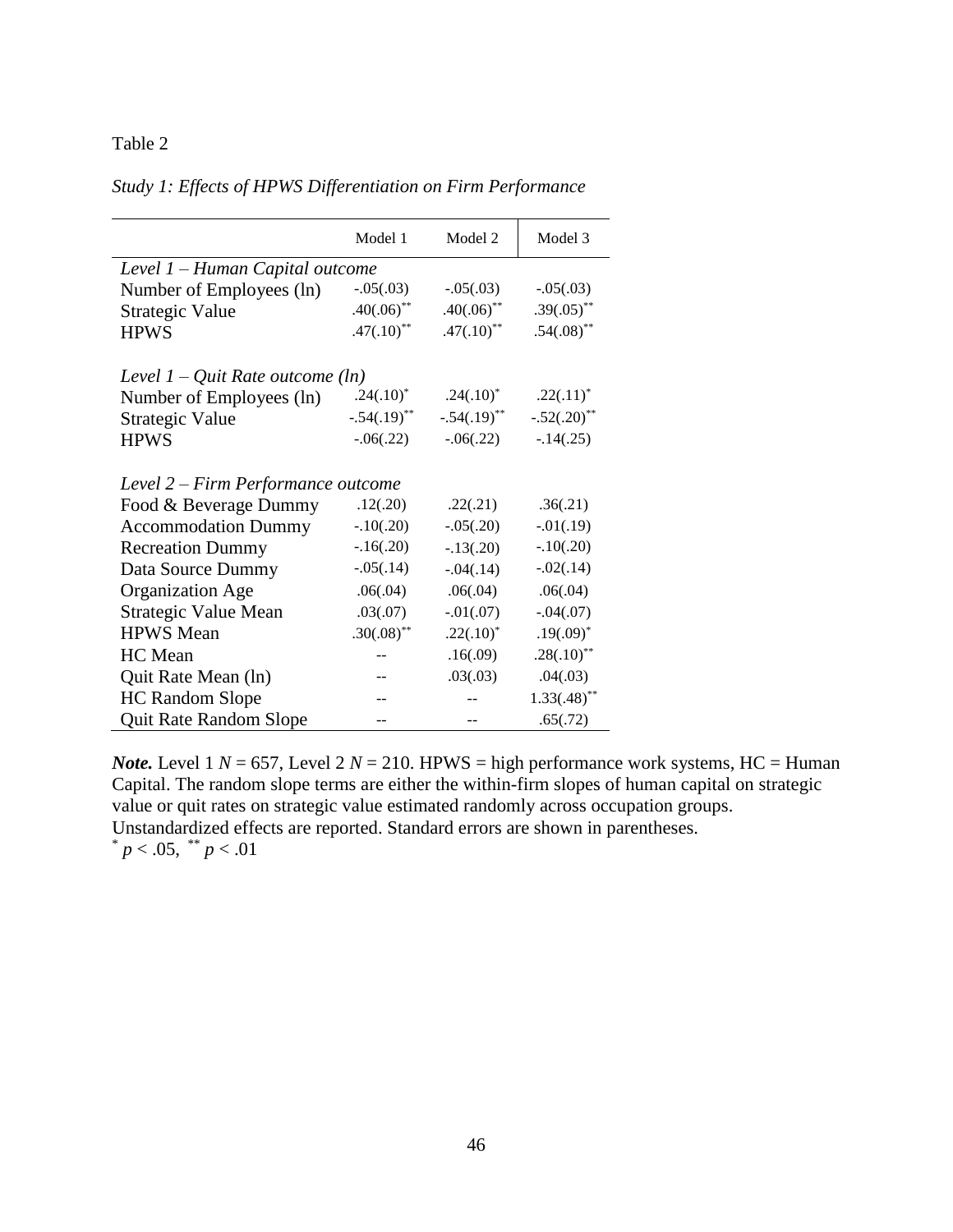# Table 3

*Means, Standard Deviations, Cronbach Alphas, ICC(2)s, and Correlations among Study 2 Variables*

| Variable                  | $\mathbf M$ | <b>SD</b> |              | $\overline{c}$ | $\mathfrak{Z}$           | 4                        | $\sqrt{5}$               | 6         | $\tau$    | 8                        | 9        | 10       | 11       | 12       | 13    |
|---------------------------|-------------|-----------|--------------|----------------|--------------------------|--------------------------|--------------------------|-----------|-----------|--------------------------|----------|----------|----------|----------|-------|
| Level 1                   |             |           |              |                |                          |                          |                          |           |           |                          |          |          |          |          |       |
| 1. Strategic Value        | 4.15        | 0.77      | (.76)        |                |                          |                          |                          |           |           |                          |          |          |          |          |       |
| 2. HPWS                   | 3.37        | 0.84      | $.47***$     | $\sim$ $\sim$  |                          |                          |                          |           |           |                          |          |          |          |          |       |
|                           |             |           |              |                |                          |                          |                          |           |           |                          |          |          |          |          |       |
| Level 2                   |             |           |              |                |                          |                          |                          |           |           |                          |          |          |          |          |       |
| 1. Years Seniority        | 4.74        | 4.17      | $--$         |                |                          |                          |                          |           |           |                          |          |          |          |          |       |
| 2. Full-time              | .78         | 0.41      | $.34***$     | --             |                          |                          |                          |           |           |                          |          |          |          |          |       |
| 3. Permanent Employee     | .98         | 0.14      | .08          | $.19***$       | $\overline{\phantom{m}}$ |                          |                          |           |           |                          |          |          |          |          |       |
| 4. Union member           | .09         | 0.29      | .03          | .13            | .05                      | $\overline{\phantom{m}}$ |                          |           |           |                          |          |          |          |          |       |
| 5. Data Source            | .68         | 0.47      | $-.28**$     | $-.31***$      | $-.10$                   | $-.32**$                 | $\overline{\phantom{a}}$ |           |           |                          |          |          |          |          |       |
| 6. Food & Beverage Sector | .44         | 0.50      | $-.20**$     | $-.19**$       | .06                      | $-.14$                   | $.38***$                 | $--$      |           |                          |          |          |          |          |       |
| 7. Accommodation Sector   | .20         | 0.40      | $.25***$     | .14            | .07                      | .11                      | $-.14$                   | $-.44***$ | $-$       |                          |          |          |          |          |       |
| 8. Recreation Sector      | .25         | 0.43      | $-.02$       | $-.02$         | $-.17*$                  | .06                      | $-.02$                   | $-.51**$  | $-.29***$ | $\overline{\phantom{m}}$ |          |          |          |          |       |
| 9. HPWS mean              | 3.42        | 0.79      | $.18^{\ast}$ | .10            | $-.11$                   | .01                      | $-.44***$                | $-.45***$ | $-.02$    | $.25***$                 | (.90)    |          |          |          |       |
| 10. HPWS own position     | 3.45        | 0.86      | $.21***$     | $.15*$         | $-.10$                   | .01                      | $-.41***$                | $-.43**$  | .03       | $.21***$                 | $.94***$ | $--$     |          |          |       |
| 11. Fairness              | 3.91        | 0.95      | .11          | .13            | .04                      | $-.01$                   | $-.11$                   | $-.09$    | $-.08$    | .06                      | $.37***$ | $.37***$ | (.82)    |          |       |
| 12. Turnover Intentions   | 2.41        | 1.33      | $-.12$       | $-.15*$        | $-.08$                   | .13                      | .13                      | .14       | $.19***$  | $-.15*$                  | $-.41**$ | $-.42**$ | $-.61**$ | (.94)    |       |
| 13. OCB                   | 4.09        | 0.74      | $.21***$     | $.21***$       | $-.05$                   | $-.11$                   | .02                      | .01       | $-.10$    | .07                      | $.22***$ | $.24***$ | $.62***$ | $-.52**$ | (.86) |

*Note.* Level  $1 N = 531$ , Level  $2 N = 197$ . HPWS = High Performance Work System, OCB = Organizational Citizenship Behavior. ICC(2) is reported in the diagonal for HPWS mean, Cronbach Alphas are reported in the diagonal for all other variables where appropriate.

 $p < .05$ ,  $\sqrt[*]{p} < .01$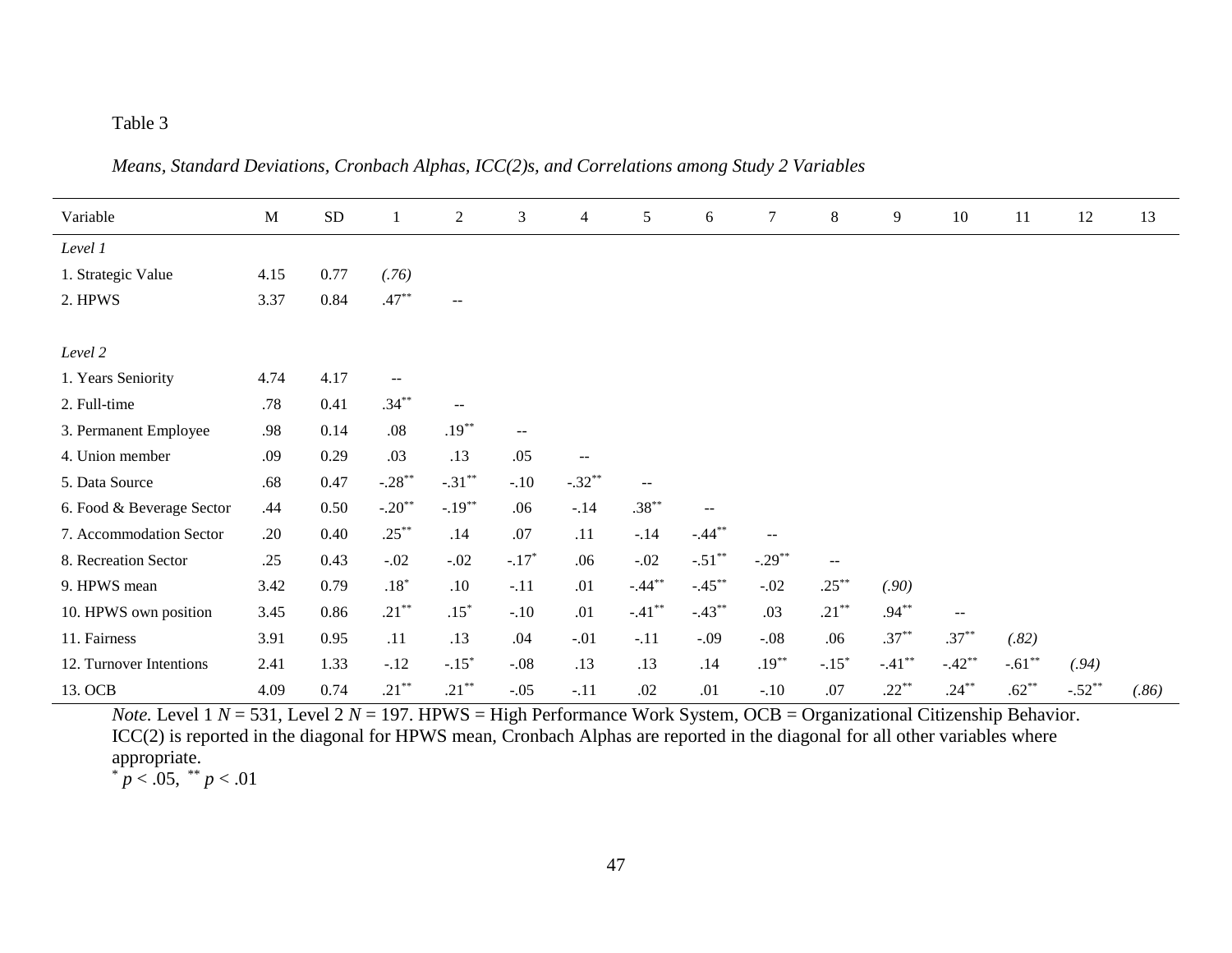

*Figure 1.* Study 1: Multilevel effects of strategic value on human capital and quit rates, mediated by High Performance Work Systems (HPWS).

Level 1  $N = 657$ , Level 2  $N = 210$ . Negative binomial (nb) regression was conducted for the quit outcome variable. The natural logarithm of the number of employees in each occupation group was controlled at the within-organization level, while the participant recruitment source (Mechanical Turk or the Canadian Tourism HR Council contact list), industry subsector, and the age of the organization were controlled at the between-organization level. Unstandardized effects are reported. Standard errors are shown in parentheses.

\* 
$$
p < .05
$$
, \*\*  $p < .01$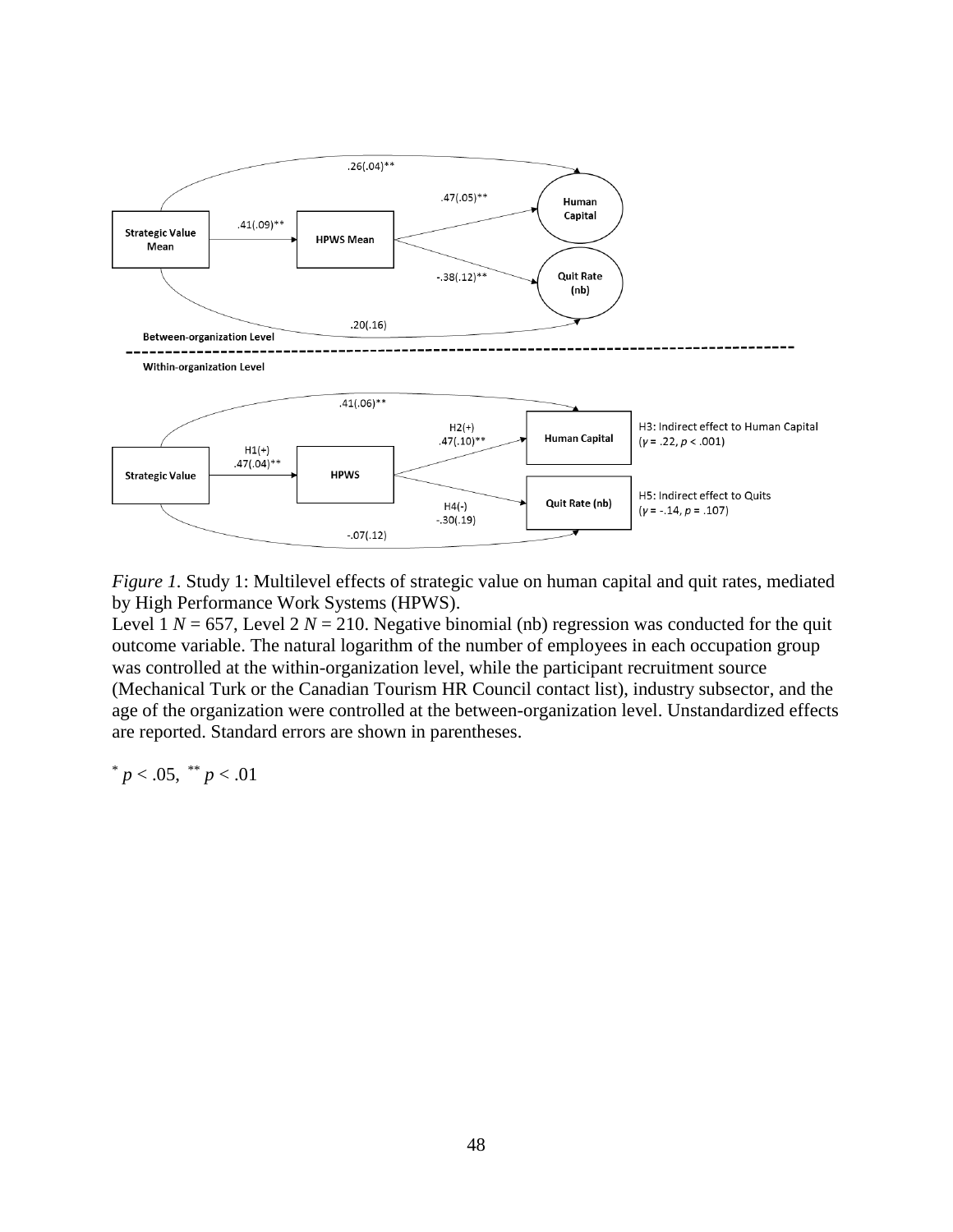



*Figure 2.* Study 2: Multilevel effects of strategic value and high performance work systems (HPWS) on employee turnover intentions and organizational citizenship behavior, mediated by perceived fairness.

Level 1  $N = 531$ , Level 2  $N = 197$ . Organization mean HPWS, the participant recruitment source (Study Response Project or Mechanical Turk), years of experience, full-time (versus part-time) employment status, permanent (versus temporary) employment status, union membership, and industry subsector we entered as controls at the between-level. Unstandardized effects are reported. Standard errors are shown in parentheses.

 $p < .05$ ,  $p < .01$ .